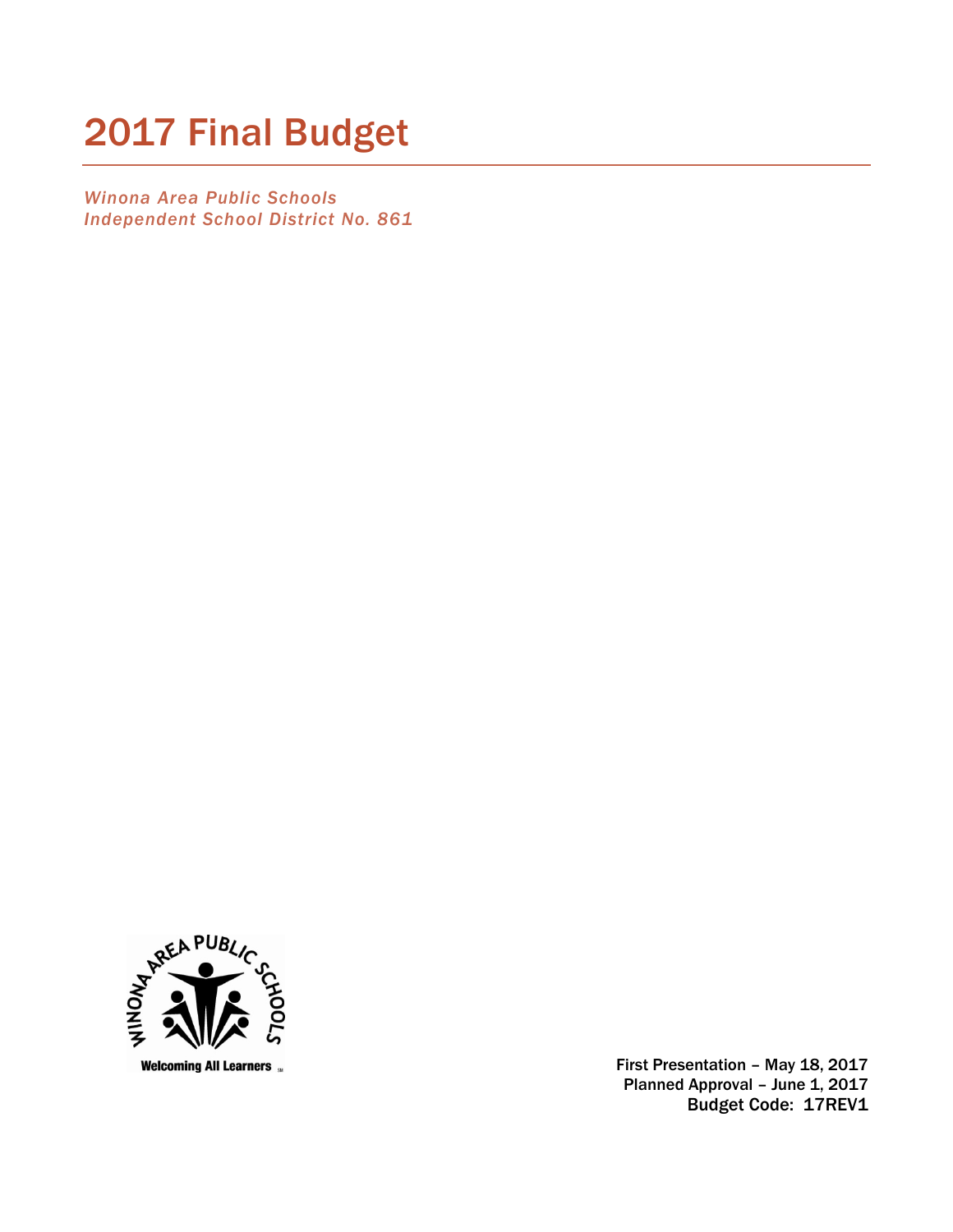# Winona Area Public Schools 2017 Final Budget

### DISTRICT ADMINISTRATION

| <b>Kelly Halvorsen</b>    |
|---------------------------|
| <b>Sarah Slaby</b>        |
| <b>Kelly Halvorsen</b>    |
| <b>Patricia Blaisdell</b> |
| <b>Amy Adams</b>          |
| <b>Kevin Flies</b>        |
| <b>Margaret Schild</b>    |
| <b>Mark Winter</b>        |
| William O'Laugh           |
| <b>Jennifer Walters</b>   |

n O'Laughlin

### **BUILDING ADMINISTRATION**

| <b>Mark Anderson</b>   |
|------------------------|
| Jolene Danca           |
| <b>Casey Indra</b>     |
| <b>Mark Winter</b>     |
| <b>Brad Berzinski</b>  |
| <b>Darcy Lindquist</b> |
| <b>Andrea Eisner</b>   |
| <b>Arthur Williams</b> |
| <b>Andrea Eisner</b>   |
| Dawn Lueck             |
| Dawn Lueck             |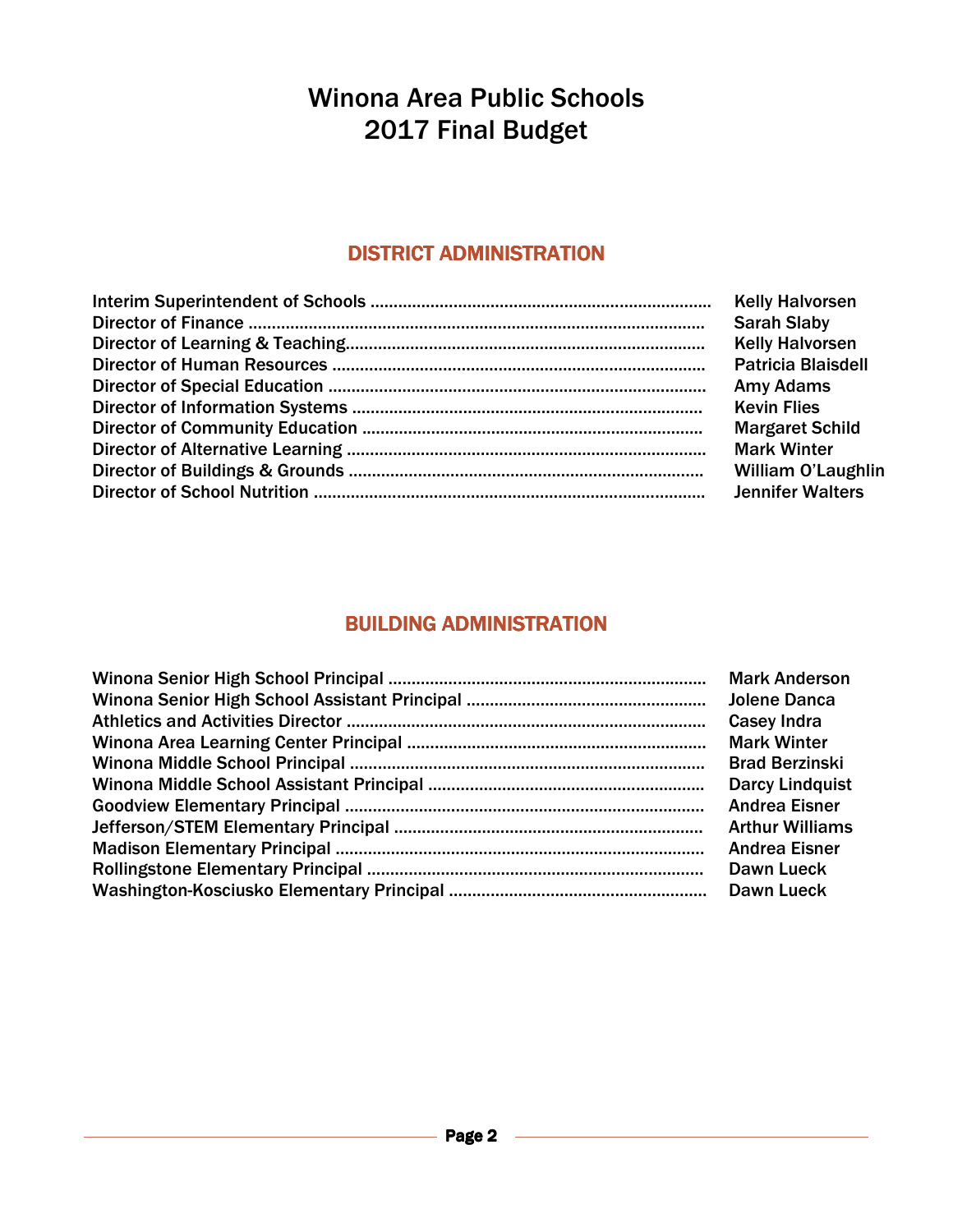# Winona Area Public Schools 2017 Final Budget

### TABLE OF CONTENTS

### Description **Pages**

#### Budget Process ……………………………………………………………………………………………………….. 4 General Fund ………………………..…………………...…………………………………….……………………… 4 – 5 Enrollment ………………………………………………………………………………………………………………. 5 General Fund Revenues ………………………..…………………...…………………………………….……… 6 – 12 General Fund Expenditures ……………………………………………………………………………………... 12 – 16 General Fund Budget Summary (Reserved and Unreserved) …...………………..……………... 17 General Fund Budget Summary (Unreserved) ……………………………..………………………….… 18 School Nutrition Fund Budget Summary ...………………………………………………..……………... 19 Community Education Fund Budget Summary...…………………………….…………………………. 20 Community Education Restricted Fund Balance ……………………………………..……………….. 21 General Community Education Fund Balance …………………………………………..……………… 22 School Readiness Fund Balance ……………………………………………….…………………………….. 23 Early Childhood Family Education Fund Balance …………………………………………….………… 24 Adult Basic Education Fund Balance ………………………………………………………………...……... 25 Construction Fund Budget Summary …………………………………………...…………………..……… 26 Debt Service Fund Budget Summary ……………………………...……………………………..………… 27 Agency Fund Budget Summary …...…………………………………………………………………...……… 28 OPEB Trust Fund Budget Summary …………………………………………………………………….……. 29 OPEB Debt Service Fund Budget Summary ………………………………………………..……….……. 30 Student Activity Fund Budget Summary …………………………………………………...……………… 31 Capital Projects Detail – All Funding Sources ………………………………………..…………………. 32 – 38 2016 Audited District Fund Balance Summary ….……………………….………………..………….. 39 – 40 2017 District Budget and Fund Balance Projection Summary ……………...…..…….……….. 41 – 42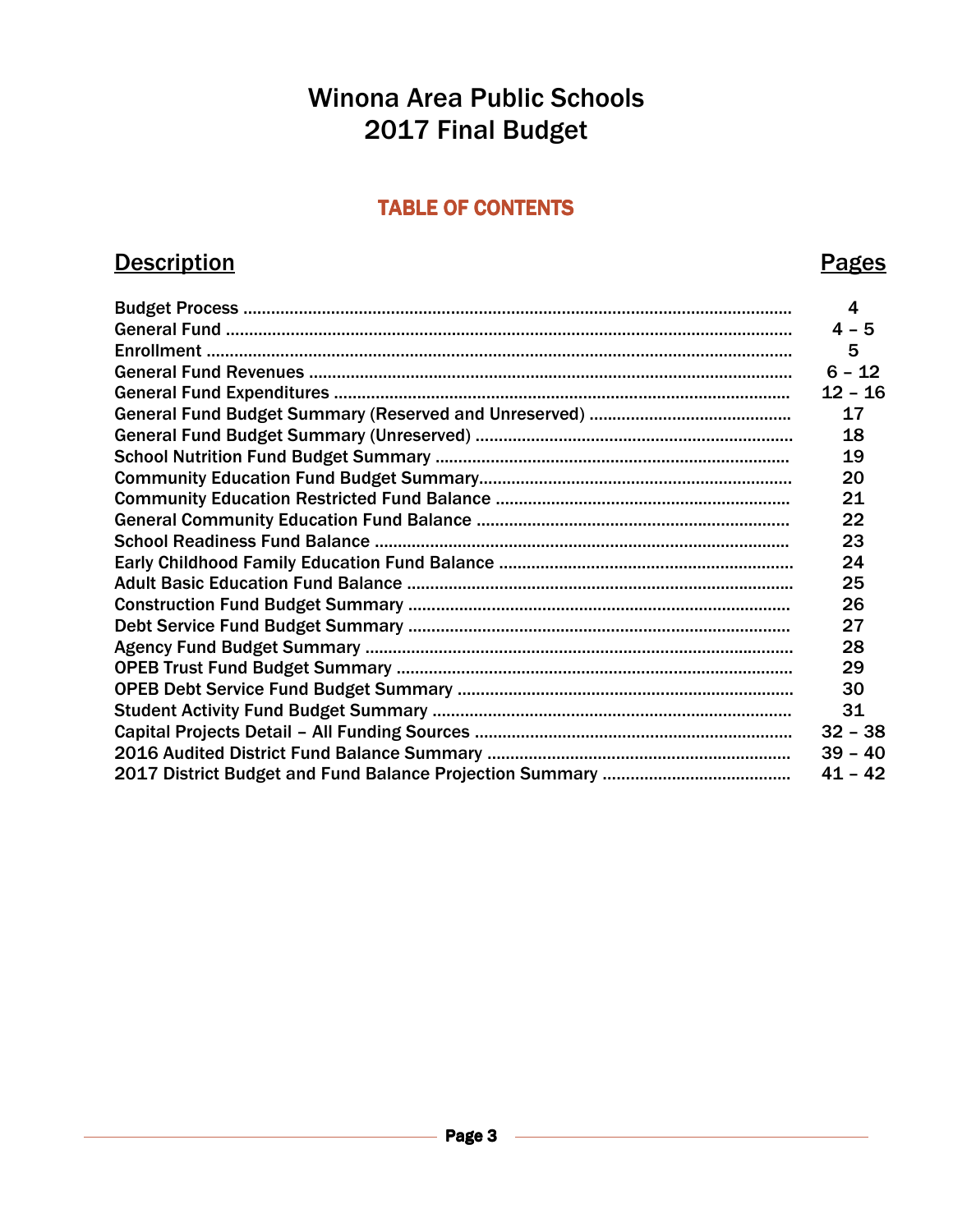### Winona Area Public Schools 2017 Final Budget

### **I.** Budget Process

Compiling the annual budget is a process that takes several months and collects input from several different sources. When reading this budget document, it is important to have a general understanding of how and when data is gathered, how projects are prioritized, and how the general fiscal cycle works. Below is a brief timeline of the budget process as it relates to the 2016-2017 budget.

- $\triangleright$  January April 2016 discussion of capital projects including prioritization of needs
- $\triangleright$  January April 2016 discussion of projected enrollment and related staffing needs
- $\triangleright$  February 2016 Community Education revenue and expenditure budget building worksheet provided to Community Education program coordinators
- $\triangleright$  February 2016 School Nutrition revenue and expenditure budget building worksheet provided to School Nutrition Director and reviewed with Director of Finance
- $\triangleright$  April 2016 Community Education and School Nutrition budgets received in the business office
- $\triangleright$  March and April 2016 Calculation and compilation of budgets for all revenue and expenditure amounts for General, Construction, Debt Service, Agency, Student Activities, and OPEB Funds
- $\triangleright$  April May 2016 preparation of budget booklet and presentation of preliminary budget for the 2016 fiscal year
- $\triangleright$  May 2017 presentation of final budget update for the 2017 fiscal year
- $\triangleright$  July September 2017 prepare for annual audit
- $\triangleright$  November 2017 annual audit results for 2017 presented by auditing firm and accepted by the School Board

### **II.** General Fund

The general Fund of all school districts in the State of Minnesota is used to account for an array of initiatives including regular K-12 instruction, special education, transportation, district administration, capital, maintenance, staff development, media centers, athletics, and the majority of all school district functions. Examples of items that are NOT included in the general fund include:

- School Nutrition
- Community Education
- Building construction projects that are funded through selling bonds or capital loans
- Debt service
- Agency transactions
- Other Post Employment Benefit (OPEB) trust and debt service transactions

Transactions that are accounted for outside of the general fund will be discussed in other sections of this document.

Within the general fund are several requirements to reserve funds for a particular purpose. These reserve requirements are put in place by the State Legislature and compliance is required of all school districts. Examples of required reserves within the general fund include:

• Health & safety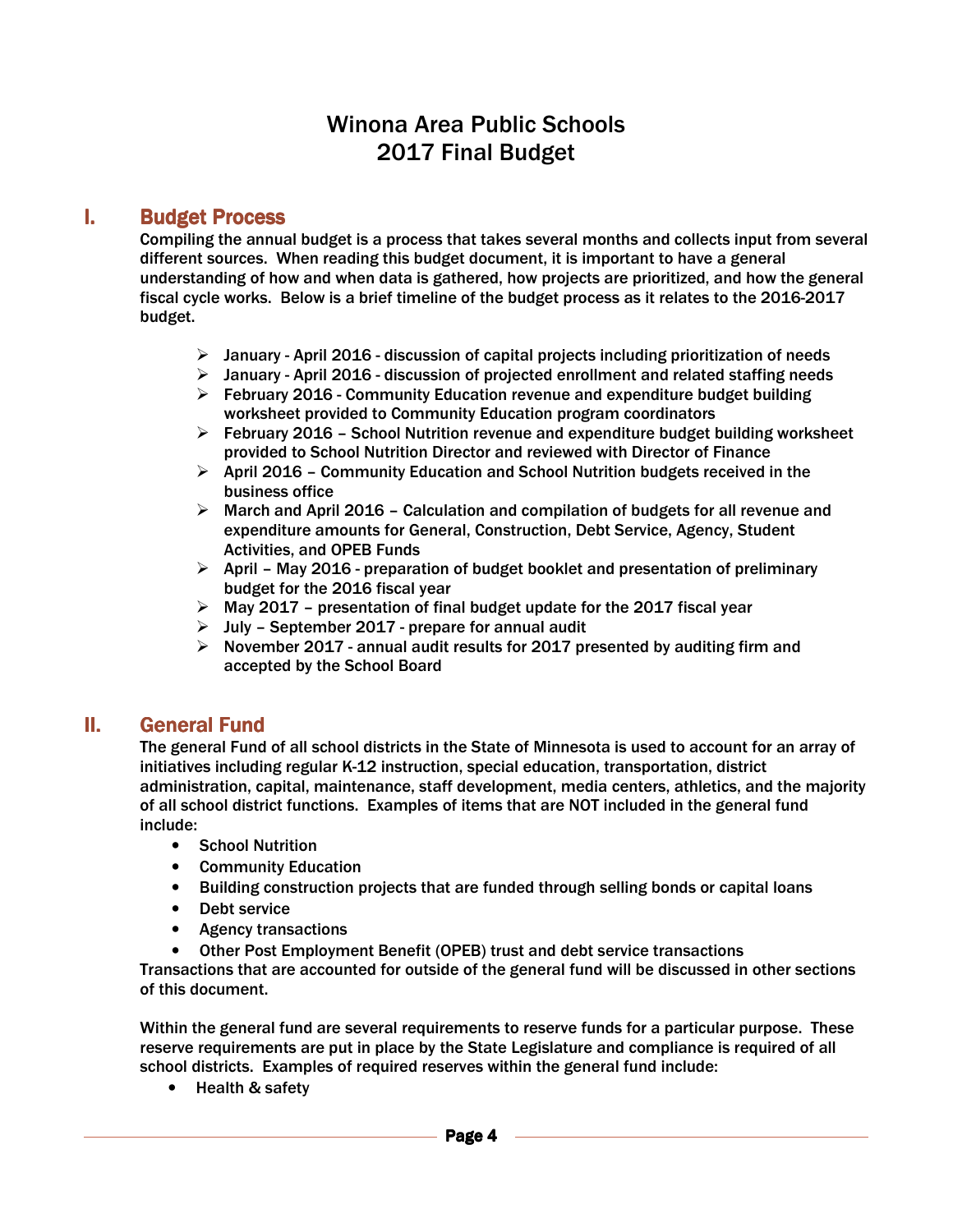- Operating capital
- Deferred maintenance
- Long-Term Facilities Maintenance (new in 2017)
- Staff development
- Safe schools
- Basic skills
- Learning & development
- Vocational education
- Gifted and talented
- Learning centers

These reserves are accounted for separately on the District's books, as required. However, because several of the reserves have expenditures that surpass by far the revenue required to be reserved for them, and no reserve fund balance exists at the end of any given fiscal year for these reserves, they are included in the undesignated/unreserved portion of the general fund budget presentation. Specifically, this includes basic skills, learning and development, gifted and talented, learning center, and vocational education. This point should be kept in mind while reading the general fund budget pages.

#### A. Enrollment

Student Enrollment is extremely important as it not only drives staffing decisions, but is also the key factor of the general education revenue funding formula. For this reason student enrollment projections in and of themselves require many hours of analysis before they are relied upon for making decisions.

Enrollment projections are determined using separate methods depending on the grade level being projected. Kindergarten projections are based on birth rate data received from Winona County. The birth rates are then modified based on historical trends in capture rates in the district to project the number of kindergarteners expected to enroll. Projections for the remaining grade levels are determined using a process based on historical cycles.

The table below provides actual enrollment data from the 2013-2014, 2014-2015 and 2015-2016 school years as well as projected enrollment data for 2016-2017 school year. These enrollment projections were used to calculate the expected general education aid which is discussed later in this document.

|                    | <b>Average Daily Membership</b> |             |             |             |                   |  |  |  |  |  |  |  |
|--------------------|---------------------------------|-------------|-------------|-------------|-------------------|--|--|--|--|--|--|--|
|                    | 2013 - 2014                     | 2014 - 2015 | 2015 - 2016 | 2016 - 2017 |                   |  |  |  |  |  |  |  |
| <b>Grade Level</b> | Actual                          | Actual      | Actual      | Projection  | <b>Difference</b> |  |  |  |  |  |  |  |
| Early Childhood    | 56.09                           | 37.37       | 45.23       | 45.00       | (0.23)            |  |  |  |  |  |  |  |
| H Kindergarten     | 31.52                           | 32.44       | 30.02       | 30.00       | (0.02)            |  |  |  |  |  |  |  |
| Kindergarten       | 189.03                          | 182.68      | 168.59      | 158.00      | (10.59)           |  |  |  |  |  |  |  |
| Grades $1 - 3$     | 657.53                          | 669.08      | 671.12      | 630.00      | (41.12)           |  |  |  |  |  |  |  |
| Grades 4 - 6       | 649.58                          | 670.51      | 685.90      | 662.00      | (23.90)           |  |  |  |  |  |  |  |
| Grades 7 - 12      | 1,537.86                        | 1,526.55    | 1471.65     | 1,498.00    | 26.35             |  |  |  |  |  |  |  |
| Total              | 3,121.61                        | 3,118.63    | 3,072.51    | 3,023.00    | (49.51)           |  |  |  |  |  |  |  |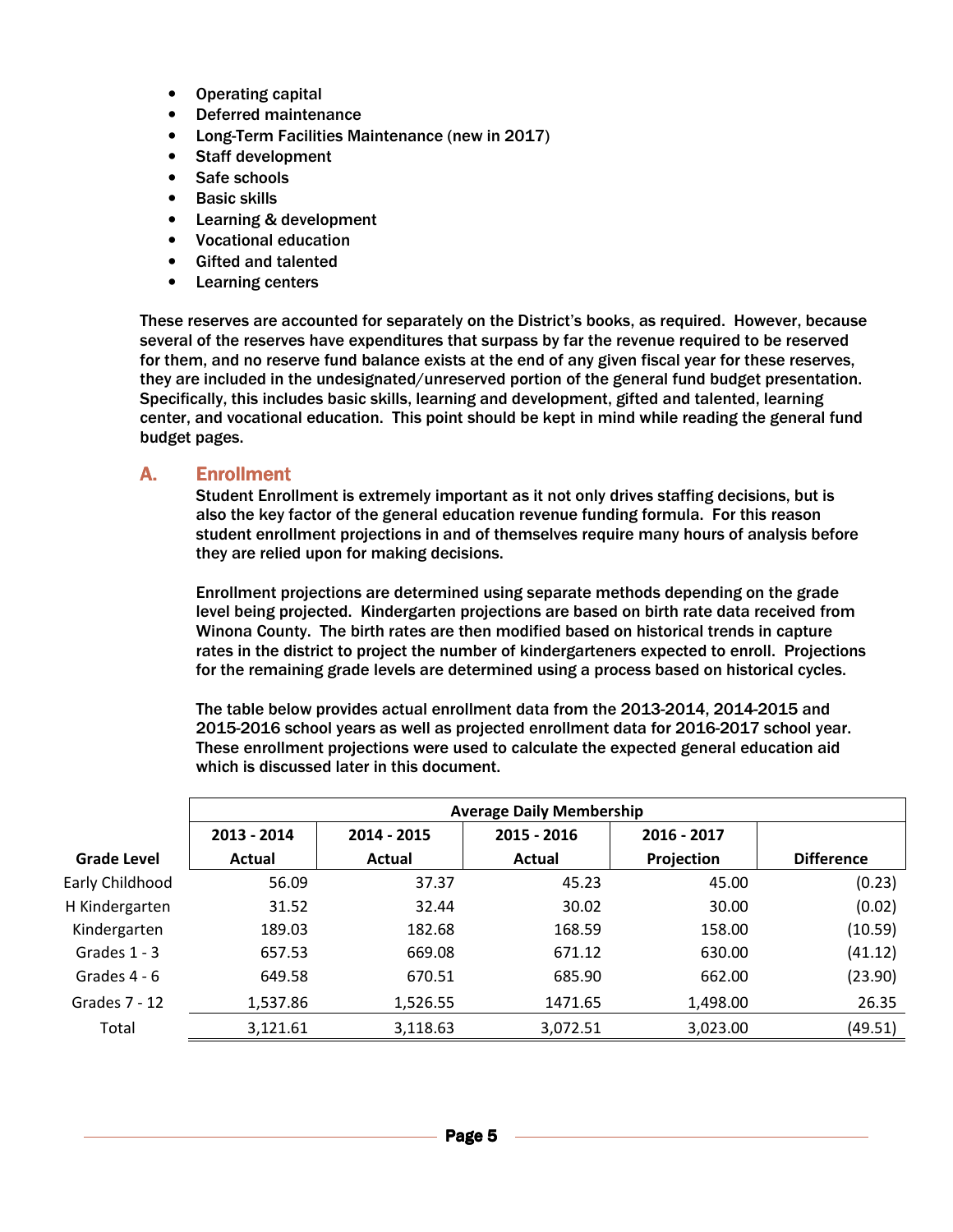### **B.** Where Does the Money Come From?

The general fund receives its revenue from three very broad sources: state aids, federal aids, and local revenue. More information on each of these revenue sources can be found below. Much of this information has been obtained from the 2013-14 edition of "Financing Education in Minnesota", a document provided by the Minnesota House of Representatives Fiscal Analysis Department.



### **Revenues By Funding Source**

#### 1. State Aids

#### *General Education Aid Education Aid-\$23,033,894.11 3,033,894.11 3,033,894.11*

General Education Aid is the largest funding source of the school district. This aid is comprised of several components, each with its own formulas to calculate the amount the district can expect to receive from the Department of Education in a given fiscal year.

- **Basic Formula** This portion of general education aid is calculated by taking the formula allowance (determined by the State Legislature) times the marginal cost pupil unit (MCPU) and subtracting the county apportionment amount. For the 2016-2017 fiscal year, the formula allowance is \$6,067 per pupil unit and the county apportionment is estimated at \$112,000. The resulting revenue projection related to the basic formula is \$20,082.599.06 for the 2016-2017 fiscal year.
- **Compensatory** This portion of general education aid is driven by the number of students eligible to receive either free or reduced lunches based on the financial circumstances of the family. This revenue is required to be used to help students coming from less privilege achieve learning success. The revenue projection for compensatory revenue is \$1,597,415.40 for the 2016-2017 fiscal year.
- **Fransportation Sparsity Transportation sparsity revenue is designed to assist** school districts that have district boundaries that generate higher transportation costs due to the student population being spread out over several square miles. This fiscal year, Winona Area Public Schools is receiving \$136.62 per adjusted average daily membership pupil unit to assist with these costs. In total, the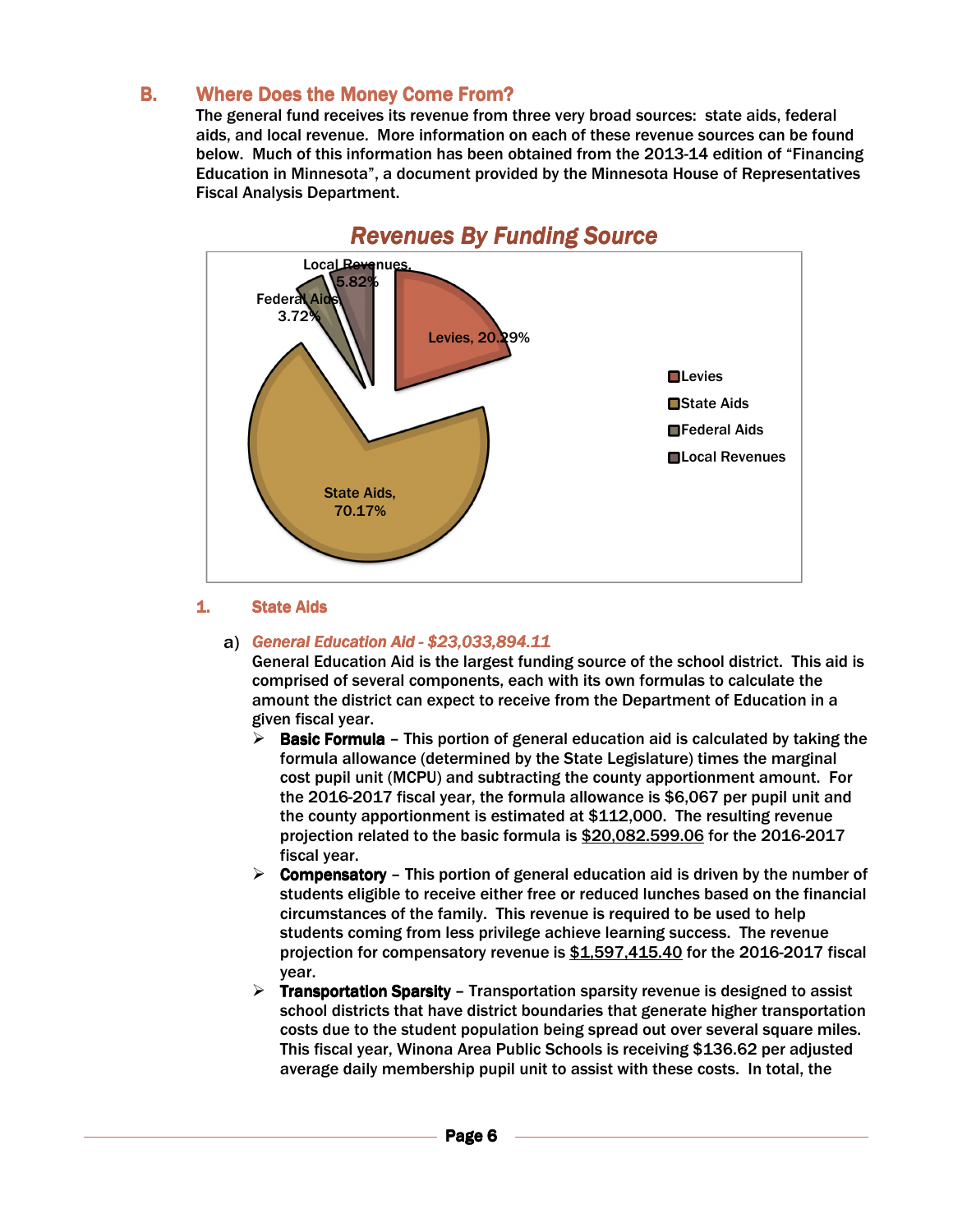projected revenue in this category is \$379,141.89 for the 2016-2017 school year.

- $\triangleright$  Referendum A portion of general education aid is connected to the voter approved operating referendum. This revenue source is designed to equalize the tax burden for tax payers between districts. For example, if two districts have equal voter approved operating referendums but one of the districts has a much higher tax base over which the tax burden is spread, the tax payers in the less wealthy district will have a higher individual tax burden. This revenue source helps pay a portion of the voter approved levy with dollars from the state in the less wealthy district in this example. For Winona Area Public Schools, the State will pay about 6.4% of the referendum tax bill or \$323,330.22 for the 2016-2017 school year.
- $\triangleright$  Operating Capital Recognizing the need for school districts to maintain their facilities, the Legislature includes a component in the general education aid to help address these needs. The formula for operating capital includes a per pupil amount as well as an amount based on the age of the district's buildings. The projected operating capital aid for the 2016-2017 fiscal year is \$315,099.26.
- $\triangleright$  Declining Enrollment A portion of general education aid comes from a formula designed to help ease the financial strain of districts experiencing declining enrollment. The current formula allows districts to capture 28% of the basic formula revenue that would have been received had enrollment not decreased. For Winona Area Public Schools, \$75,153.14 of general education aid is anticipated from the declining enrollment calculation.
- $\triangleright$  Alternative Attendance Adjustment Winona Area Public Schools provides transportation to public, charter, and non-public students alike. However, general education aid is received only for those students who actually attend Winona Area Public Schools. The alternative attendance adjustment is the method used to help fund the cost of transporting charter school students who do not attend Winona Area Public Schools. The total amount anticipated for the 2016-2017 fiscal year is \$121,583.64.
- $\triangleright$  Gifted and Talented Winona Area Public Schools will receive \$13.00 per adjusted pupil unit to be used to identify gifted and talented students and provide programming for those students. In addition, the funds can be used to provide staff development to those serving the district's gifted and talented population. The projected gifted and talented aid for 2016-2017 is \$43,193.80.
- $\triangleright$  Limited English Proficiency A portion of the general education aid is generated based on the number of students which are not proficient in English. Whether or not a student is considered proficient in English is determined by testing standards set by the Minnesota Department of Education. The Legislature has provided for \$704 per reported English learning student be allocated to school districts to assist in the costs associated with serving the needs of these students. The projected LEP revenue for 2016-2017 is \$47,254.50.
- Extended Time The extended time allowance for 2016-2017 is \$5,117 per adjusted pupil unit for students with an average daily membership exceeding 1.0 (up to a limit of 1.2). This revenue is generated on students attending summer school or who attend an extended day program. The anticipated revenue for 2016-2017 is \$49,123.20.

#### *Literacy Incentive Aid Literacy Aid-\$150,498.21 0,498.21 0,498.21*

Literacy Incentive Aid is awarded to districts based on two factors:

- Reading levels of the district's current third graders
- Progress made in reading levels between the third and fourth grade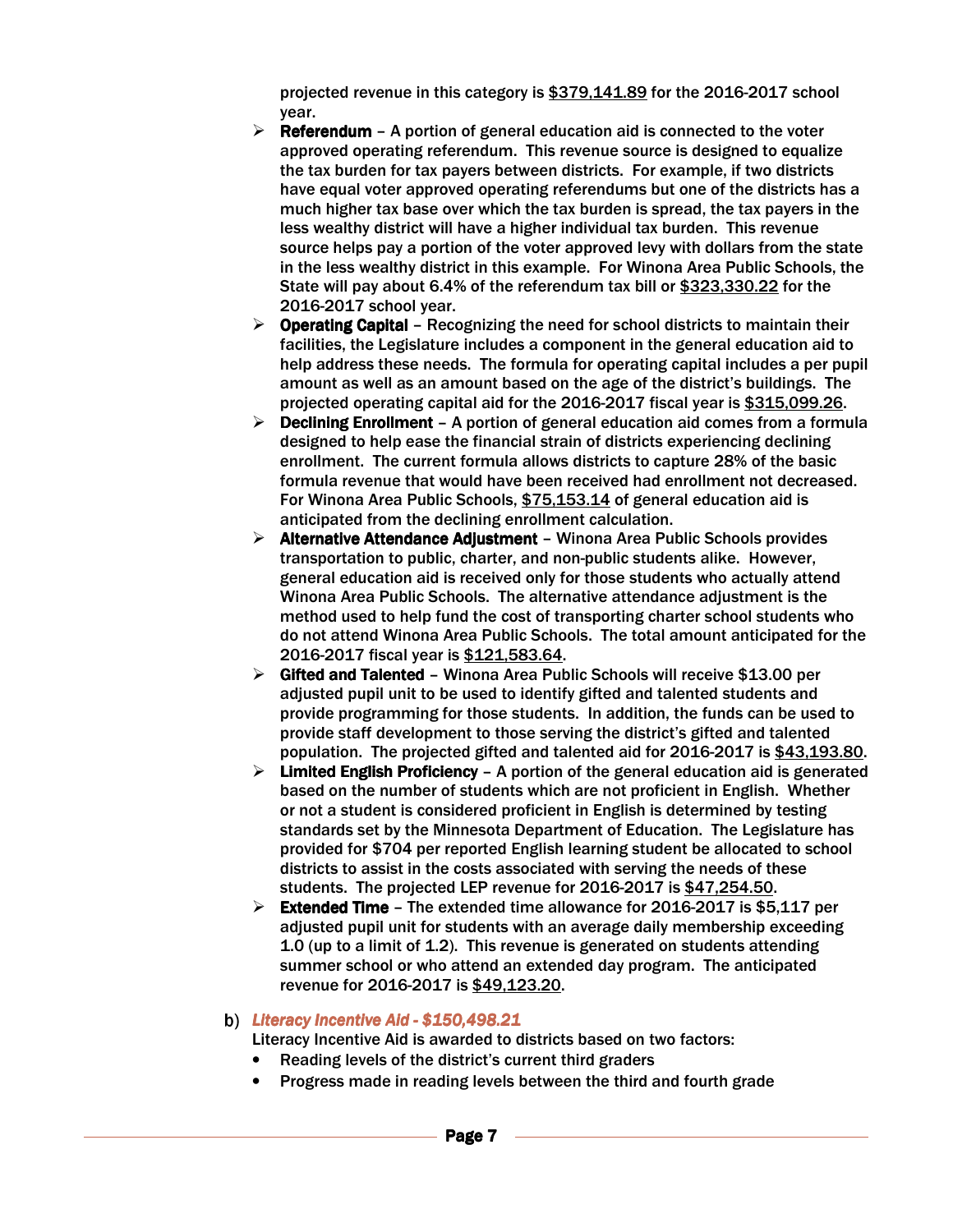Each component of this aid is calculated by multiplying \$530 times the average percentage of students meeting proficiency and growth requirements on the reading portion of the Minnesota Comprehensive Assessment (MCA) and then multiplying that by the number of students in the tested grade level. There is no change in funding expected in 2016-2017.

#### *Permanent School Permanent SchoolFund -\$108,841.88*

In the mid-1800's, lands were granted to the State by the Federal government and were placed in a trust fund called the Permanent School Fund. The State constitution requires that any revenue generated (from timber, mining, or sale of land) be held in this trust and that any interest earnings of the trust be distributed to school districts based on the number of students served. In 2015-2016 the endowment per pupil unit was \$27.73. No change in funding level is expected for the 2016-2017 school year.

#### *d*) Special Education Aid - \$6,008,260.19

Special Education Aid is provided to districts to help fund the additional costs associated with providing required services to students with disabilities. Winona Area Public Schools serves approximately 700 students with disabilities or special needs. The Minnesota Department of Education phased in a new calculation method for Special Education Aid in fiscal year 2016. However, districts have been told that they will not receive less funding than was available to them under the old calculation method. This being the case, the old calculation method was used to estimate revenue for this preliminary budget as final calculations using the new method are not yet available. Special Education Aid is made up of four components:

- $\triangleright$  Initial Aid Special Education Initial Aid is awarded to districts based on a percentage of the actual costs of providing special education services. Reimbursement rates are as follows:
	- $\circ$  68% Eligible salaries
	- $\circ$  47% Eligible supplies, materials, equipment
	- o 52%- Eligible contracted services

Based on the budgeted special education expenditures and Given reimbursement rates, Special Education Initial Aid is estimated to be \$5,024,260.19 for the 2016-2017 fiscal year.

- Excess Cost Aid Excess cost Aid is generated by a district when the total special education cost per pupil unit that is not reimbursed by Special Education Initial Aid is greater than 4.36% of the general education revenue per pupil unit. If this circumstance exists, the district will receive Excess Cost Aid in the amount of 75% of the unreimbursed special education costs (less 4.36% of the general education aid which is expected to contribute to these costs). Special Education Excess Cost Aid for 2016-2017 is estimated to be \$980,000.
- $\triangleright$  Home Based Travel Aid This portion of Special Education Aid is provided to fund 50% of the travel costs associated with providing special education services to children under the age of five with a disability. The anticipated revenue for home based travel is \$4,000 for the 2016-2017 fiscal year.

#### *Aid Non-Public Pupil Transportation Aid - \$225,426.00*

Just as the Alternative Attendance Adjustment within General Education Aid provides the district with revenue for transporting charter school students, the Non-Public Pupil Transportation Aid provides for the costs associated with transporting non-public students. The formula for calculating this revenue is based on the cost per pupil transported in the base year. (The base year for purposes of calculating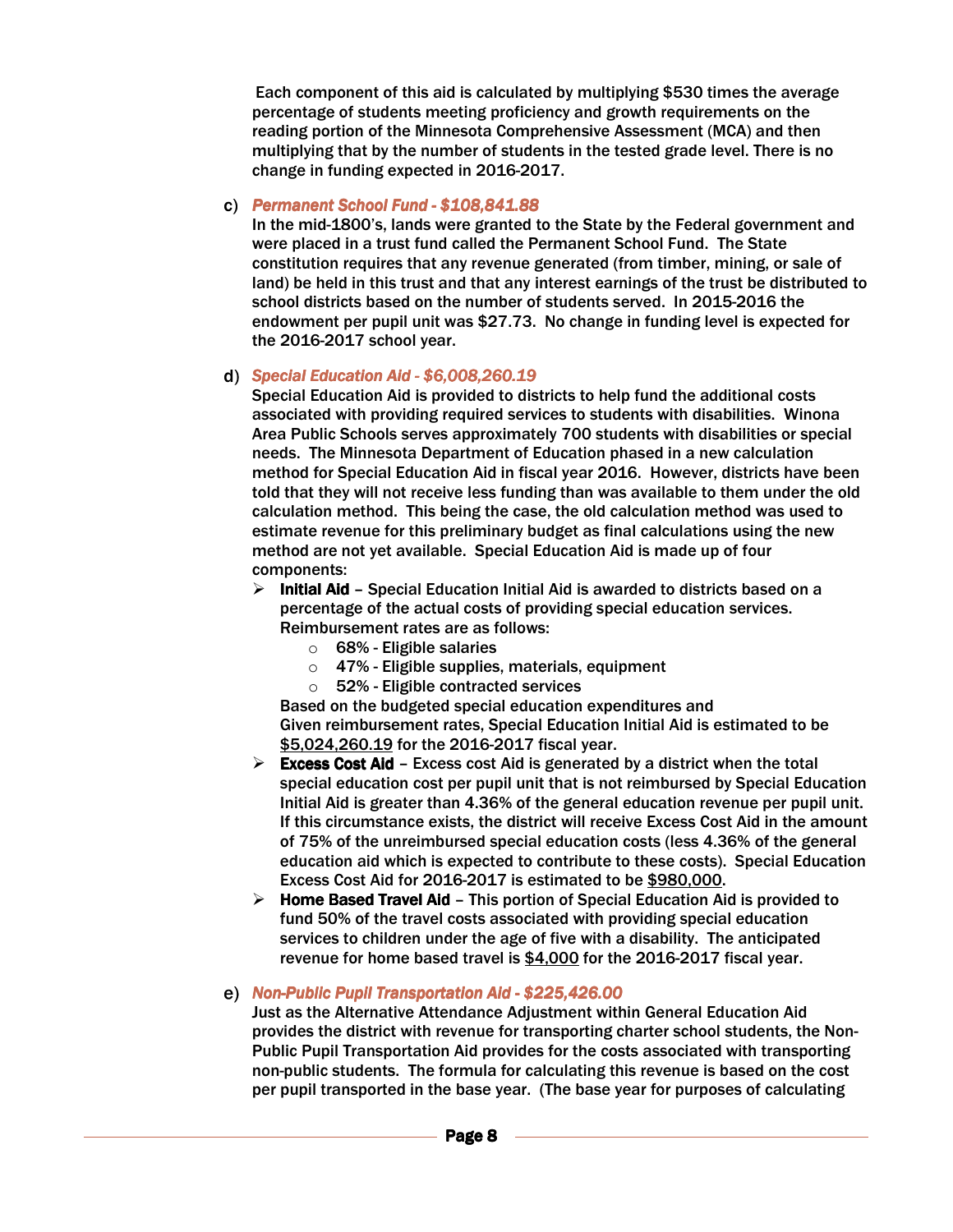the 2016-2017 revenue is 2014-2015.) This cost per student in the base year is then multiplied times the number of non-public students transported in the current year and adjusted for any change in the general education funding allowance.

*Shared Time -\$18,201.00 8,201.008,201.00* 

From time to time, non-public students will attend Winona Area Public schools for a portion of their day. When this happens, the district receives revenue for the portion of the day the student is being educated in the public school setting.

*Long Term Facilities Maintenance Aid - Long Term -\$26,350.26 \$26,350.26 \$26,350.26* 

#### **h)** Property Tax Relief Aid Payments - \$49,287.00

The State Legislature appropriates funds intended to reduce the property tax burden of local tax payers. These aid payments reduce the amount of property tax revenue recorded by the school district.

- *American Indian Aid - Indian Aid -\$20,668.15 \$20,668.15\$20,668.15*
- *Testing Aid - Testing Aid -\$13,786.00 \$13,786.00\$13,786.00*

#### *AP Exam Revenue -\$4,250.00*

The State of Minnesota provides funding to assist in the cost of administering advanced placement exams.

#### 2. Federal Aids

#### *Federal Special Education Education-\$825,924.95 25,924.9525,924.95*

These funds are available to offset the costs of providing special education services to students, aged 3 – 21, that are not covered by State funding sources. The district uses these funds to pay for special education clerical support as well as benefits paid to special education staff.

#### *Federal Early Childhood - \$28,291.43*

Federal early childhood funds are available to provide services to children between the ages of three and five. The district uses these funds to pay for benefits of special education staff serving this age group.

#### *Federal IEIC Revenue IEIC Revenue -\$37,015.39 7,015.39 7,015.39*

These funds are available to serve the needs of children between birth and the age of two.

#### *Title I - I -\$509,441.53 509,441.53509,441.53*

Title I funds are used to serve students who are struggling academically and live in low income areas. Winona uses these funds to provide additional teachers at identified schools. A portion of these funds are required to be used to serve students attending non-public elementary schools as well.

#### *d*) Title II - \$157,300.00

Title II funds can be used for professional development purposes or class size reduction. The district has historically used these funds to provide a reading specialist and reduce class size. A portion of these funds are required to be allocated to the non-public schools for approved non-religious professional development of their staff.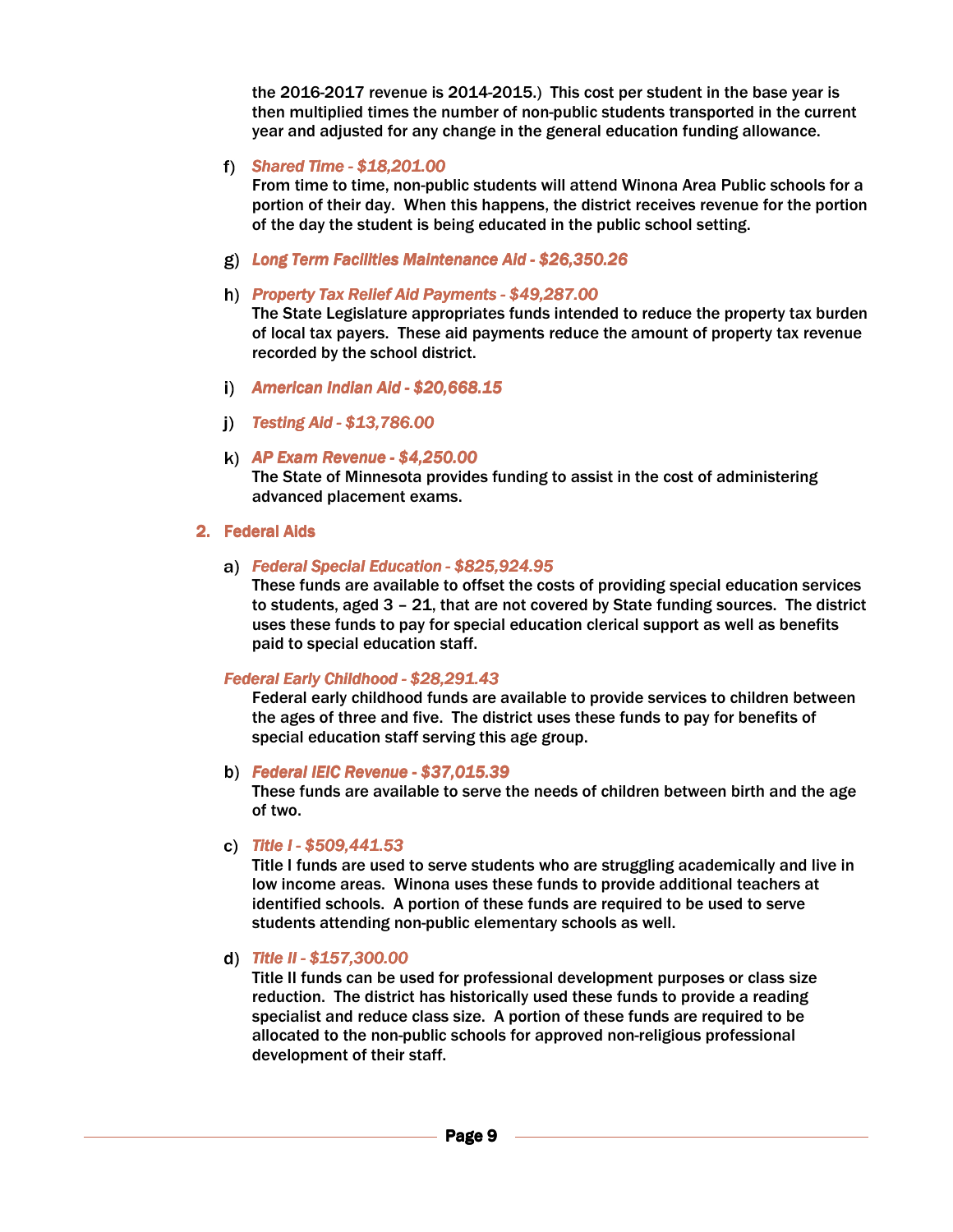#### *Title III - III -\$15,804.77 5,804.775,804.77*

Title III funds can be used for professional development or other initiatives that are deemed to help ensure that students whose primary language is not English are able to attain proficiency in English.

#### f) Perkins Revenue - \$10,000.00

The district receives federal Carl Perkins revenue from Goodhue County Education District (#6051), which is the fiscal host for the funding. This revenue is used for approved vocational instructional initiatives such as field trips, equipment, substitute teacher costs, and instructional supplies.

#### 3. Local Revenue

#### *Property Tax Levy - -\$8,576,564.57 576,564.57 576,564.57*

The second largest source of revenue for the district is revenue generated from the property tax levy. Much like general education aid, there are several components and calculations related to these funds. The details of these calculations can be found in the 15PAY16 Levy Limitation and Certification report. Property Tax Levy revenue is required to be reserved for several specific purposes as follows:

- o Operating Capital \$160,223.34
- o Health & Safety \$766,124.92
- o Long-Term Facilities Maintenance \$1,063,099.87
- o Safe Schools \$120,815.40
- o Career and Technical Education \$78,439.97
- o Unreserved General Fund \$6,387,861.07

#### **b)** Miscellaneous County Tax Revenues - \$30,000.00

Winona and Wabasha counties pay the district for miscellaneous taxes received outside of the district's property tax levy.

#### *County Apportionment - County Apportionment -\$112,000.00 12,000.00 12,000.00*

Counties are required by state statute to allocate amounts received for power line taxes, liquor licenses, and fines to school districts within their county lines. Winona and Wabasha counties both provide such funding to Winona Area Public Schools. However, this is not extra money. Instead, the amount received reduces the amount of General Education Aid which will be paid by the Department of Education.

#### d) Third Party Billing - \$200,000.00

The district provides certain services to special education students that are deemed to be medical in nature. When the proper paperwork is in place, the district is able to request payment from Medical Assistance or insurance companies to offset the costs of providing these services.

#### *Rental Income -\$157,800.00*

The district rents facilities and equipment to organizations and individuals providing another source of revenue to fund the operations of the District. Community Education pays rent according to the square footage and utilization percentages of space used in accordance with the formulas set forth in the Uniform Financial Accounting and Reporting Standards provided by the Minnesota Department of Education.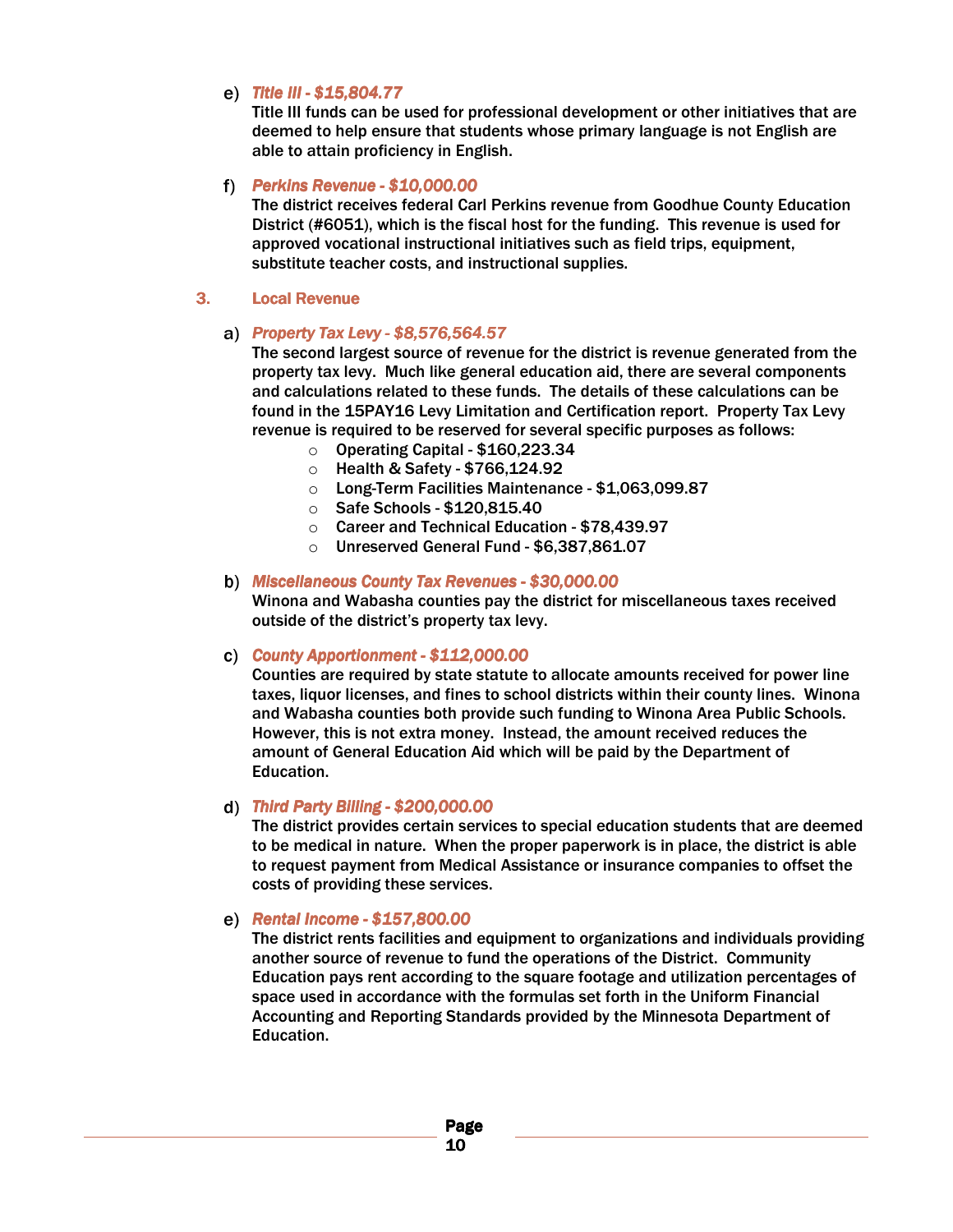#### *E-Rate Funding -\$297,815.99 297,815.99 297,815.99*

The district receives funding for its eligible telecommunication, technology and internet costs at a rate dependent on the total state appropriation. Of the amount expected to be received in 2016-2017, \$212,852.42 is related to a district-wide improvement to the network .

#### *Athletic and Activity Participation Fees - and Activity Fees -\$127,975.67 7,975.67 7,975.67*

Students are charged a fee to participate in athletics and activities. These fees are intended to help offset the costs associated with providing coaching staff for the given sport or activity. The current participation fee schedule divides available sports and activities into three categories, each with its own participation fee. For families who are eligible for free or reduced lunches, participation fees are also lowered. Participation fees range from \$20 to \$135. Participation fees are capped at \$335 per individual at the high school level and \$175 at the middle school level.

#### *h*) Other Fees - \$42,500.87

The district charges fees, when allowable, for parking permits, lost library books, lost textbooks, class fees, use of musical instruments and copies of transcripts.

#### *i*) *Interest Earnings - \$7,710.42*

Given the current market, the district has been able to secure a better interest rate in a general checking account than was available through other allowable investments such as certificates of deposit. As market conditions fluctuate, the district monitors the best financial instrument to use for any excess cash balance maintained in the general fund.

#### *i*) Athletic and Activity Gate Receipts - \$67,410.82

Revenue is collected from individuals attending athletic contests as well as musicals and plays. In addition, season tickets are also sold.

#### k) Teacher On Special Assignment (TOSA) - \$98,056.00

Winona State University (WSU) contracts with the district for one teacher full-time equivalent to provide services as requested by WSU. The university pays the district a flat contracted amount for these services.

#### *Academic Mentoring Program - \$315,451.78*

A private donor makes considerable donations to the Foundation for Winona Area Public Schools each year for the purpose of continuing the mentoring program in the district. The amount listed here is not based on any formal commitment. Rather, it is the amount needed to continue funding the program as it was in the prior year. This amount is subject to change based on future discussions between the donor and program coordinator.

#### *m) Morrie Miller Foundation Track Payments - \$140,642.00*

The district financed the full amount of the Paul Giel athletic complex. The Morrie Miller Foundation committed to paying a portion of these costs on an annual basis. The amount listed here represents the agreed upon annual payment amount.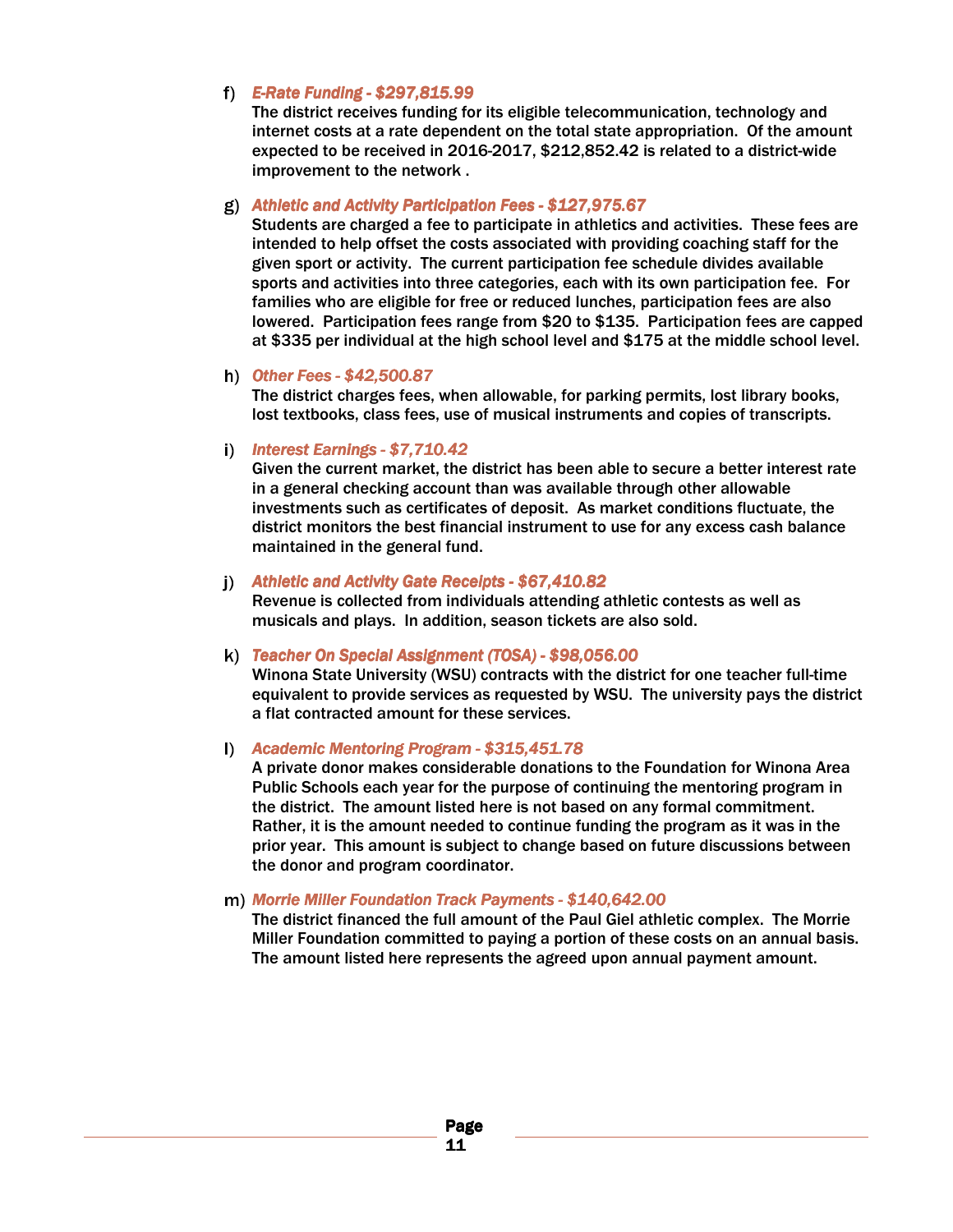- **n)** Winona Health Technology Donation \$50,000.00
- *ITA Grant - ITA Grant -\$40,645.00 \$40,645.00\$40,645.00*
- *Insurance Recovery - Recovery -\$329,920.84 \$329,920.84\$329,920.84*
- *Other Revenue -\$431,639.53 431,639.53 431,639.53*

The district collects revenue from several local sources in the form of grants, fees for services, athletic cooperative charges, charter school sponsorships fees, and advertising sales. Some of the larger revenue sources within this category are:

- **PTA Donations**
- WAPS Foundation Grants
- Tuition
- Charter School Sponsor Fees

### C. Where Does the Money Get Spent?

There are several types of expenditures made by the school district which can be categorized in six general categories. These categories are specified within the Uniform Financial Accounting and Reporting Standards (UFARS) used by all school districts in the State of Minnesota. The largest expense for any school district is salaries and the associated benefits. For Winona Area Public Schools, salaries and benefits make up 79.72% of the 2016-2017 general fund budget. The remaining expenditure categories are: services, supplies, equipment & capital improvements, and other. These category types will be referred to regularly in this document making it important for the reader to have a clear understanding of the types of expenditures which are included in each category. To that end, examples of each of the expenditure categories are listed below:

- $\triangleright$  Salaries Expenditures in this category include salary payments to administrators, teachers, educational assistants, clerical support, maintenance employees, or any individual who is deemed to be an employee of the school district (rather than an independent contractor).
- $\triangleright$  Benefits Benefit expenditures include employer portions of Federal payroll taxes, retirement contributions, employer paid insurance premiums, and all benefits agreed to within negotiated union contracts and labor policies.
- $\triangleright$  Services Expenditures in this category include a wide variety of costs. This category includes payments to individuals or organizations for professional services such as auditors, professional speakers, attorneys, contracted service providers, or consultants. This category also includes utilities, professional development registrations, travel costs, operating leases, tuition payments, and transportation contracts.
- $\triangleright$  Supplies Supply expenditures include supplies purchased for both instructional and non-instructional purposes. This includes everything from toner in the district offices to textbooks used by students. This category also includes items such as standardized tests, media resources, electronic replacements of instructional resources (such as applications for electronic devices), and food.
- $\triangleright$  Equipment and Capital Improvements Expenditures in this category would include the purchase of land, improvements made to buildings, equipment, and capital leases (such as the copy machine leases the district has with Xerox and Metro Sales). One thing to keep in mind is that a "capital" improvement does not mean the purchase is necessarily funded with operating capital dollars. Although operating capital can certainly fund this type of expenditure, this is not the only funding source for this type of expenditure.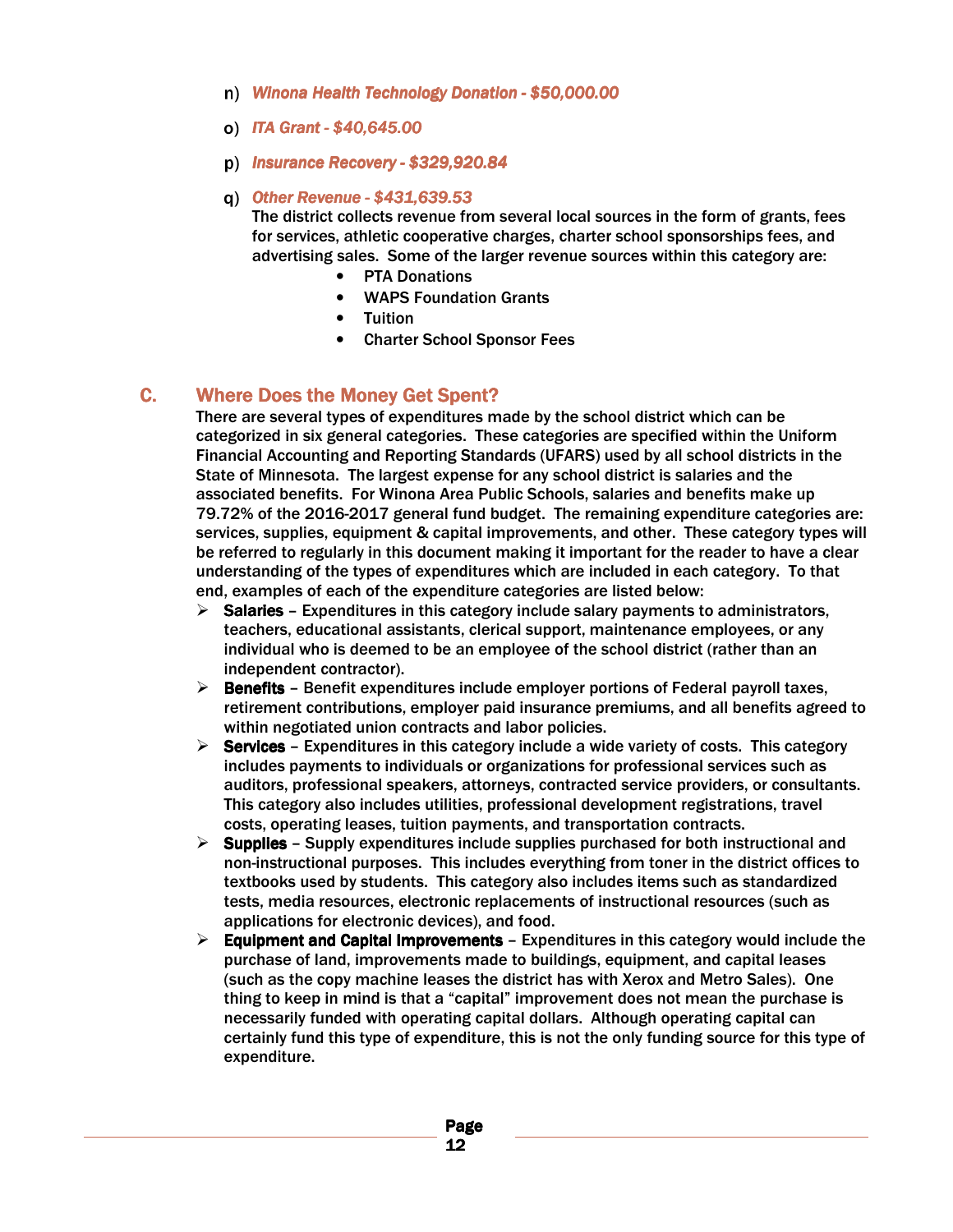$\triangleright$  Other – The UFARS manual provides for a miscellaneous category of expenditure for those items that do not fit neatly within the other categories. Examples of this type of expenditure are dues, memberships, licenses, sales tax and indirect cost allocations.

In order to better explain where the school district spends the dollars it has been entrusted with, a discussion of the eight broad program areas will follow. Keep in mind that within each of these program areas, the revenue that is funding the particular initiative may be coming from state, federal, local, or a combination of funding sources. A brief description of each program area along with a summary of budgeted expenditures is listed below. These summaries include expenditures of the entire general fund which includes both reserved and unreserved amounts.



### *Expenditures By Program Area*

#### 1. **Administration**

This program area includes the costs of the School Board, the Superintendent's office, and the principal's office in each of the schools.

|                     |       | 2016 Actual  | 17ADP        | <b>17REV1</b>      | % Change |
|---------------------|-------|--------------|--------------|--------------------|----------|
| <b>Salaries</b>     |       | 1,170,954.56 | 1,131,646.00 | \$<br>1,226,323.92 | 8.37%    |
| <b>Benefits</b>     |       | 385,471.98   | 400,940.00   | 423,149.62         | 5.54%    |
| <b>Services</b>     |       | 51,919.80    | 30,000.00    | 43,017.07          | 43.39%   |
| <b>Supplies</b>     |       | 15,688.99    | 5,733.00     | 9,914.21           | 72.93%   |
| Equipment & Capital |       | 1,033.00     |              |                    | 0.00%    |
| Other               |       | 30,538.35    | 23,900.00    | 27,463.90          | 14.91%   |
|                     | Total | 1,655,606.68 | 1,592,219.00 | 1,729,868.72       | 8.65%    |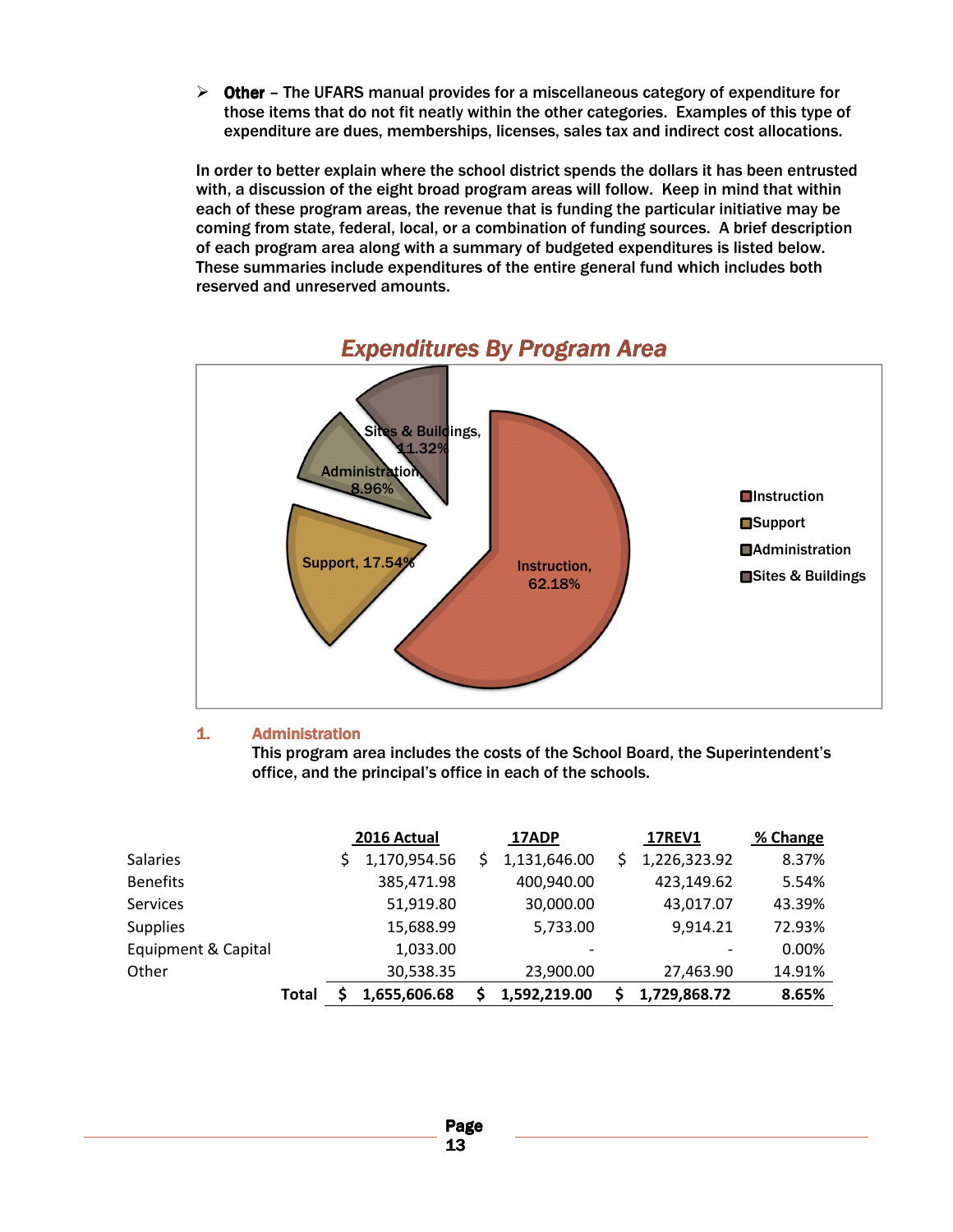#### 2. District Support Services

The district support services program category includes Human Resources, Information Systems, and the Business Office. In addition, liability and worker's compensation insurance for the entire district is recorded in this program area.

|                     |              | 2016 Actual  | 17ADP        | <b>17REV1</b>    | % Change  |
|---------------------|--------------|--------------|--------------|------------------|-----------|
| <b>Salaries</b>     |              | 755,477.74   | 767,641.95   | \$<br>800,896.39 | 4.33%     |
| <b>Benefits</b>     |              | 355,172.46   | 164,182.28   | 197,144.27       | 20.08%    |
| <b>Services</b>     |              | 317,941.44   | 330,250.42   | 369,249.64       | 11.81%    |
| <b>Supplies</b>     |              | 92,852.37    | 254,115.66   | 293,895.66       | 15.65%    |
| Equipment & Capital |              | 121,572.46   | 524,557.41   | 524,557.41       | 0.00%     |
| Other               |              | 1,135,942.10 | 43,496.17    | 4,114.99         | $-90.54%$ |
|                     | <b>Total</b> | 2,778,958.57 | 2,084,243.89 | 2,189,858.36     | 5.07%     |

#### 3. Elementary and Secondary Regular Instruction

This program category includes kindergarten, elementary, and secondary regular instruction which includes Title I, Title II, and Title III. In addition, all athletics and activities are reported in this program area.

|                     |       | 2016 Actual     | 17ADP           | <b>17REV1</b>   | % Change  |
|---------------------|-------|-----------------|-----------------|-----------------|-----------|
| <b>Salaries</b>     |       | \$11,260,479.49 | \$10,895,405.87 | \$11,179,211.85 | 2.60%     |
| <b>Benefits</b>     |       | 3,960,220.16    | 3,868,181.72    | 3,731,374.92    | $-3.54%$  |
| <b>Services</b>     |       | 676,290.36      | 460,104.29      | 681,553.84      | 48.13%    |
| <b>Supplies</b>     |       | 412,272.59      | 503,152.86      | 515,018.68      | 2.36%     |
| Equipment & Capital |       | 41,897.69       | 18,000.00       | 38,820.00       | 115.67%   |
| Other               |       | 9,595.79        | 8,501.25        | 6,569.07        | $-22.73%$ |
|                     | Total | \$16,360,756.08 | \$15,753,345.99 | \$16,152,548.36 | 2.53%     |

#### 4. Vocational Education Instruction

Vocational and educational instruction includes the cost of providing classes (primarily at the secondary level) involving agriculture, health sciences, business, or anything aiming to teach students about specific career options available to them after completing high school. In addition, this program area has a component for special needs students' participation in vocational activities during the school day.

|                     |       | 2016 Actual              | 17ADP                    | <b>17REV1</b>            | % Change |
|---------------------|-------|--------------------------|--------------------------|--------------------------|----------|
| <b>Salaries</b>     |       | 229,955.59               | 228,980.00               | \$<br>241,277.02         | 5.37%    |
| <b>Benefits</b>     |       | 83,395.03                | 88,573.00                | 91,779.38                | 3.62%    |
| Services            |       | 17,698.86                |                          | 1,348.98                 | 0.00%    |
| <b>Supplies</b>     |       | 2,894.95                 |                          | 7,607.69                 | 0.00%    |
| Equipment & Capital |       | -                        | $\overline{\phantom{a}}$ | $\overline{\phantom{a}}$ | 0.00%    |
| Other               |       | $\overline{\phantom{a}}$ |                          | $\overline{\phantom{0}}$ | 0.00%    |
|                     | Total | 333,944.43               | 317,553.00               | 342,013.07               | 7.70%    |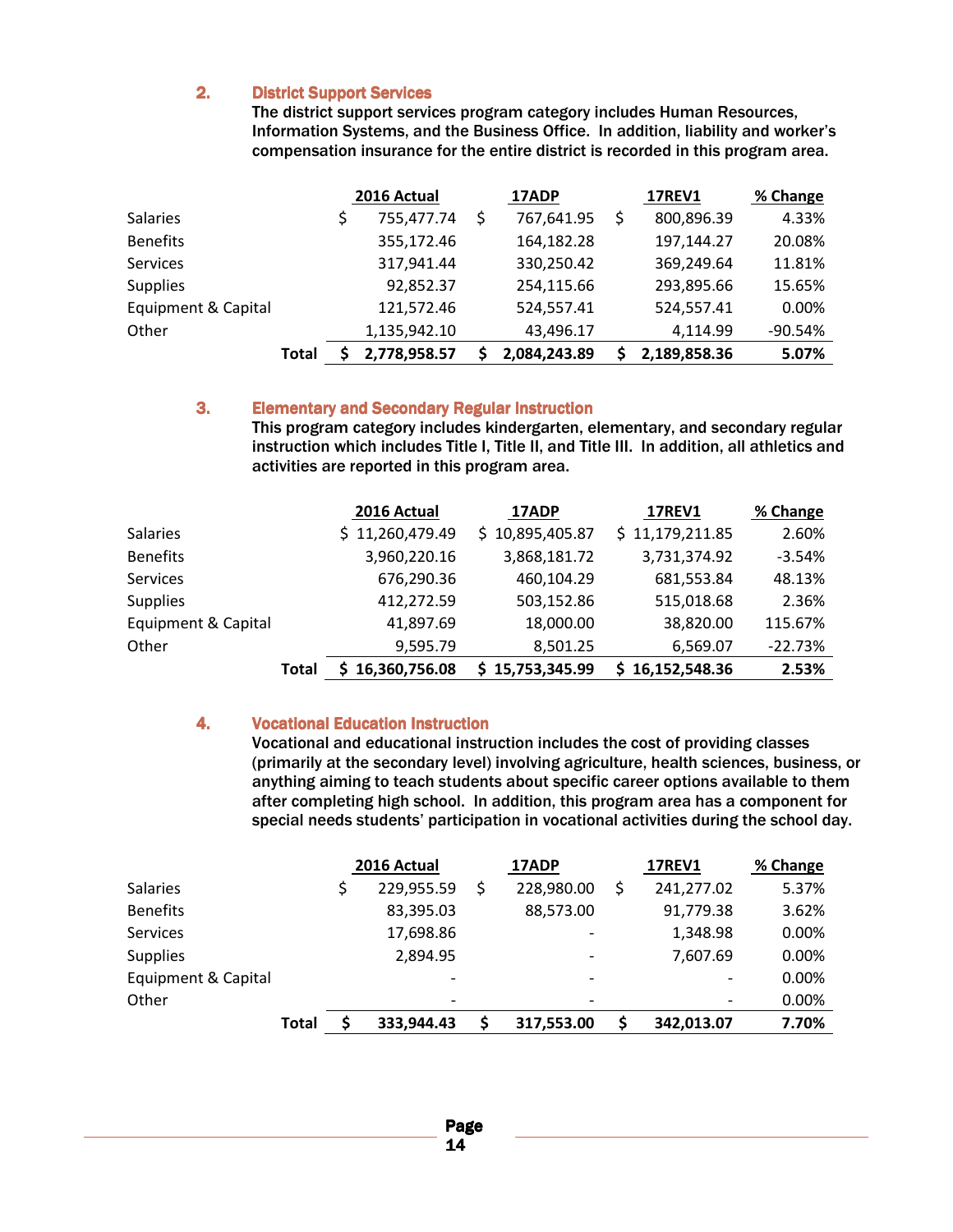#### 5. Special Education Instruction

This program category captures the costs involved with providing services to special education students. However, the cost of providing special transportation to these students is not included in this category.

|                     |       | 2016 Actual     | 17ADP           | <b>17REV1</b>   | % Change |
|---------------------|-------|-----------------|-----------------|-----------------|----------|
| <b>Salaries</b>     |       | 7,076,698.21    | 7,080,468.60    | 7,187,402.19    | 1.51%    |
| <b>Benefits</b>     |       | 2,455,201.42    | 2,738,951.18    | 2,685,754.45    | $-1.94%$ |
| <b>Services</b>     |       | 749,392.14      | 413,132.00      | 776,415.17      | 87.93%   |
| <b>Supplies</b>     |       | 57,805.59       | 38,025.58       | 49,998.36       | 31.49%   |
| Equipment & Capital |       | 11,814.73       |                 |                 | 0.00%    |
| Other               |       | 8,002.20        | 8,000.00        | 8,324.05        | 4.05%    |
|                     | Total | \$10,358,914.29 | \$10,278,577.36 | \$10,707,894.22 | 4.18%    |

#### 6. Instructional Support Services

The instructional support services category includes costs associated with assistant principals, curriculum office, textbooks, media centers, and staff development.

|                     |       | 2016 Actual  | 17ADP        |    | <b>17REV1</b> | % Change  |
|---------------------|-------|--------------|--------------|----|---------------|-----------|
| <b>Salaries</b>     |       | 1,076,444.88 | 989,331.00   | \$ | 912,822.29    | $-7.73%$  |
| <b>Benefits</b>     |       | 358,289.97   | 373,442.90   |    | 348,000.11    | $-6.81%$  |
| <b>Services</b>     |       | 411,350.07   | 484,649.27   |    | 673,132.52    | 38.89%    |
| <b>Supplies</b>     |       | 120,496.89   | 106,589.41   |    | 172,809.54    | 62.13%    |
| Equipment & Capital |       | 57,125.95    | 74,690.84    |    | 83,690.84     | 12.05%    |
| Other               |       | 39,917.80    | 48,408.98    |    | 3,556.91      | $-92.65%$ |
|                     | Total | 2,063,625.56 | 2,077,112.40 | S. | 2,194,012.21  | 5.63%     |

#### 7. Pupil Support Services

This program category captures the cost associated with counseling offices, health services, and psychologists serving regular education students, social workers, transportation of regular and special needs students, and the Miller Academic Mentoring Program.

|                     |       | 2016 Actual              | 17ADP        |   | <b>17REV1</b> | % Change |
|---------------------|-------|--------------------------|--------------|---|---------------|----------|
| <b>Salaries</b>     |       | 1,658,429.19             | 1,594,767.92 | Ś | 1,702,243.51  | 6.74%    |
| <b>Benefits</b>     |       | 603,759.33               | 659,264.29   |   | 666,675.09    | 1.12%    |
| <b>Services</b>     |       | 2,940,888.05             | 2,961,679.10 |   | 2,989,124.95  | 0.93%    |
| <b>Supplies</b>     |       | 62,196.81                | 82,196.00    |   | 118,838.54    | 44.58%   |
| Equipment & Capital |       | $\overline{\phantom{a}}$ |              |   |               | 0.00%    |
| Other               |       | 4,424.00                 | 4,532.00     |   | 4,532.00      | 0.00%    |
|                     | Total | 5,269,697.38             | 5,302,439.31 |   | 5,481,414.09  | 3.38%    |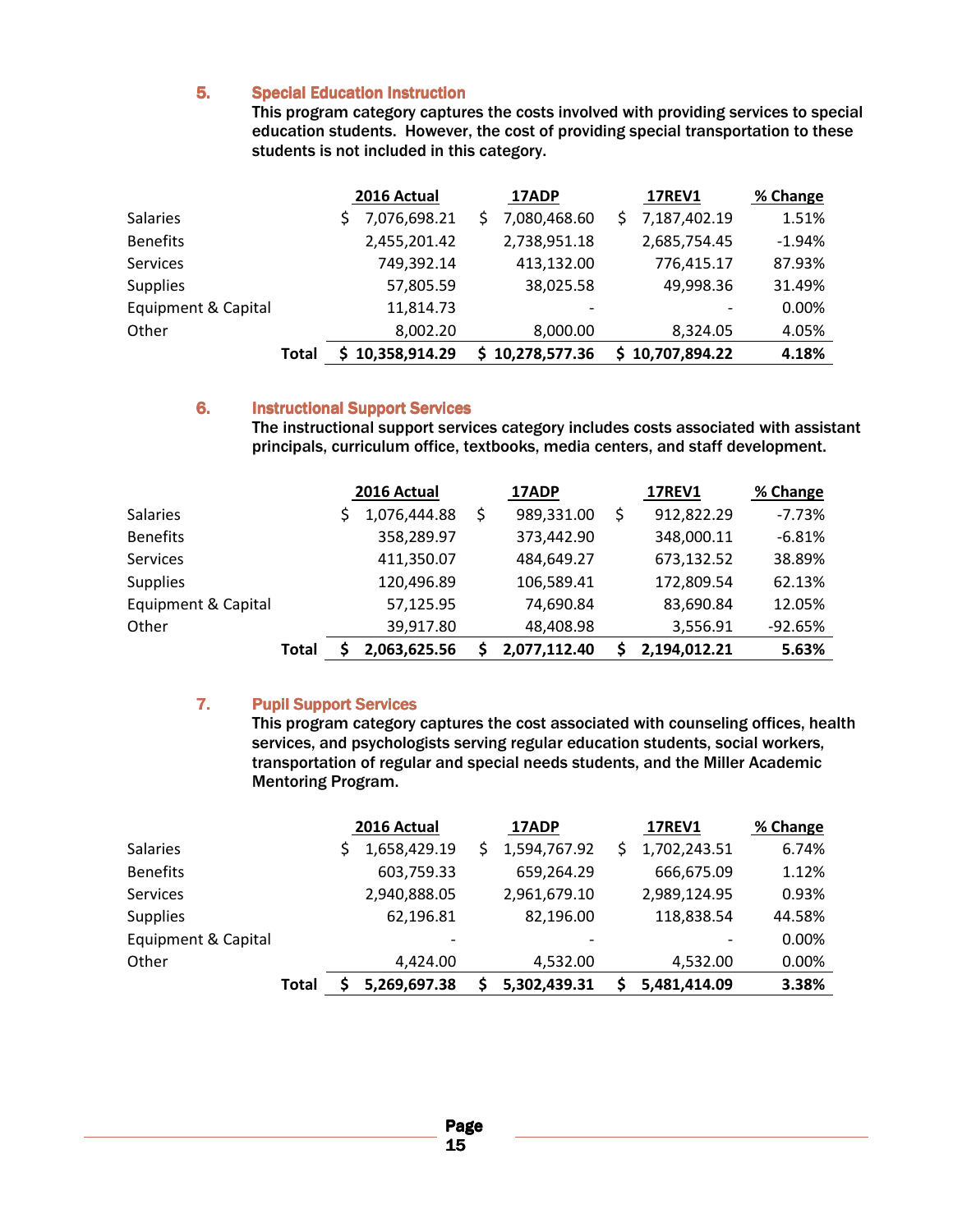#### 8. Sites and Buildings

This program area includes the costs of maintaining the district's buildings and facilities. The salaries and benefits of the buildings and grounds director and clerical support as well as all custodial and maintenance employees are recorded here. In addition, this program category includes expenditures such as electricity, water, sewer, gas, trash removal, snow removal, health & safety projects, and a large portion of the district's capital projects.

|                     |       | 2016 Actual  | 17ADP        | <b>17REV1</b> | % Change |
|---------------------|-------|--------------|--------------|---------------|----------|
| <b>Salaries</b>     |       | 1,223,505.62 | 1,216,868.00 | 1,176,472.59  | $-3.32%$ |
| <b>Benefits</b>     |       | 459,937.19   | 509,858.00   | 473,553.62    | $-7.12%$ |
| <b>Services</b>     |       | 2,535,626.81 | 2,155,804.37 | 2,372,101.13  | 10.03%   |
| <b>Supplies</b>     |       | 281,680.51   | 260,906.97   | 285,769.79    | 9.53%    |
| Equipment & Capital |       | 578,107.36   | 514,942.39   | 641,092.38    | 24.50%   |
| Other               |       | 401,547.00   | 2,053.00     | 2,053.00      | 0.00%    |
|                     | Total | 5,480,404.49 | 4,660,432.73 | 4,951,042.51  | 6.24%    |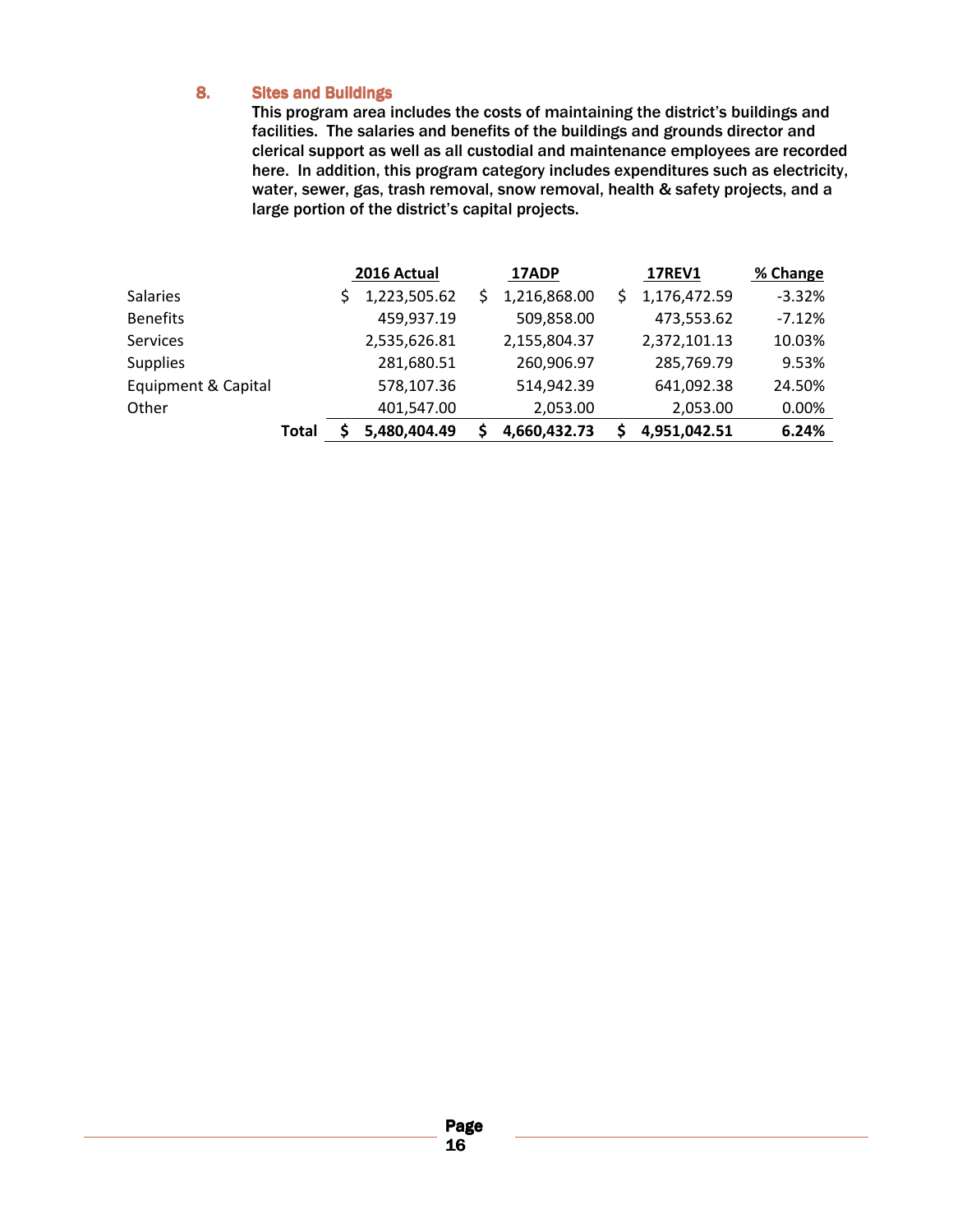# D. General Fund Budget Summary (Reserved and Unreserved)

|                                | 2016 Actual        | 17ADP               | <b>17REV1</b>      | % Change  |
|--------------------------------|--------------------|---------------------|--------------------|-----------|
| <b>Revenues</b>                |                    |                     |                    |           |
| Levies                         | \$<br>9,342,067.95 | 8,625,851.57<br>\$. | \$<br>8,576,564.57 | $-0.57%$  |
| <b>State Aids</b>              | 29,283,364.77      | 29,365,108.97       | 29,659,462.80      | 1.00%     |
| <b>Federal Aids</b>            | 1,434,454.93       | 1,458,430.00        | 1,571,456.07       | 7.75%     |
| <b>Local Revenues</b>          | 1,645,594.84       | 1,761,762.71        | 2,461,890.92       | 39.74%    |
| <b>Total Revenues</b>          | \$41,705,482.49    | \$41,211,153.25     | \$42,269,374.36    | 2.57%     |
|                                |                    |                     |                    |           |
| <b>Expenditures</b>            |                    |                     |                    |           |
| <b>Salaries</b>                | \$24,451,945.28    | \$23,905,109.34     | \$24,426,649.76    | 2.18%     |
| <b>Benefits</b>                | 8,661,447.54       | 8,803,393.37        | 8,617,431.46       | $-2.11%$  |
| Services                       | 7,701,107.53       | 6,835,619.45        | 7,905,943.30       | 15.66%    |
| <b>Supplies</b>                | 1,045,888.70       | 1,250,719.48        | 1,453,852.47       | 16.24%    |
| Equipment & Capital            | 811,551.19         | 1,132,190.64        | 1,288,160.63       | 13.78%    |
| Other                          | 1,629,967.24       | 138,891.40          | 56,613.92          | $-59.24%$ |
| <b>Total Expenditures</b>      | \$44,301,907.48    | \$42,065,923.68     | \$43,748,651.54    | 4.00%     |
|                                |                    |                     |                    |           |
| <b>Fund Balance Projection</b> |                    |                     |                    |           |
| <b>Beginning</b>               | Ś<br>6,490,870.77  | \$.<br>3,894,445.78 | Ś.<br>3,894,445.78 | 0.00%     |
| Revenues                       | 41,705,482.49      | 41,211,153.25       | 42,269,374.36      | 2.57%     |
| Expenditures                   | (44,301,907.48)    | (42,065,923.68)     | (43, 748, 651.54)  | 4.00%     |
| <b>Projected Fund Balance</b>  | \$<br>3,894,445.78 | \$<br>3,039,675.35  | \$<br>2,415,168.60 | $-20.55%$ |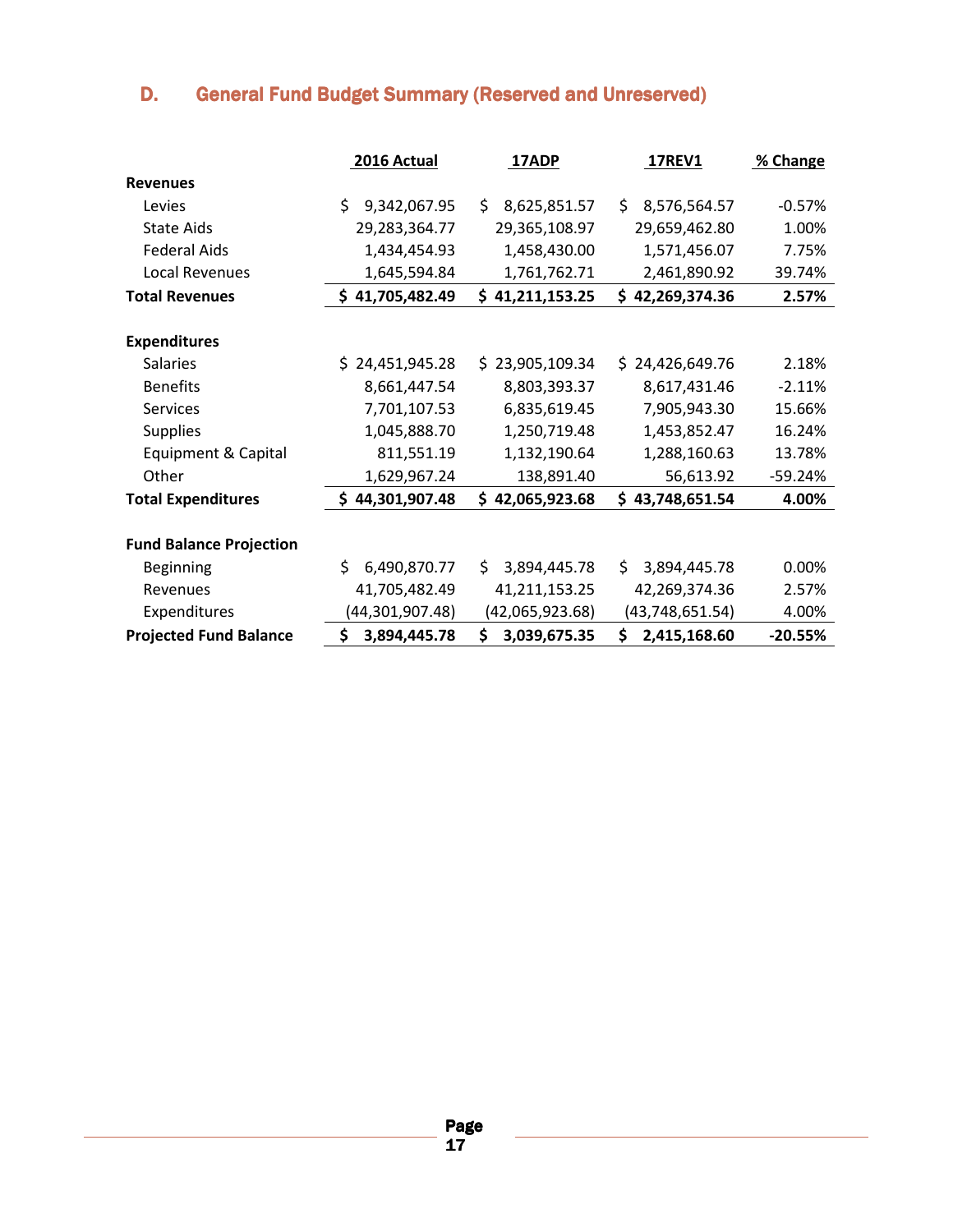# E. General Fund Budget Summary (Unreserved)

|                                | 2016 Actual        | 17ADP               | <b>17REV1</b>      | % Change  |
|--------------------------------|--------------------|---------------------|--------------------|-----------|
| <b>Revenues</b>                |                    |                     |                    |           |
| Levies                         | Ś.<br>8,180,171.20 | \$.<br>6,515,588.04 | \$<br>6,466,301.04 | $-0.76%$  |
| <b>State Aids</b>              | 28,571,203.74      | 28,668,921.31       | 28,914,849.00      | 0.86%     |
| <b>Federal Aids</b>            | 1,434,454.93       | 1,458,430.00        | 1,571,456.07       | 7.75%     |
| <b>Local Revenues</b>          | 1,540,932.39       | 1,548,910.29        | 2,247,684.41       | 45.11%    |
| <b>Total Revenues</b>          | \$39,726,762.26    | \$38,191,849.64     | \$39,200,290.52    | 2.64%     |
|                                |                    |                     |                    |           |
| <b>Expenditures</b>            |                    |                     |                    |           |
| <b>Salaries</b>                | \$24,124,585.54    | \$23,822,182.89     | \$24,330,299.76    | 2.13%     |
| <b>Benefits</b>                | 8,578,438.56       | 8,788,359.52        | 8,603,744.16       | $-2.10%$  |
| <b>Services</b>                | 5,800,250.35       | 5,250,640.95        | 6,307,985.10       | 20.14%    |
| <b>Supplies</b>                | 889,258.32         | 1,150,719.48        | 1,329,822.47       | 15.56%    |
| Equipment & Capital            | 543,687.30         | 501,543.23          | 522,363.22         | 4.15%     |
| Other                          | 287,032.99         | 138,891.40          | 56,613.92          | $-59.24%$ |
| <b>Total Expenditures</b>      | \$40,223,253.06    | \$39,652,337.47     | \$41,150,828.63    | 3.78%     |
|                                |                    |                     |                    |           |
| <b>Fund Balance Projection</b> |                    |                     |                    |           |
| Beginning                      | Ś.<br>5,911,096.37 | 5,185,686.88<br>\$. | 5,185,686.88<br>Ś. | 0.00%     |
| Revenues                       | 39,726,762.26      | 38,191,849.64       | 39,200,290.52      | 2.64%     |
| Expenditures                   | (40, 223, 253.06)  | (39, 652, 337.47)   | (41, 150, 828.63)  | 3.78%     |
| Transfer - Nonspendable        | (162,980.06)       |                     |                    | 0.00%     |
| Transfer - Health & Safety     |                    |                     | (496,061.28)       | 100.00%   |
| Transfer - QZAB                | (65, 938.63)       |                     |                    | 0.00%     |
| <b>Projected Fund Balance</b>  | \$<br>5,185,686.88 | \$<br>3,725,199.05  | \$<br>2,739,087.49 | $-26.47%$ |
| <b>Percent of Expenditures</b> | 12.89%             | 9.39%               | 6.66%              |           |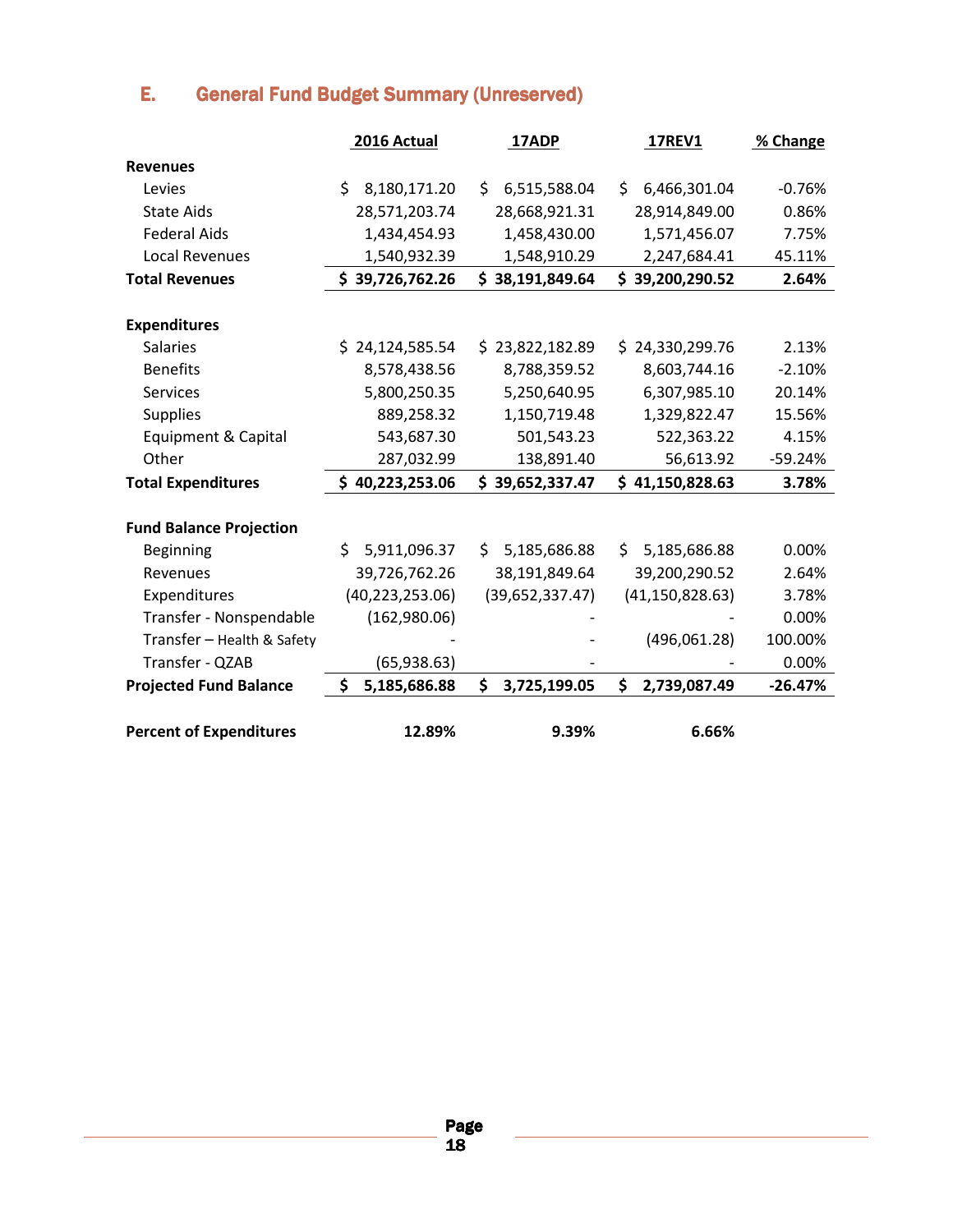### **III.** School Nutrition Fund

The School Nutrition Fund is used to account for the activities related to providing nutrition services to the K-12 academic program as well as catering services provided by the district. The fund operates on the principle of revenues exceeding expenditures on day-to-day operations so that the excess can be used to systematically replace and upgrade kitchen equipment around the district. By operating in this manner, the goal of the School Nutrition program is to be self-sustained and not to pull resources from direct K-12 instructional funds. School Nutrition pays the general fund for certain overhead costs such as payroll, accounts payable, and technology support. A summary of this fund's budget is listed below.

|                                | 2016 Actual        | 17ADP              | <b>17REV1</b>      | % Change |
|--------------------------------|--------------------|--------------------|--------------------|----------|
| <b>Revenues</b>                |                    |                    |                    |          |
| <b>State Aids</b>              | \$<br>84,964.49    | \$<br>82,400.00    | \$<br>103,889.37   | 26.08%   |
| <b>Federal Aids</b>            | 971,392.67         | 848,063.75         | 848,063.75         | 0.00%    |
| <b>Local Revenues</b>          | 785,432.30         | 724,130.15         | 724,130.15         | 0.00%    |
| <b>Total Revenues</b>          | \$<br>1,841,789.46 | \$<br>1,654,593.90 | \$<br>1,676,083.27 | 1.30%    |
|                                |                    |                    |                    |          |
| <b>Expenditures</b>            |                    |                    |                    |          |
| <b>Salaries</b>                | \$<br>648,341.36   | \$<br>647,689.25   | \$<br>647,689.25   | 0.00%    |
| <b>Benefits</b>                | 248,162.53         | 269,948.19         | 267,351.58         | $-0.96%$ |
| <b>Services</b>                | 58,263.21          | 36,880.00          | 36,880.00          | 0.00%    |
| <b>Supplies</b>                | 755,839.02         | 683,761.91         | 683,761.91         | 0.00%    |
| Equipment & Capital            | 73,380.04          | 24,000.00          | 45,489.37          | 89.54%   |
| Other                          | 1,966.70           | 1,000.00           | 1,000.00           | 0.00%    |
| <b>Total Expenditures</b>      | \$<br>1,785,952.86 | \$<br>1,663,279.35 | \$<br>1,682,172.11 | 1.14%    |
| <b>Fund Balance Projection</b> |                    |                    |                    |          |
| <b>Beginning</b>               | \$<br>205,621.66   | \$<br>261,458.26   | \$<br>261,458.26   | 0.00%    |
| Revenues                       | 1,841,789.46       | 1,654,593.90       | 1,676,083.27       | 1.30%    |
| Expenditures                   | (1,785,952.86)     | (1,663,279.35)     | (1,682,172.11)     | 0.00%    |
| <b>Projected Fund Balance</b>  | \$<br>261,458.26   | \$<br>252,772.81   | \$<br>255,369.42   | 1.03%    |
| <b>Percent of Expenditures</b> | 14.64%             | 15.20%             | 15.18%             |          |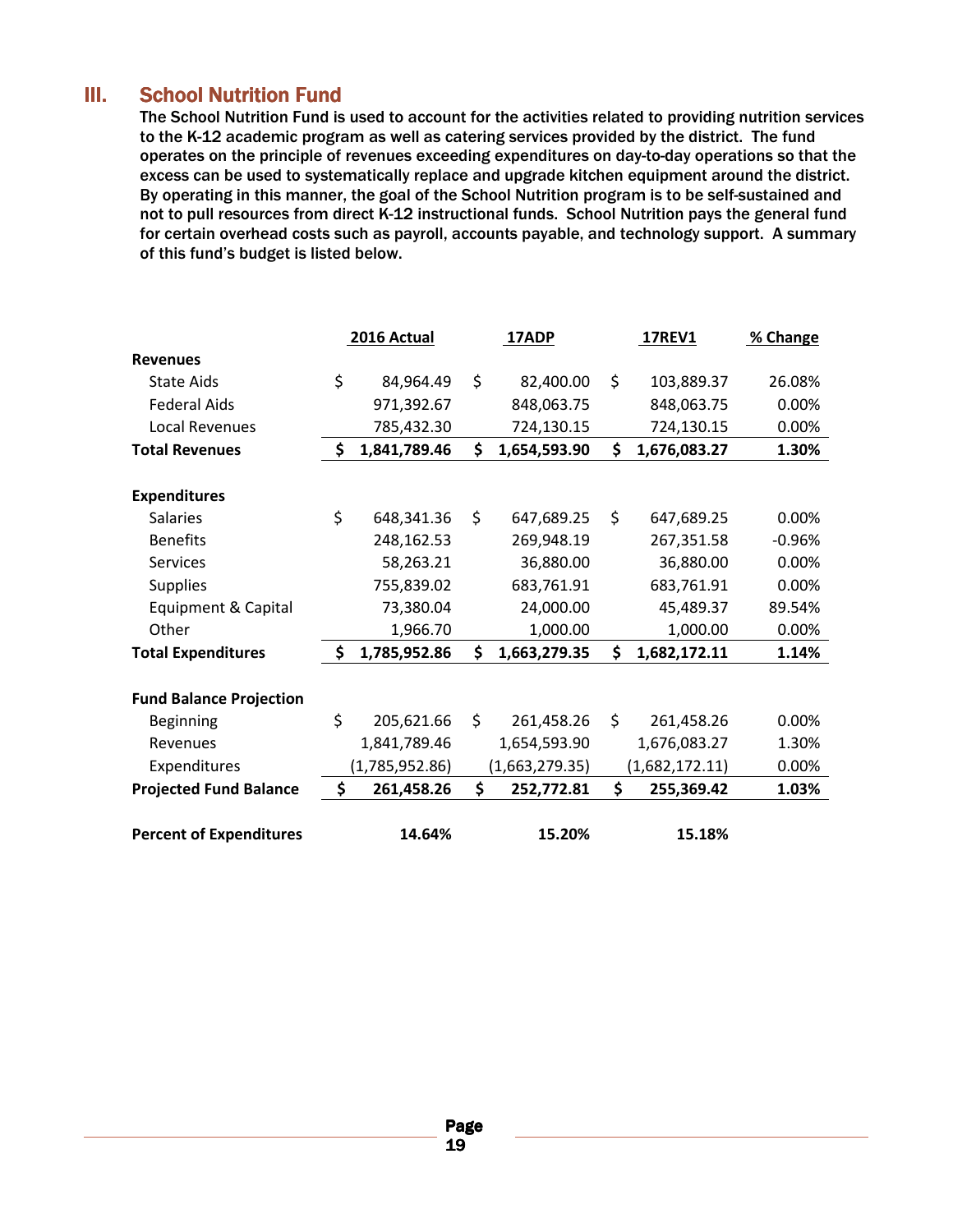### **IV.** Community Education Fund

The Community Education Fund accounts for the activities related to providing education services for Pre-Kindergarten and Post-Grade 12 students. The fund operates on a principle of breaking even on a year-to-year basis and maintaining a healthy fund balance which protects future programming. Community Education pays the general fund for space used in the district according to formulas outlined in the Uniform Financial Accounting and Reporting Standards (UFARS) Manual. It is estimated that Community Education will pay approximately \$32,000 to the general fund for rented space during fiscal year 2017. In addition, Community Education pays the general fund for certain overhead costs such as payroll, accounts payable, and technology support. The estimated amount of these overhead costs is \$74,000 for fiscal year 2017. A summary of the complete Community Education budget is listed below. Within Community Education are several Fund Balance requirements which will be discussed in greater detail on the following pages.

|                                |    | 2016 Actual    |    | <b>17ADP</b>   | <b>17REV1</b>      | % Change |
|--------------------------------|----|----------------|----|----------------|--------------------|----------|
| <b>Revenues</b>                |    |                |    |                |                    |          |
| Levies                         | \$ | 417,261.00     | \$ | 464,429.00     | \$<br>455,252.00   | $-1.98%$ |
| <b>State Aids</b>              |    | 586,454.68     |    | 525,254.44     | 631,468.99         | 20.22%   |
| <b>Federal Aids</b>            |    |                |    |                |                    | 0.00%    |
| Local Revenues                 |    | 1,332,661.43   |    | 847,129.85     | 859,812.17         | 1.50%    |
| <b>Total Revenues</b>          | \$ | 2,336,377.11   | \$ | 1,836,813.29   | \$<br>1,946,533.16 | 5.97%    |
|                                |    |                |    |                |                    |          |
| <b>Expenditures</b>            |    |                |    |                |                    |          |
| <b>Salaries</b>                | Ś. | 1,482,179.90   | Ś. | 1,207,907.08   | \$<br>1,218,451.07 | 0.87%    |
| <b>Benefits</b>                |    | 422,138.98     |    | 346,296.44     | 357,168.83         | 3.14%    |
| <b>Services</b>                |    | 263,947.28     |    | 190,588.06     | 189,719.83         | $-0.46%$ |
| <b>Supplies</b>                |    | 128,953.04     |    | 129,868.80     | 138,822.75         | 6.89%    |
| Equipment & Capital            |    | 26,378.88      |    | 12,600.00      | 13,600.00          | 7.94%    |
| Other                          |    | 9,659.48       |    | 8,027.12       | 12,105.01          | 50.80%   |
| <b>Total Expenditures</b>      | \$ | 2,333,257.56   | \$ | 1,895,287.50   | \$<br>1,929,867.49 | 1.82%    |
| <b>Fund Balance Projection</b> |    |                |    |                |                    |          |
| Beginning                      | \$ | 368,878.63     | \$ | 371,998.18     | \$<br>371,998.18   | 0.00%    |
| Revenues                       |    | 2,336,377.11   |    | 1,836,813.29   | 1,946,533.16       | 5.97%    |
| Expenditures                   |    | (2,333,257.56) |    | (1,895,287.50) | (1,929,867.49)     | 0.00%    |
|                                | \$ | 371,998.18     | \$ |                | \$                 | 23.97%   |
| <b>Projected Fund Balance</b>  |    |                |    | 313,523.97     | 388,663.85         |          |
| <b>Percent of Expenditures</b> |    | 15.94%         |    | 16.54%         | 20.14%             |          |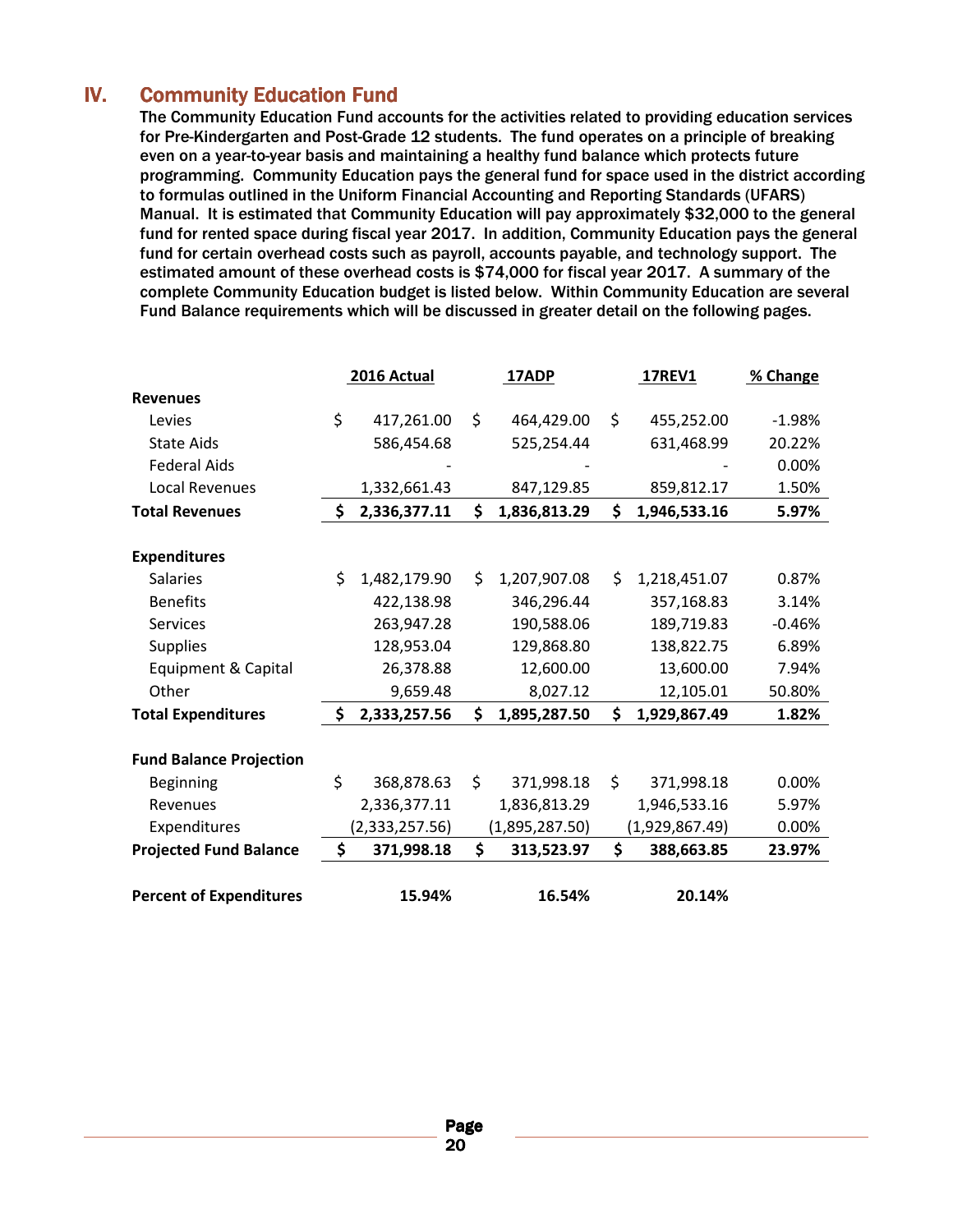#### A. Community Education Restricted Fund Balance

There are two general program areas that are required to operate under the Community Education Restricted Fund Balance: Nonpublic Pupil Aid and Early Childhood Screening. A brief discussion of each follows.

#### 1. Nonpublic Pupil Aid

The District receives funding from the Minnesota Department of Education to provide services to the nonpublic and home schools within the District. The funding is based on actual enrollment in the nonpublic and home schools and is provided for the purchase of textbooks, school nurse services, and school counselor services. The District receives an overhead fee of 5% of the eligible amount spent to cover the costs of administering this program. This program has a net impact of zero on the fund balance each year as the revenue received is strictly reimbursement based.

#### 2. Early Childhood Screening

The district provides a program for mandatory early childhood development screening. Funding for this program comes from state aid which is paid on a per each child screened basis. Funding levels are higher the younger the child is which promotes early screening to detect possible learning deficiencies as early as possible. The state aid covers approximately 50% of the cost of the program. The remaining costs are funded with a transfer from the general Community Education fund balance.

|                                | 2016 Actual      | <b>17ADP</b>     | 17REV1           | % Change |
|--------------------------------|------------------|------------------|------------------|----------|
| <b>Revenues</b>                |                  |                  |                  |          |
| Levies                         | \$               | \$               | \$               | 0.00%    |
| <b>State Aids</b>              | 188,830.15       | 208,794.44       | 200,865.19       | $-3.80%$ |
| <b>Federal Aids</b>            |                  |                  |                  | 0.00%    |
| <b>Local Revenues</b>          |                  |                  |                  | 0.00%    |
| <b>Total Revenues</b>          | \$<br>188,830.15 | \$<br>208,794.44 | \$<br>200,865.19 | $-3.80%$ |
|                                |                  |                  |                  |          |
| <b>Expenditures</b>            |                  |                  |                  |          |
| <b>Salaries</b>                | \$<br>97,853.12  | \$<br>115,023.36 | \$<br>119,363.35 | 3.77%    |
| <b>Benefits</b>                | 27,415.01        | 31,974.26        | 33,946.22        | 6.17%    |
| <b>Services</b>                | 1,479.19         | 1,170.20         | 1,121.12         | $-4.19%$ |
| <b>Supplies</b>                | 54,824.54        | 74,572.80        | 69,140.76        | $-7.28%$ |
| Equipment & Capital            |                  |                  |                  | 0.00%    |
| Other                          | 8,365.48         | 4,987.12         | 9,065.01         | 81.77%   |
| <b>Total Expenditures</b>      | \$<br>189,937.34 | \$<br>227,727.74 | \$<br>232,636.46 | 2.16%    |
|                                |                  |                  |                  |          |
| <b>Fund Balance Projection</b> |                  |                  |                  |          |
| Beginning                      | \$<br>1,107.19   | \$               | \$               | 0.00%    |
| Revenues                       | 188,830.15       | 208,794.44       | 200,865.19       | $-3.80%$ |
| Expenditures                   | (189, 937.34)    | (227, 727.74)    | (232, 636.46)    | 2.16%    |
| Transfers in                   |                  | 18,933.30        | 31,771.27        | 67.81%   |
| <b>Projected Fund Balance</b>  | \$               | \$               | \$               | 0.00%    |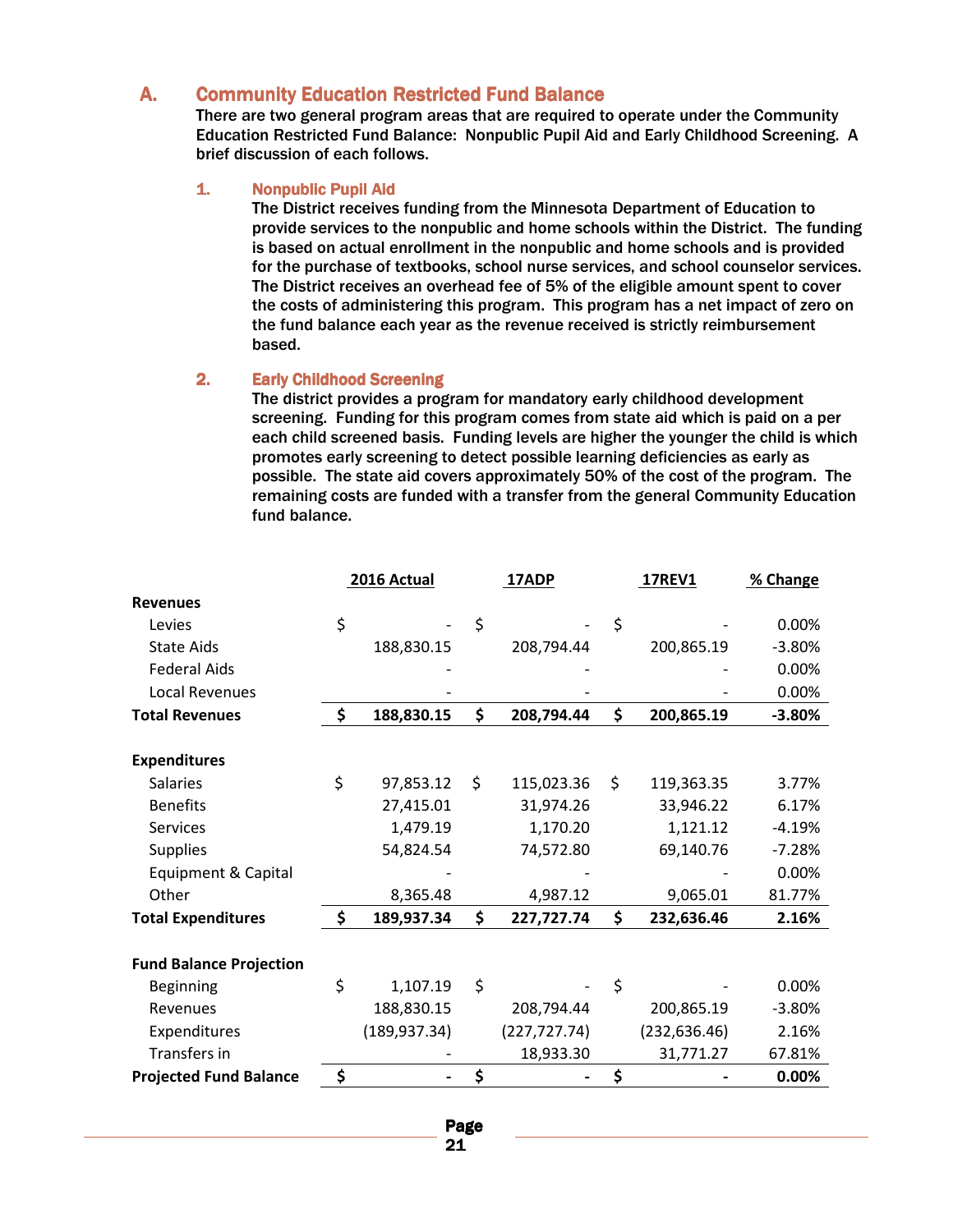### **B.** General Community Education Fund Balance

The majority of programs offered by Community Education operate under the General Community Education Fund Balance. These programs are beyond the scope of regular K-12 education enabling learners of all ages to develop skills and abilities. Revenue for the general community education programs come from local levy, state aid, Winona County Family Services Collaborative, Winona County Community Services, various local foundations, and fees from participants. The specific Community Education programs which are included in this category are:

- General Community Education Administration
- Adult Enrichment
- Baby Connectors
- Family Based Services
- COMPASS
- Youth Enrichment
- Key Kids
- Rollingstone Preschool
- After School Activities

|                                | 2016 Actual        | 17ADP              | <b>17REV1</b>      | % Change  |
|--------------------------------|--------------------|--------------------|--------------------|-----------|
| <b>Revenues</b>                |                    |                    |                    |           |
| Levies                         | \$<br>306,154.61   | \$<br>356,951.00   | \$<br>347,774.00   | $-2.57%$  |
| <b>State Aids</b>              | 139,578.10         | 102,070.00         | 111,247.00         | 8.99%     |
| <b>Federal Aids</b>            |                    |                    |                    | 0.00%     |
| <b>Local Revenues</b>          | 1,021,767.55       | 610,187.72         | 606,984.72         | $-0.52%$  |
| <b>Total Revenues</b>          | \$<br>1,467,500.26 | \$<br>1,069,208.72 | \$<br>1,066,005.72 | $-0.30%$  |
|                                |                    |                    |                    |           |
| <b>Expenditures</b>            |                    |                    |                    |           |
| <b>Salaries</b>                | \$<br>943,379.29   | \$<br>676,312.27   | \$<br>671,312.27   | $-0.74%$  |
| <b>Benefits</b>                | 276,565.82         | 198,319.77         | 205,382.28         | 3.56%     |
| <b>Services</b>                | 222,531.66         | 162,414.00         | 162,127.70         | $-0.18%$  |
| <b>Supplies</b>                | 45,035.94          | 30,900.00          | 31,497.00          | 1.93%     |
| Equipment & Capital            | 6,333.71           | 4,600.00           | 4,600.00           | 0.00%     |
| Other                          | 961.00             | 1,090.00           | 1,090.00           | 0.00%     |
| <b>Total Expenditures</b>      | \$<br>1,494,807.42 | \$<br>1,073,636.04 | \$<br>1,076,009.25 | 0.22%     |
|                                |                    |                    |                    |           |
| <b>Fund Balance Projection</b> |                    |                    |                    |           |
| <b>Beginning</b>               | \$<br>296,412.74   | \$<br>269,105.58   | \$<br>269,105.58   | 0.00%     |
| Revenues                       | 1,467,500.26       | 1,069,208.72       | 1,066,005.72       | $-0.30%$  |
| Expenditures                   | (1,494,807.42)     | (1,073,636.04)     | (1,076,009.25)     | 0.22%     |
| Transfers out                  |                    | (45, 437.78)       | (31,771.27)        | $-30.08%$ |
| <b>Projected Fund Balance</b>  | \$<br>269,105.58   | \$<br>219,240.48   | \$<br>227,330.78   | 3.69%     |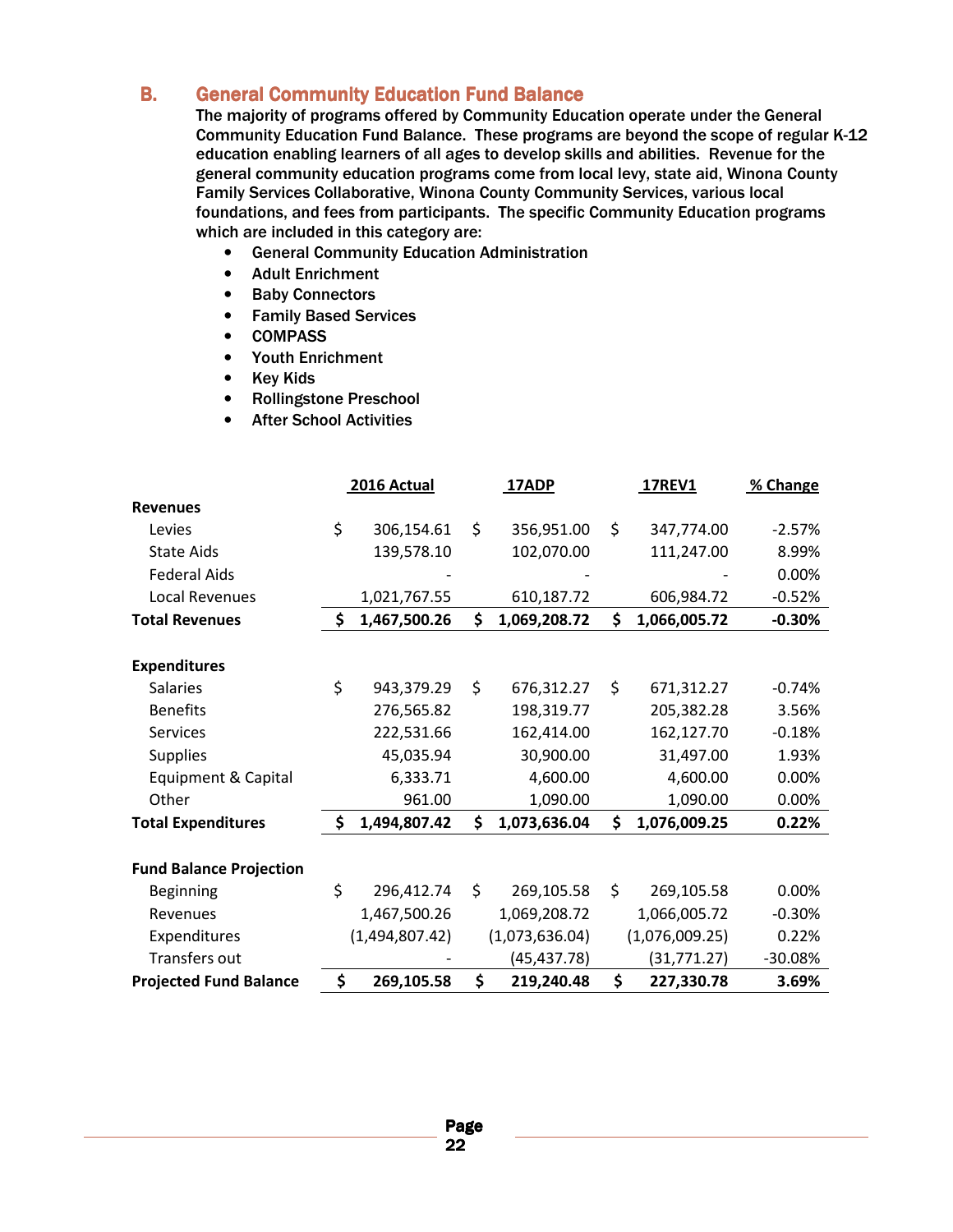### **C.** School Readiness Fund Balance

The School Readiness Fund Balance is used to accumulate all revenues and expenditures related to the district's early childhood education program. This program is provided to assess children's cognitive skills, teach educational programming that will strengthen children's cognitive skills and development, and generally prepare children for entry into kindergarten. In addition, this program provides support in the Community kids preschool and to provide scholarships to students who are not eligible for the early learning scholarships.

|                                | 2016 Actual      | 17ADP            | <b>17REV1</b>    | % Change    |
|--------------------------------|------------------|------------------|------------------|-------------|
| <b>Revenues</b>                |                  |                  |                  |             |
| Levies                         | \$               | \$               | \$               | 0.00%       |
| <b>State Aids</b>              | 111,706.83       | 58,227.00        | 163,193.80       | 180.27%     |
| <b>Federal Aids</b>            |                  |                  |                  | 0.00%       |
| <b>Local Revenues</b>          | 71,590.81        | 55,000.00        | 65,873.83        | 19.77%      |
| <b>Total Revenues</b>          | \$<br>183,297.64 | \$<br>113,227.00 | \$<br>229,067.63 | 102.31%     |
|                                |                  |                  |                  |             |
| <b>Expenditures</b>            |                  |                  |                  |             |
| <b>Salaries</b>                | \$<br>119,405.19 | \$<br>107,104.00 | \$<br>118,308.00 | 10.46%      |
| <b>Benefits</b>                | 34,340.74        | 34,322.48        | 35,694.31        | 4.00%       |
| <b>Services</b>                | 2,957.11         | (19, 345.00)     | (18, 239.00)     | 0.00%       |
| <b>Supplies</b>                | 14,387.37        | 15,650.00        | 17,150.00        | 9.58%       |
| Equipment & Capital            | 458.09           | 500.00           | 500.00           | 0.00%       |
| Other                          | 61.00            | 1,500.00         | 1,500.00         | 0.00%       |
| <b>Total Expenditures</b>      | \$<br>171,609.50 | \$<br>139,731.48 | \$<br>154,913.31 | 10.87%      |
|                                |                  |                  |                  |             |
| <b>Fund Balance Projection</b> |                  |                  |                  |             |
| <b>Beginning</b>               | \$<br>13,775.90  | \$<br>25,464.04  | \$<br>25,464.04  | 0.00%       |
| Revenues                       | 183,297.64       | 113,227.00       | 229,067.63       | 102.31%     |
| Expenditures                   | (171, 609.50)    | (139, 731.48)    | (154, 913.31)    | 10.87%      |
| Transfers in                   |                  | 26,504.48        |                  | $-100.00\%$ |
| <b>Projected Fund Balance</b>  | \$<br>25,464.04  | \$<br>25,464.04  | \$<br>99,618.36  | 291.21%     |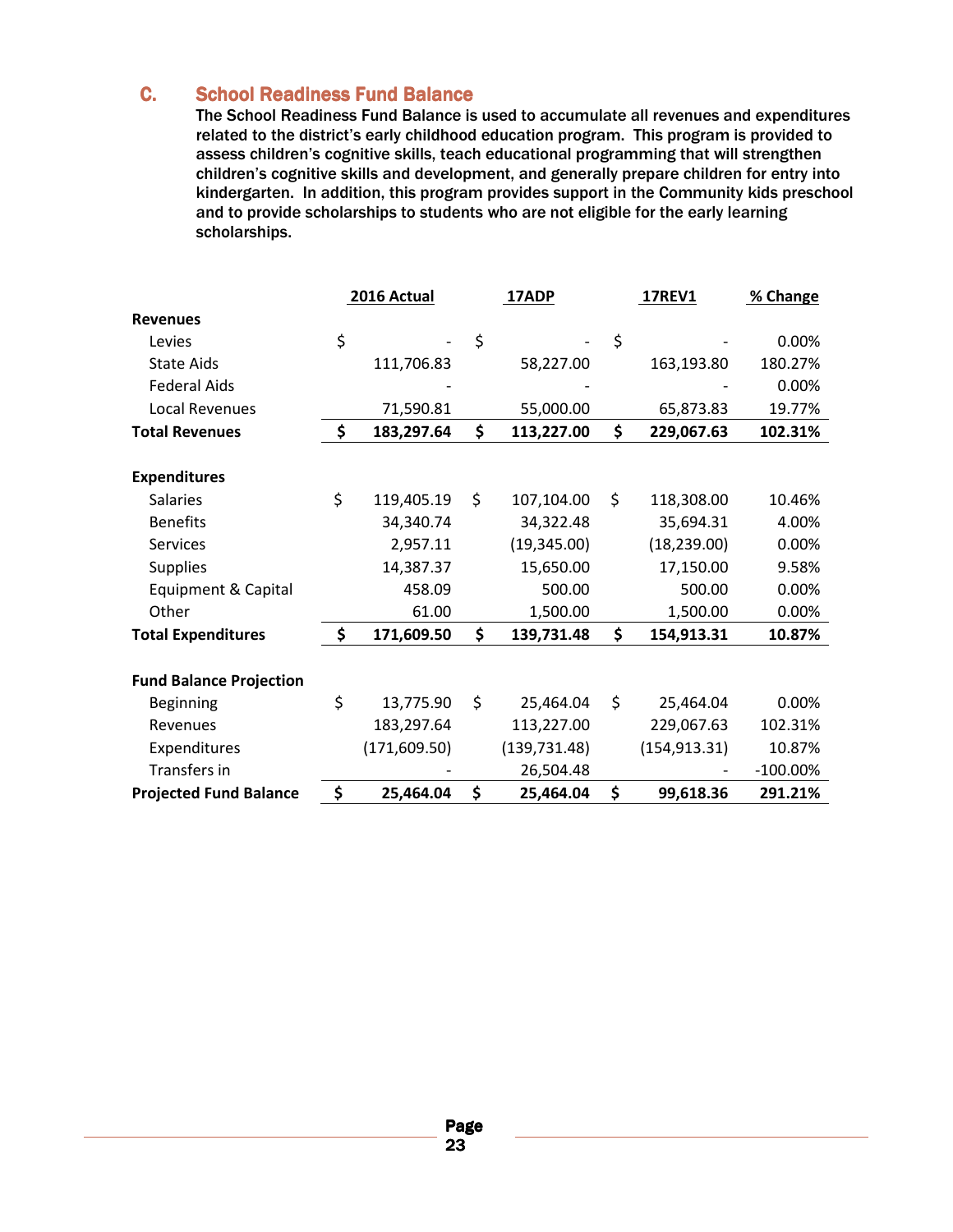### D. Early Childhood Family Education Fund Balance

Programming provided for children aged birth to kindergarten and their caretakers are operated under the Early Childhood Family Education Fund Balance. This program provides classes and resources to expectant parents and caretakers of young children which may help them understand a child's learning and development and as a result be able to help children grow. This program also provides parenthood education in secondary schools and outreach work in the community.

The reduction in local revenue is due in part to the non-renewal of grants for the Partners in Education (PIE) program and the Outdoor Classroom grant. The reduction in state aid is due in part to the decrease in the number of children from birth to age four in the district.

|                                | 2016 Actual       | 17ADP             | <b>17REV1</b>     | % Change   |
|--------------------------------|-------------------|-------------------|-------------------|------------|
| <b>Revenues</b>                |                   |                   |                   |            |
| Levies                         | \$<br>111,106.39  | \$<br>107,478.00  | \$<br>107,478.00  | 0.00%      |
| <b>State Aids</b>              | 146,339.60        | 156,163.00        | 156,163.00        | 0.00%      |
| <b>Federal Aids</b>            |                   |                   |                   | 0.00%      |
| Local Revenues                 | 35,378.15         | 15,496.00         | 20,507.49         | 32.34%     |
| <b>Total Revenues</b>          | \$<br>292,824.14  | \$<br>279,137.00  | \$<br>284,148.49  | 1.80%      |
|                                |                   |                   |                   |            |
| <b>Expenditures</b>            |                   |                   |                   |            |
| <b>Salaries</b>                | \$<br>196,970.35  | \$<br>184,205.00  | \$<br>184,205.00  | 0.00%      |
| <b>Benefits</b>                | 59,395.55         | 59,423.52         | 59,764.60         | 0.57%      |
| <b>Services</b>                | 18,287.18         | 16,622.00         | 16,743.01         | 0.73%      |
| <b>Supplies</b>                | 9,634.29          | 4,746.00          | 17,034.99         | 258.93%    |
| Equipment & Capital            | 15,000.00         | 3,500.00          | 4,500.00          | 28.57%     |
| Other                          | 116.00            | 250.00            | 250.00            | 0.00%      |
| <b>Total Expenditures</b>      | \$<br>299,403.37  | \$<br>268,746.52  | \$<br>282,497.60  | 5.12%      |
|                                |                   |                   |                   |            |
| <b>Fund Balance Projection</b> |                   |                   |                   |            |
| <b>Beginning</b>               | \$<br>2,385.28    | \$<br>(4, 193.95) | \$<br>(4, 193.95) | 0.00%      |
| Revenues                       | 292,824.14        | 279,137.00        | 284,148.49        | 1.80%      |
| Expenditures                   | (299, 403.37)     | (268, 746.52)     | (282, 497.60)     | 0.00%      |
| Transfers in                   |                   |                   |                   | 0.00%      |
| <b>Projected Fund Balance</b>  | \$<br>(4, 193.95) | \$<br>6,196.53    | \$<br>(2,543.06)  | $-141.04%$ |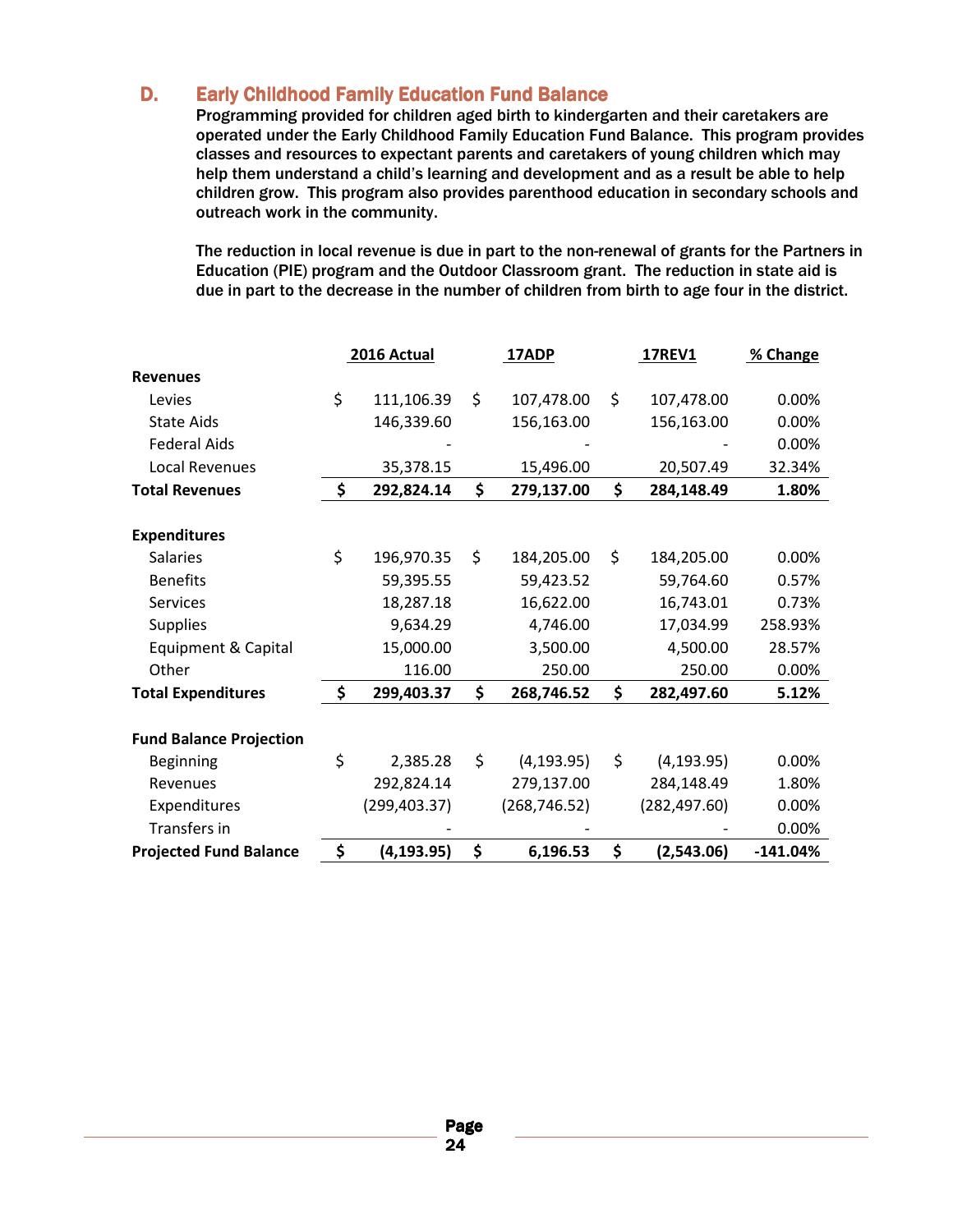### **E.** Adult Basic Education Fund Balance

The Adult Basic Education Fund Balance is used to accumulate the revenues and expenditures related to providing basic skills learning opportunities for individuals 16 years of age or older who are not enrolled in an elementary or secondary school. Funding for this program is dependent upon the number of student contact hours. This program provides K-12 level basic skills to allow participants to achieve their individual academic goals up to the level of high school completion. Adult Basic Education also serves adult immigrants with English language classes in order to improve their English skills, including: speaking, reading, writing, and listening. The ultimate goal of the program is to help the functionally illiterate become more employable and productive citizens.

|                                | 2016 Actual      | 17ADP            | <b>17REV1</b>    | % Change |
|--------------------------------|------------------|------------------|------------------|----------|
| <b>Revenues</b>                |                  |                  |                  |          |
| <b>State Aids</b>              | \$<br>203,924.92 | \$<br>166,446.13 | \$<br>166,446.13 | 0.00%    |
| <b>Federal Aids</b>            |                  |                  |                  | 0.00%    |
| Local Revenues                 |                  |                  |                  | 0.00%    |
| <b>Total Revenues</b>          | \$<br>203,924.92 | \$<br>166,446.13 | \$<br>166,446.13 | 0.00%    |
| <b>Expenditures</b>            |                  |                  |                  |          |
| <b>Salaries</b>                | \$<br>124,571.95 | \$<br>125,262.45 | \$<br>125,262.45 | 0.00%    |
| <b>Benefits</b>                | 24,421.86        | 22,256.41        | 22,381.42        | 0.56%    |
| <b>Services</b>                | 18,692.14        | 29,726.86        | 27,967.00        | $-5.92%$ |
| <b>Supplies</b>                | 5,070.90         | 4,000.00         | 4,000.00         | 0.00%    |
| Equipment & Capital            | 4,587.08         | 4,000.00         | 4,000.00         | 0.00%    |
| Other                          | 156.00           | 200.00           | 200.00           | 0.00%    |
| <b>Total Expenditures</b>      | \$<br>177,499.93 | \$<br>185,445.72 | \$<br>183,810.87 | $-0.88%$ |
| <b>Fund Balance Projection</b> |                  |                  |                  |          |
| Beginning                      | \$<br>55,197.52  | \$<br>81,622.51  | \$<br>81,622.51  | 0.00%    |
| Revenues                       | 203,924.92       | 166,446.13       | 166,446.13       | 0.00%    |
| Expenditures                   | (177,499.93)     | (185, 445.72)    | (183, 810.87)    | 0.00%    |
| <b>Projected Fund Balance</b>  | \$<br>81,622.51  | \$<br>62,622.92  | \$<br>64,257.77  | 2.61%    |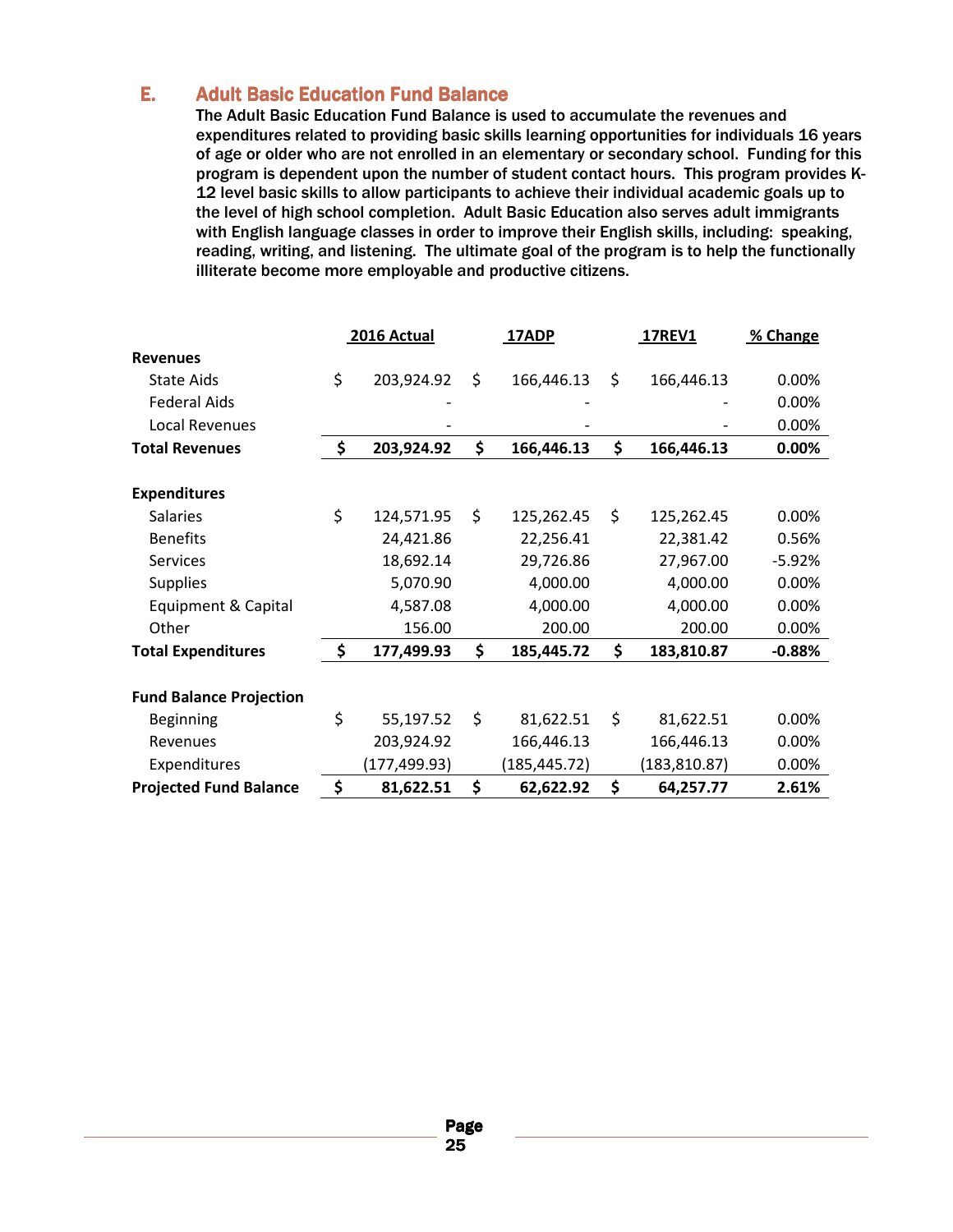### V. Construction Fund

The Construction Fund accounts for the costs of school construction, addition, and renovation projects which are funded through bonds or certificates of participation (or other specific funding sources). Most recently, this fund has been used to account for the Track Project, One-Day Bond proceeds, and the Energy Projects. When bonds (or certificates of participation) are issued in connection with a building project, the bond proceeds are recorded as revenue in the Construction Fund. The funds are then drawn down as payments are made for work completed on the project(s). The proceeds of bonds can only be used for the purpose for which they were issued.

|                                | 2016 Actual         | 17ADP               | <b>17REV1</b>       | % Change |
|--------------------------------|---------------------|---------------------|---------------------|----------|
| <b>Revenues</b>                |                     |                     |                     |          |
| Local Revenues                 | \$<br>404,635.00    | \$                  | \$                  | 0.00%    |
| Sale of Bonds                  |                     |                     |                     | 0.00%    |
| <b>Total Revenues</b>          | \$<br>404,635.00    | \$                  | \$                  | 0.00%    |
| <b>Expenditures</b>            |                     |                     |                     |          |
| <b>Services</b>                | \$<br>26,858.11     | \$                  | \$                  | 0.00%    |
| <b>Supplies</b>                |                     |                     |                     | 0.00%    |
| Equipment & Capital            |                     |                     |                     | 0.00%    |
| Other                          |                     |                     |                     | 0.00%    |
| <b>Total Expenditures</b>      | \$<br>26,858.11     | \$                  | \$                  | 0.00%    |
| <b>Fund Balance Projection</b> |                     |                     |                     |          |
| Beginning                      | \$<br>(583, 369.96) | \$<br>(205, 593.07) | \$<br>(205, 593.07) | 0.00%    |
| Revenues                       | 404,635.00          |                     |                     | 0.00%    |
| Expenditures                   | (26,858.11)         |                     |                     | 0.00%    |
| <b>Projected Fund Balance</b>  | \$<br>(205, 593.07) | \$<br>(205, 593.07) | \$<br>(205,593.07)  | 0.00%    |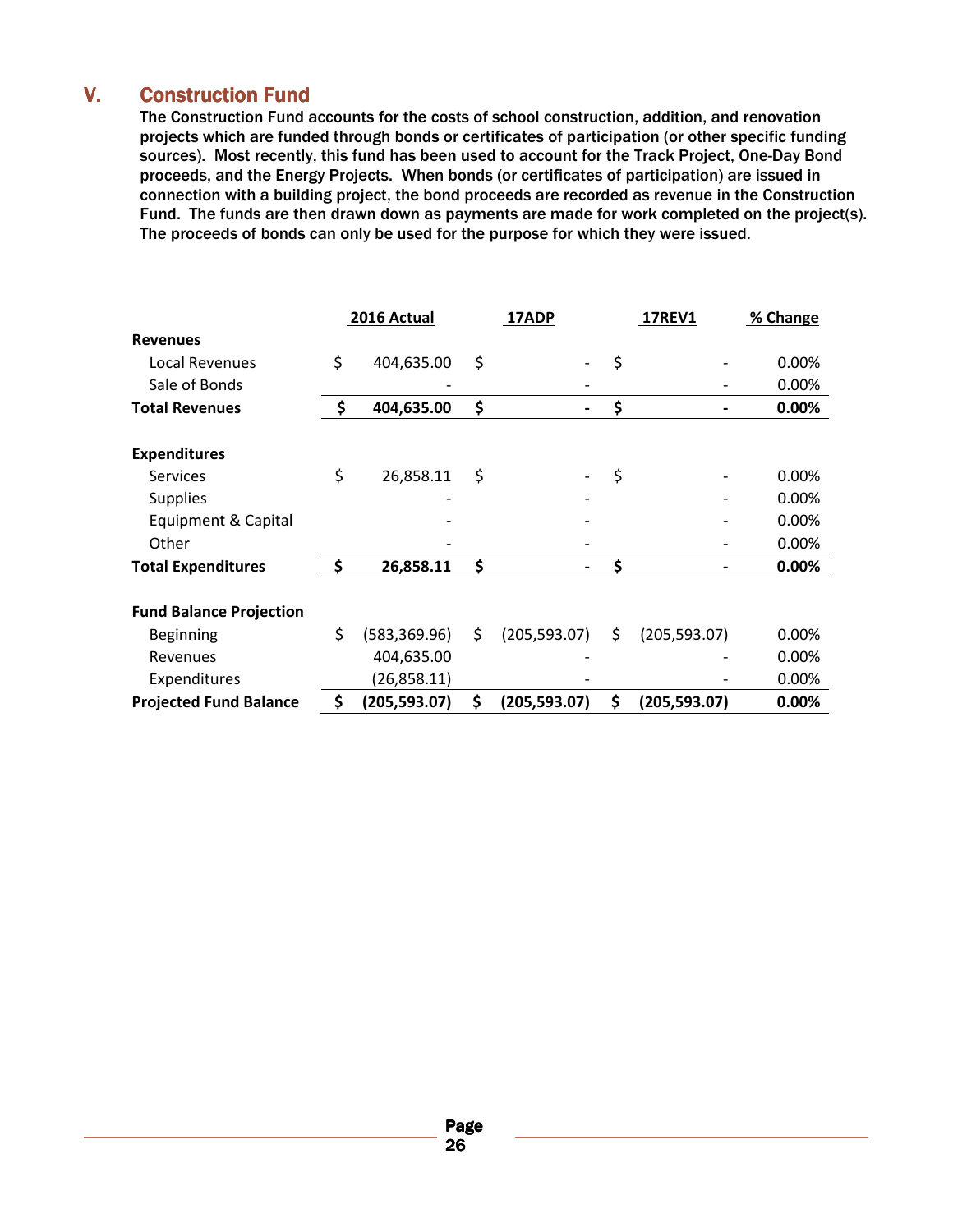### VI. Debt Service Fund

The Debt Service Fund exists to record the principle and interest payments on long-term debt issued by the district. Annual levies will provide revenue at a rate of 105% of pending debt service payments for a given fiscal year. This rate is specified in statute to ensure that principal and interest payments can be made as scheduled even if there are late property tax payments or delinquencies that may arise. The Debt Service Fund is also monitored by the Minnesota Department of Education for accumulation of excess fund balance. If the debt service fund balance is deemed to be at a level in excess of what is needed to make debt payments, a levy adjustment is made to reduce revenue and bring the fund balance down to a feasible amount.

|                                |     | 2016 Actual    |     | 17ADP            | <b>17REV1</b>      | % Change  |
|--------------------------------|-----|----------------|-----|------------------|--------------------|-----------|
| <b>Revenues</b>                |     |                |     |                  |                    |           |
| Levies                         | \$  | 2,278,868.00   | \$. | 2,086,021.58     | \$<br>2,091,589.58 | 0.27%     |
| <b>State Aids</b>              |     | 47,072.80      |     | 45,100.00        | 39,532.00          | $-12.35%$ |
| Local Revenues                 |     | 3,331.07       |     | 3,500.00         | 3,500.00           | 0.00%     |
| Sale of Bonds                  |     |                |     |                  |                    | 0.00%     |
| <b>Total Revenues</b>          | \$  | 2,329,271.87   | \$  | 2,134,621.58     | \$<br>2,134,621.58 | 0.00%     |
|                                |     |                |     |                  |                    |           |
| <b>Expenditures</b>            |     |                |     |                  |                    |           |
| <b>Salaries</b>                | \$  |                | \$  |                  | \$                 | 0.00%     |
| <b>Benefits</b>                |     |                |     |                  |                    | 0.00%     |
| <b>Services</b>                |     |                |     |                  |                    | 0.00%     |
| <b>Supplies</b>                |     |                |     |                  |                    | 0.00%     |
| Equipment & Capital            |     |                |     |                  |                    | 0.00%     |
| Other                          |     | 2,088,360.00   |     | 2,128,710.00     | 2,128,710.00       | 0.00%     |
| <b>Total Expenditures</b>      | \$. | 2,088,360.00   | Ś.  | 2,128,710.00     | \$<br>2,128,710.00 | $0.00\%$  |
|                                |     |                |     |                  |                    |           |
| <b>Fund Balance Projection</b> |     |                |     |                  |                    |           |
| <b>Beginning</b>               | \$  | 335,474.73     | \$  | 576,386.60       | \$<br>576,386.60   | 0.00%     |
| Revenues                       |     | 2,329,271.87   |     | 2,134,621.58     | 2,134,621.58       | 0.00%     |
| Expenditures                   |     | (2,088,360.00) |     | (2, 128, 710.00) | (2, 128, 710.00)   | 0.00%     |
| <b>Projected Fund Balance</b>  | \$  | 576,386.60     | \$  | 582,298.18       | \$<br>582,298.18   | 0.00%     |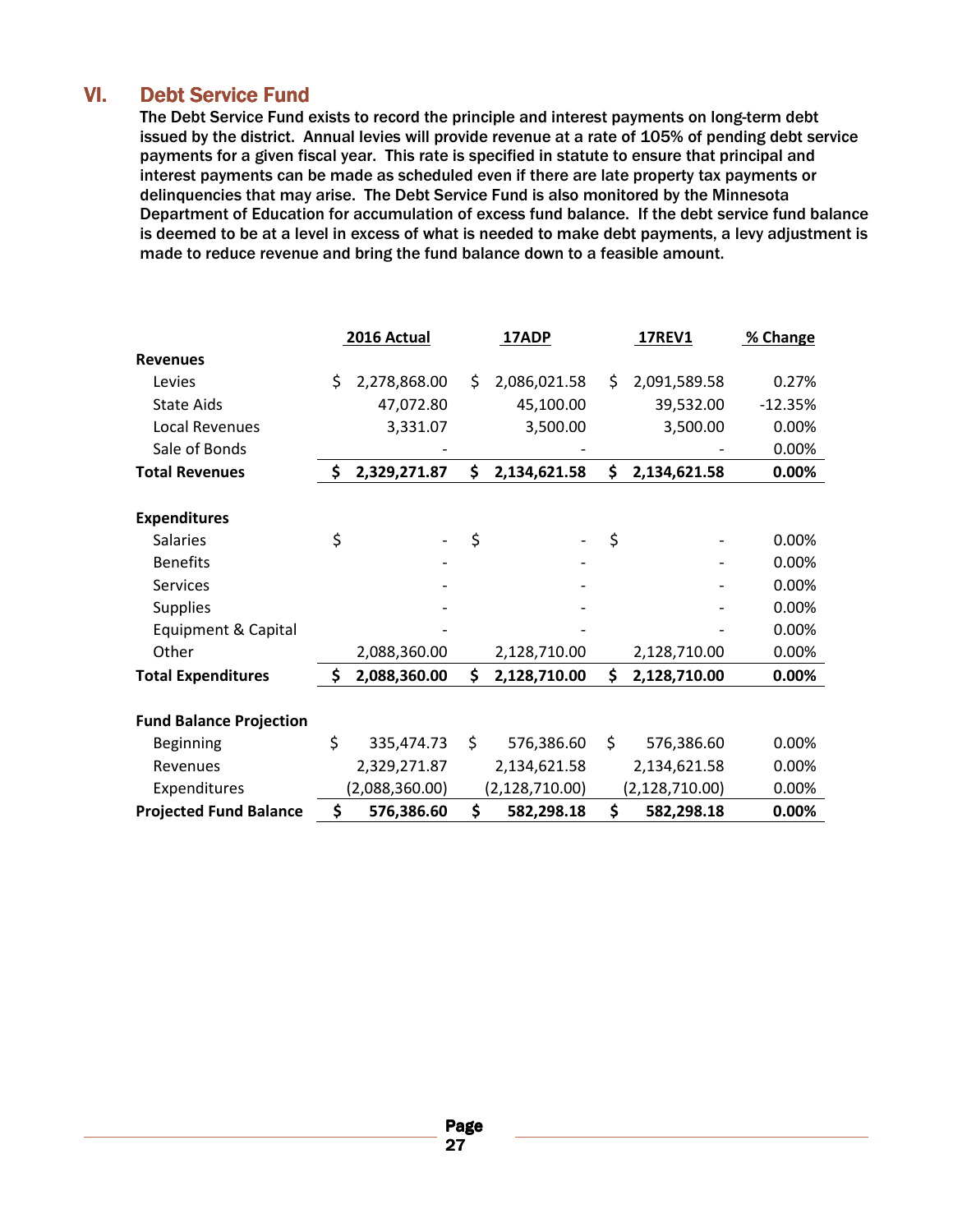### VII. Agency Fund

During fiscal year 2012, Winona Area Public Schools became the fiscal host for the Winona County Collaborative. An Agency Fund is used to account for assets where the school district has a formal agency agreement with another organization. The District simply holds the funds and performs certain duties as directed by the decision makers of the other organization. In the case of the Winona County Collaborative, a board makes the decisions regarding how to expend the dollars. According to Uniform Financial Accounting and Reporting Standards (UFARS), an agency fund is not permitted to carry a fund balance. Instead, any unused funds are carried into the following fiscal year by deferring current year revenue and recognizing it in future fiscal years as expenditures are made.

|                                | 2016 Actual      | 17ADP           | <b>17REV1</b>   | % Change |
|--------------------------------|------------------|-----------------|-----------------|----------|
| <b>Revenues</b>                |                  |                 |                 |          |
| Local Revenues                 | \$<br>148,395.63 | \$<br>60,000.00 | \$<br>60,000.00 | 0.00%    |
| <b>Total Revenues</b>          | \$<br>148,395.63 | \$<br>60,000.00 | \$<br>60,000.00 | 0.00%    |
|                                |                  |                 |                 |          |
| <b>Expenditures</b>            |                  |                 |                 |          |
| <b>Salaries</b>                | \$               | \$              | \$              | $0.00\%$ |
| <b>Benefits</b>                |                  |                 |                 | 0.00%    |
| <b>Services</b>                | 148,395.63       | 60,000.00       | 60,000.00       | 0.00%    |
| <b>Supplies</b>                |                  |                 |                 | 0.00%    |
| Equipment & Capital            |                  |                 |                 | 0.00%    |
| Other                          |                  |                 |                 | 0.00%    |
| <b>Total Expenditures</b>      | \$<br>148,395.63 | \$<br>60,000.00 | \$<br>60,000.00 | 0.00%    |
|                                |                  |                 |                 |          |
| <b>Fund Balance Projection</b> |                  |                 |                 |          |
| Beginning                      | \$               | \$              | \$              | 0.00%    |
| Revenues                       | 148,395.63       | 60,000.00       | 60,000.00       | 0.00%    |
| Expenditures                   | (148,395.63)     | (60,000.00)     | (60,000.00)     | 0.00%    |
| <b>Projected Fund Balance</b>  | \$               |                 | \$              | 0.00%    |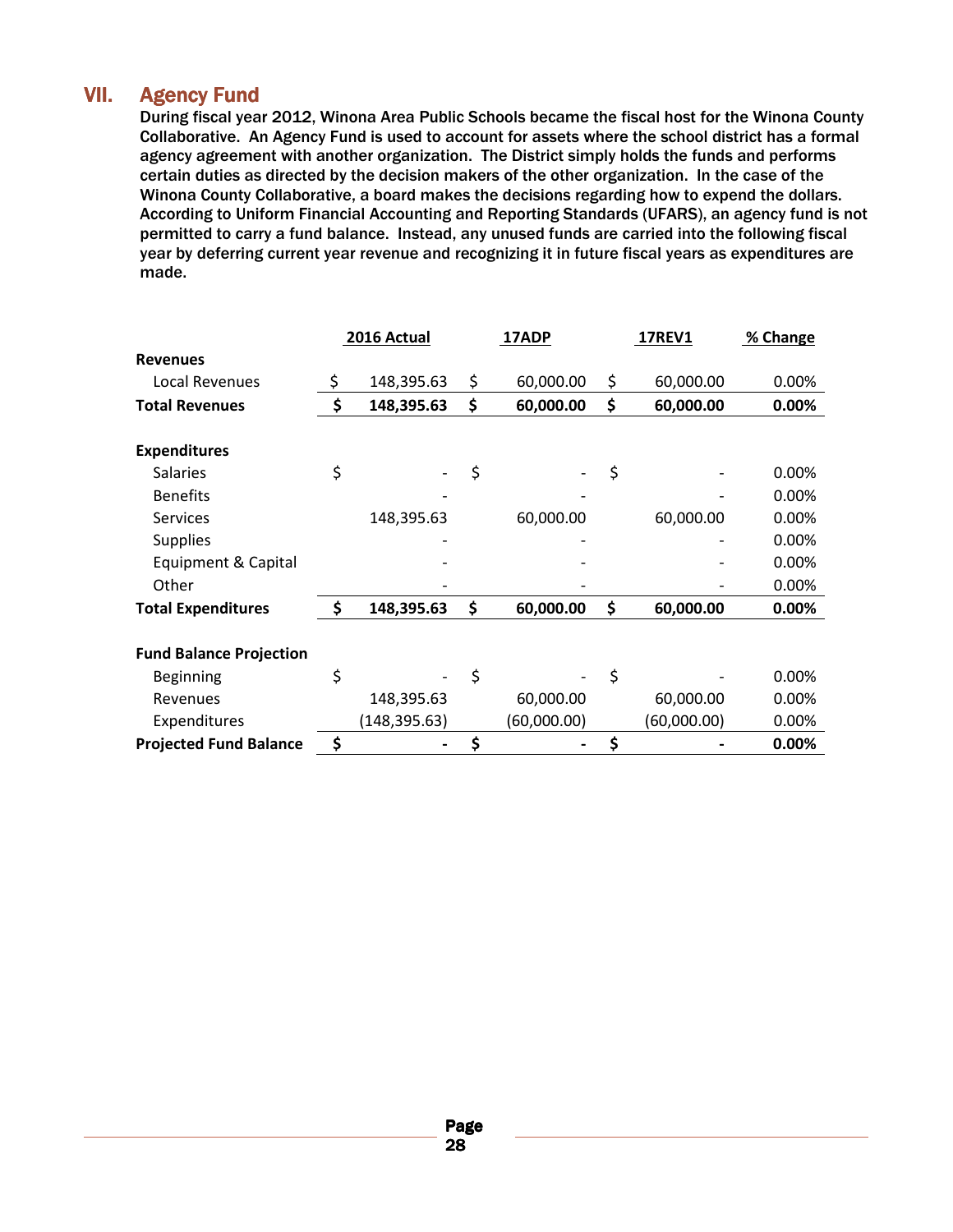### VIII. OPEB Trust Fund

The Other Post-Employment Benefit (OPEB) Trust Fund was established through the sale of bonds. The proceeds of these bonds were placed in a revocable trust initially managed by the State Board of Investments. During fiscal year 2014, the decision was made to change the trust type from revocable to irrevocable. This will not change the function of the trust but will allow the district to offset the accrued liability related to post-employment benefits against the assets of the trust on the District-wide financial statements at year end. In addition, the funds are currently being managed by PFM and are held by US Bank.

|                                |    | 2016 Actual      |     | 17ADP            | <b>17REV1</b> |                  | % Change |
|--------------------------------|----|------------------|-----|------------------|---------------|------------------|----------|
| <b>Revenues</b>                |    |                  |     |                  |               |                  |          |
| Local Revenues                 | \$ | 159,494.60       | \$  | 125,000.00       | \$            | 125,000.00       | 0.00%    |
| <b>Total Revenues</b>          | \$ | 159,494.60       | \$  | 125,000.00       | \$            | 125,000.00       | 0.00%    |
| <b>Expenditures</b>            |    |                  |     |                  |               |                  |          |
| <b>Benefits</b>                | Ś  | 1,218,728.95     | Ś.  | 1,106,768.00     | S.            | 1,106,768.00     | $0.00\%$ |
| <b>Services</b>                |    | 31,718.54        |     | 36,000.00        |               | 36,000.00        | 0.00%    |
| <b>Total Expenditures</b>      | S  | 1,250,447.49     | \$  | 1,142,768.00     | \$            | 1,142,768.00     | 0.00%    |
| <b>Fund Balance Projection</b> |    |                  |     |                  |               |                  |          |
| Beginning                      | \$ | 5,925,233.79     | \$. | 4,834,280.90     | \$.           | 4,834,280.90     | $0.00\%$ |
| Revenues                       |    | 159,494.60       |     | 125,000.00       |               | 125,000.00       | 0.00%    |
| Expenditures                   |    | (1, 250, 447.49) |     | (1, 142, 768.00) |               | (1, 142, 768.00) | 0.00%    |
| <b>Projected Fund Balance</b>  | S  | 4,834,280.90     | \$  | 3,816,512.90     | Ś             | 3,816,512.90     | 0.00%    |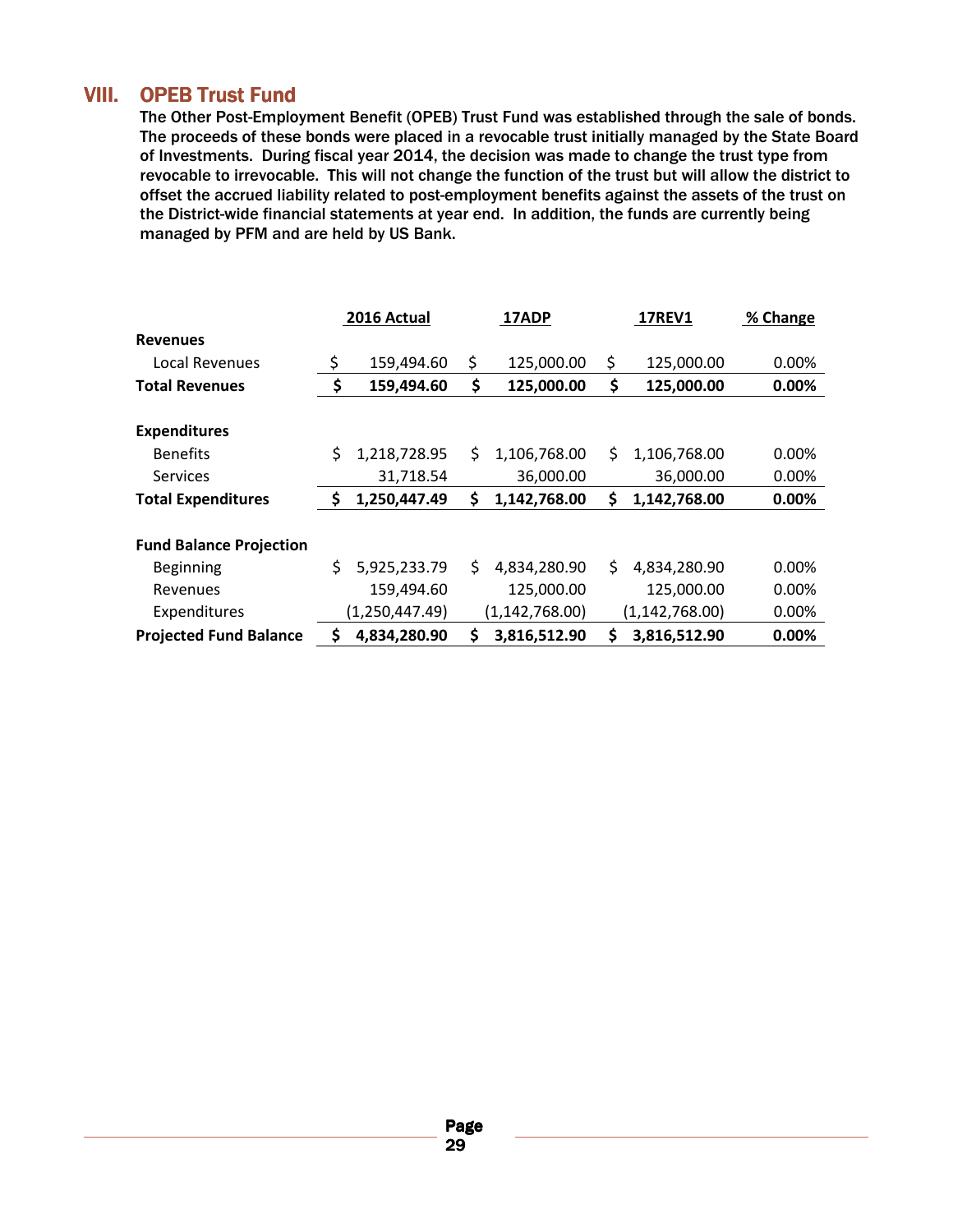### IX. OPEB Debt Fund

The Other Post-Employment Benefit (OPEB) Debt Service Fund is required to be used to record activity related to the levy revenue generated specifically for OPEB debt service and the repayment of the OPEB bonds.

|                                | 2016 Actual        | 17ADP            | <b>17REV1</b>    | % Change  |
|--------------------------------|--------------------|------------------|------------------|-----------|
| <b>Revenues</b>                |                    |                  |                  |           |
| Levies                         | \$<br>737,781.00   | \$<br>738,110.15 | \$<br>739,484.15 | 0.19%     |
| <b>State Aids</b>              | 15,211.43          | 15,350.00        | 13,976.00        | -8.95%    |
| Local Revenues                 | 6,731,210.07       | 800.00           | 800.00           | 0.00%     |
| <b>Total Revenues</b>          | \$<br>7,484,202.50 | \$<br>754,260.15 | \$<br>754,260.15 | 0.00%     |
|                                |                    |                  |                  |           |
| <b>Expenditures</b>            |                    |                  |                  |           |
| Other                          | \$<br>7,478,518.00 | \$<br>377,576.67 | \$<br>760,676.67 | 101.46%   |
| <b>Total Expenditures</b>      | \$<br>7,478,518.00 | \$<br>377,576.67 | \$<br>760,676.67 | 101.46%   |
| <b>Fund Balance Projection</b> |                    |                  |                  |           |
| Beginning                      | \$<br>156,588.49   | \$<br>162,272.99 | \$<br>162,272.99 | $0.00\%$  |
| Revenues                       | 7,484,202.50       | 754,260.15       | 754,260.15       | $0.00\%$  |
| Expenditures                   | (7,478,518.00)     | (377,576.67)     | (760,676.67)     | 101.46%   |
| <b>Projected Fund Balance</b>  | \$<br>162,272.99   | \$<br>538,956.47 | \$<br>155,856.47 | $-71.08%$ |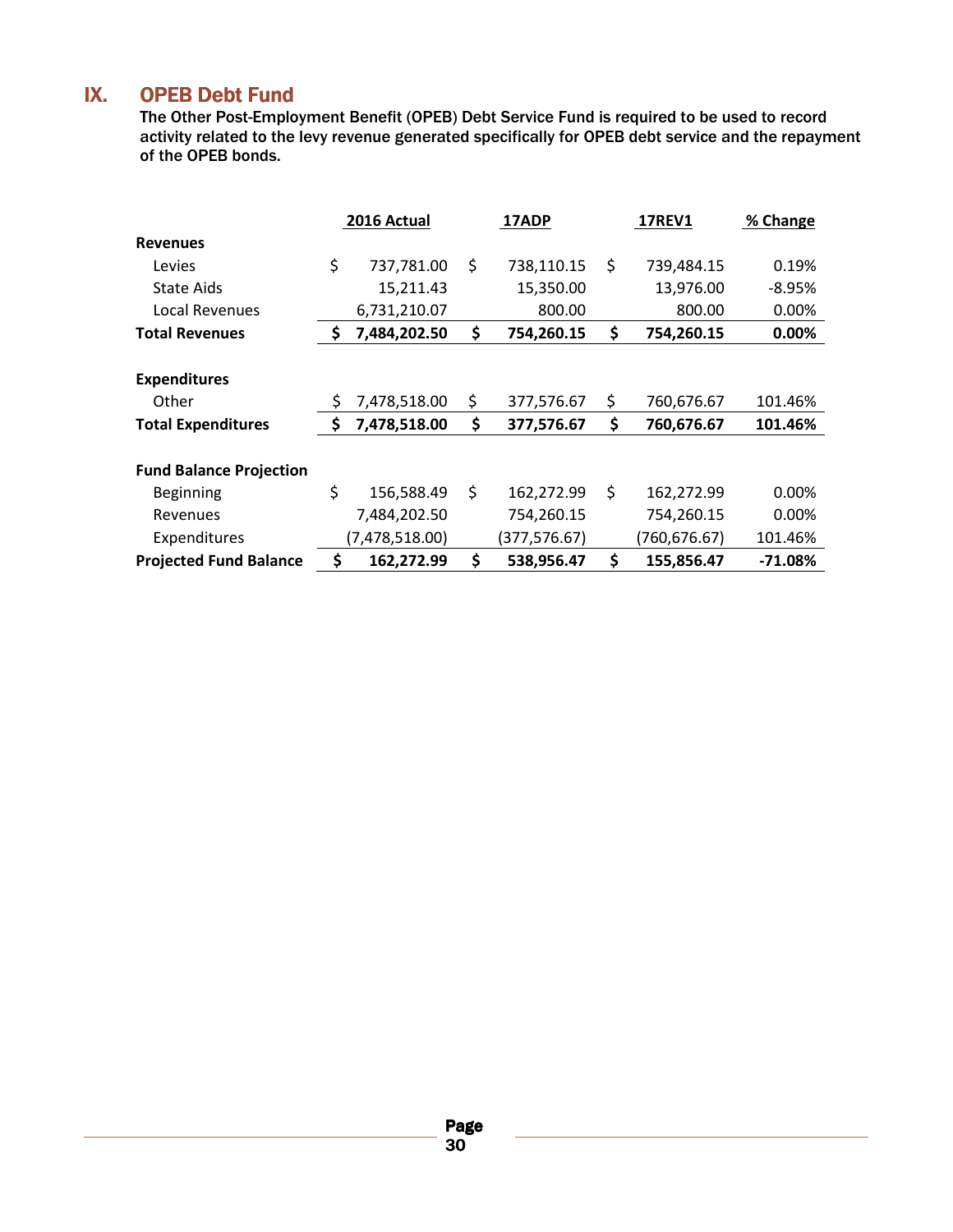### X. Student Activity Fund

The student activity accounts of Winona Area Public Schools were brought under board control several years ago. This being the case, the activity of these accounts gets reported to the Minnesota Department of Education simply as additional transactions within the district's General Fund. However, for purposes of managing these funds at the local level, they are accounted for separately. Student activity accounts are meant to be funds raised by the kids for the benefit of the kids.

|                                | 2016 Actual      | 17ADP            | <b>17REV1</b>    | % Change  |
|--------------------------------|------------------|------------------|------------------|-----------|
| <b>Revenues</b>                |                  |                  |                  |           |
| Levies                         | \$               | \$               | \$               | 0.00%     |
| <b>State Aids</b>              |                  |                  |                  | 0.00%     |
| <b>Federal Aids</b>            |                  |                  |                  | 0.00%     |
| Local Revenues                 | 363,721.97       | 350,000.00       | 350,000.00       | 0.00%     |
| <b>Total Revenues</b>          | \$<br>363,721.97 | \$<br>350,000.00 | \$<br>350,000.00 | 0.00%     |
|                                |                  |                  |                  |           |
| <b>Expenditures</b>            |                  |                  |                  |           |
| <b>Salaries</b>                | \$<br>1,225.00   | \$               | \$               | 0.00%     |
| <b>Benefits</b>                | 93.71            |                  |                  | 0.00%     |
| Services                       | 185,806.06       |                  | 87,618.72        | 0.00%     |
| <b>Supplies</b>                | 185,666.90       | 350,000.00       | 255,677.70       | $-26.95%$ |
| Equipment & Capital            | 423.08           |                  | 6,609.13         | 0.00%     |
| Other                          | 486.00           |                  | 94.45            | 0.00%     |
| <b>Total Expenditures</b>      | \$<br>373,700.75 | \$<br>350,000.00 | \$<br>350,000.00 | $0.00\%$  |
|                                |                  |                  |                  |           |
| <b>Fund Balance Projection</b> |                  |                  |                  |           |
| <b>Beginning</b>               | \$<br>183,513.56 | \$<br>173,534.78 | \$<br>173,534.78 | 0.00%     |
| Revenues                       | 363,721.97       | 350,000.00       | 350,000.00       | 0.00%     |
| Expenditures                   | (373, 700.75)    | (350,000.00)     | (350,000.00)     | 0.00%     |
| <b>Projected Fund Balance</b>  | \$<br>173,534.78 | \$<br>173,534.78 | \$<br>173,534.78 | 0.00%     |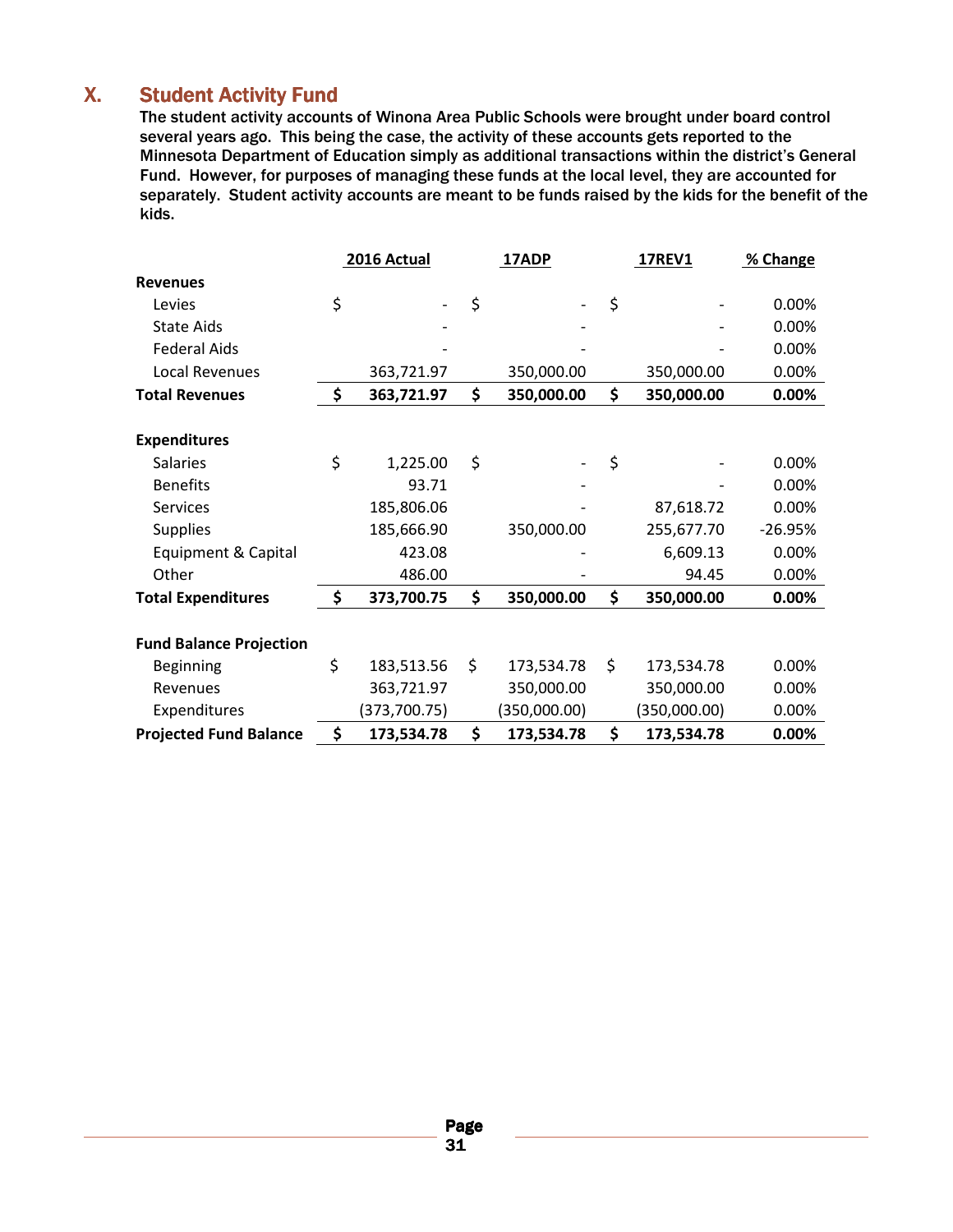### XI. Capital Projects Detail

The District can fund capital projects through several sources such as Operating Capital Revenue, Health & Safety Revenue, voter approved referendum, general operating dollars, bequests, capital lease financing, and an array of other options available to school districts. Regardless of the funding source of the planned expenditures, it is important that a big picture approach be used when planning for these expenditures to ensure the district's resources are used as efficiently as possible. The following pages provide detailed information on the projects planned for the 2015 fiscal year.

| <b>Funded Through Operating Capital</b>                            |                    |
|--------------------------------------------------------------------|--------------------|
| <b>Available Funds</b>                                             |                    |
| Beginning Balance - Projected Operating Capital Fund Balance       | \$<br>357,850.74   |
| Capital Revenue - Fin 302                                          | 475,322.60         |
| E*Rate Funding                                                     | 212,852.42         |
| Disco Doc Funds                                                    | 11,227.41          |
| <b>Merchants Bank Donation</b>                                     | 1,000.00           |
| <b>Lost Textbook Fees Collected</b>                                | 15.57              |
| Winona Health Technology Donation                                  | 50,000.00          |
| WAPS Gala - Technology Funds Carryover                             | 26,000.00          |
| <b>Total Available Funds</b>                                       | \$<br>1,134,268.74 |
|                                                                    |                    |
| <b>Planned Expenditures</b>                                        |                    |
| <b>Technology</b>                                                  |                    |
| Lease of HP Notebooks                                              |                    |
| External USB CD/DVD-RW Drives                                      | \$<br>113,799.29   |
|                                                                    | 3,750.00           |
| Phone System Lease                                                 | 54,231.04          |
| Printers - Replacement Plan                                        | 3,500.00           |
| Monitors - Replacement Plan                                        | 2,000.00           |
| Spares For Student Mobile Labs                                     | 5,500.00           |
| <b>Projector Replacements</b>                                      | 10,000.00          |
| WMS Auditorium Sound System (Carryover of Prior Year Tech Dollars) | 9,000.00           |
| Voice Communications and Phone System Maintenance and Repairs      | 4,000.00           |
| Data Network Infrastructure Maintenance and Repairs                | 8,000.00           |
| Student Computer Lab Maintenance and Repairs                       | 5,000.00           |
| <b>CCTV System Maintenance and Repairs</b>                         | 6,000.00           |
| Two-way Radio Maintenance                                          | 2,581.50           |
| Projectors and Lamp Maintenance                                    | 9,222.85           |
| <b>AC Adapters</b>                                                 | 2,750.00           |
| <b>Student Devices</b>                                             | 13,312.59          |
| Student Devices - Funded with Winona Health Donation               | 50,000.00          |
| Student Devices - Funded with Carryover Gala Dollars               | 26,000.00          |
| Student Devices - Funded with Disco Doc Dollars                    | 11,227.41          |
| Student device covers                                              | 20,000.00          |
| Battery Replacement for Laptops and Notebook PC's                  | 2,750.00           |
|                                                                    |                    |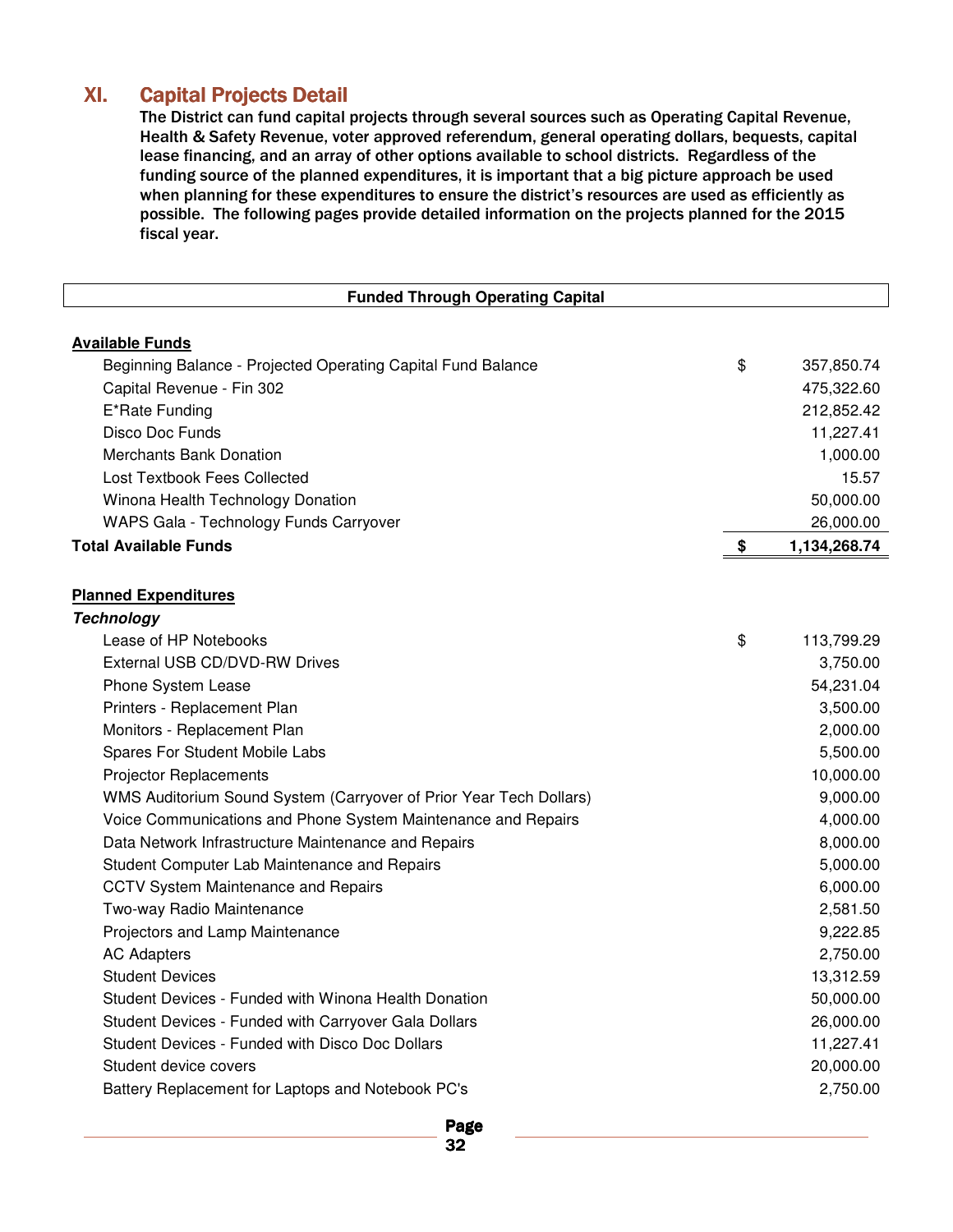| Repair for iPads Not Covered Under AppleCare+                 |         |                | 2,000.00   |
|---------------------------------------------------------------|---------|----------------|------------|
| WLAN, Network Switches, Uninterruptable Power                 |         |                | 404,372.02 |
| Data Cabling, Access Points                                   |         |                | 24,900.00  |
| <b>Total Technology</b>                                       |         | $\$\$          | 793,896.70 |
| <b>Curriculum</b>                                             |         |                |            |
| District-wide curriculum purchases                            |         | \$             | 100,000.00 |
| <b>Total Curriculum</b>                                       |         | $\mathfrak{S}$ | 100,000.00 |
| <b>Motorpool</b>                                              |         |                |            |
| Replacement of Vehicle - aged out for use with students       |         | \$             | 27,000.00  |
| <b>Total Motorpool</b>                                        |         | $\mathfrak{S}$ | 27,000.00  |
| <b>Copy Machine Maintenance</b>                               |         |                |            |
| Leased Copy Machines Throughout District                      |         | \$             | 47,995.32  |
| <b>Total Copy Machine Maintenance</b>                         |         | \$             | 47,995.32  |
| <b>Custodial Equipment</b>                                    |         |                |            |
| Vacuum                                                        |         | \$             | 900.00     |
| <b>Oscillating Spindle Sander</b>                             |         |                | 500.00     |
| <b>Total Custodial Equipment</b>                              |         | \$             | 1,400.00   |
| <b>Building Improvements and Classroom Enhancements</b>       |         |                |            |
| New outdoor basketball standard with backboard - Goodview     | 1 unit  | \$             | 1,250.00   |
| New outdoor basketball standard with backboard - Jefferson    | 2 units |                | 2,500.00   |
| 40-46" Smart TV's for 8E and 8W house areas - WMS             | 2 units |                | 2,500.00   |
| Whiteboards for rooms 205 & 216 - WSHS                        | 3 units |                | 400.00     |
| Portion of risers (funded by Merchants Bank)                  |         |                | 1,000.00   |
| Exterior speakers connected to intercom system - WALC         |         |                | 500.00     |
| <b>Total Building Improvements and Classroom Enhancements</b> |         | \$             | 8,150.00   |
| <b>Total Expenditures Funded with Operating Capital</b>       |         | \$             | 978,442.02 |
| Projected Ending Balance - Operating Capital Fund Balance     |         | \$             | 155,826.72 |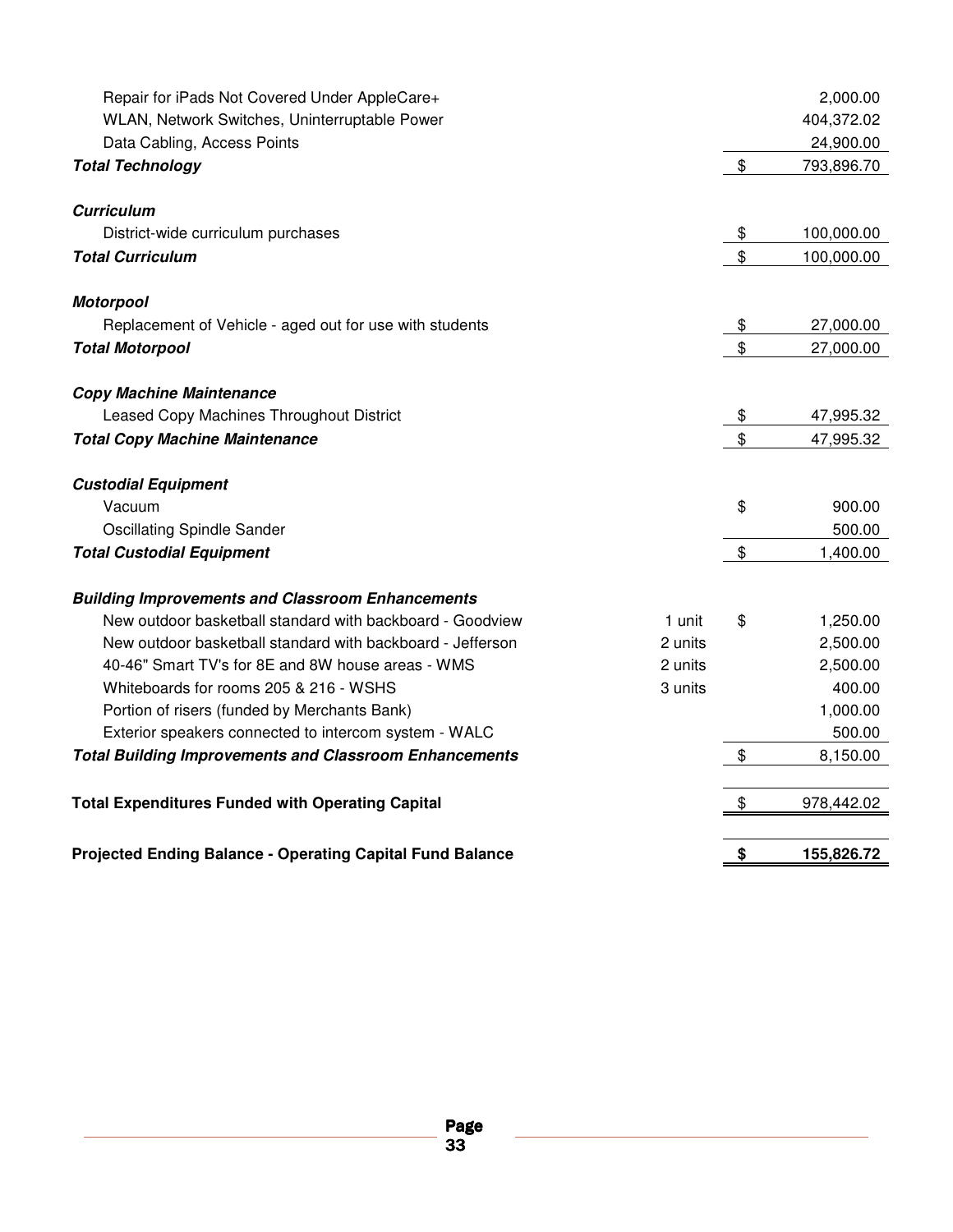| <b>Funded Through Deferred Maintenance</b>                                                |     |           |
|-------------------------------------------------------------------------------------------|-----|-----------|
| <b>Available Funds</b><br>Beginning Balance - Projected Deferred Maintenance Fund Balance | \$  | 56,393.11 |
| Deferred Maintenance Revenue - Fin 385                                                    |     |           |
| <b>Total Available Funds</b>                                                              | \$  | 56,393.11 |
| <b>Planned Expenditures</b>                                                               |     |           |
| WSHS - Floor Mat Replacement in Wrestling Room                                            | \$  | 10,000.00 |
| Jefferson - Repair undermining of steps on playground side                                |     | 3,500.00  |
| Madison - Repair hole in middle of gym floor                                              |     | 1,200.00  |
| WMS - Repair/re-cover 15 chairs in admin and health offices                               |     | 1,500.00  |
| WSHS - Repair backstop on softball field (sharp edges)                                    |     | 1,014.41  |
| WSHS - General repairs to auditorium                                                      |     | 2,500.00  |
| WMS - General repairs to auditorium                                                       |     | 2,500.00  |
| WMS - Replace 26 degree cool beam lighting instruments                                    |     | 10,000.00 |
| DW - Repair sidewalks where needed throughout district                                    |     | 25,000.00 |
| <b>Total Expenditures Funded with Deferred Maintenance</b>                                | -\$ | 57,214.41 |
| <b>Projected Ending Balance - Deferred Maintenance Fund Balance</b>                       | \$  | (821.30)  |

ī

h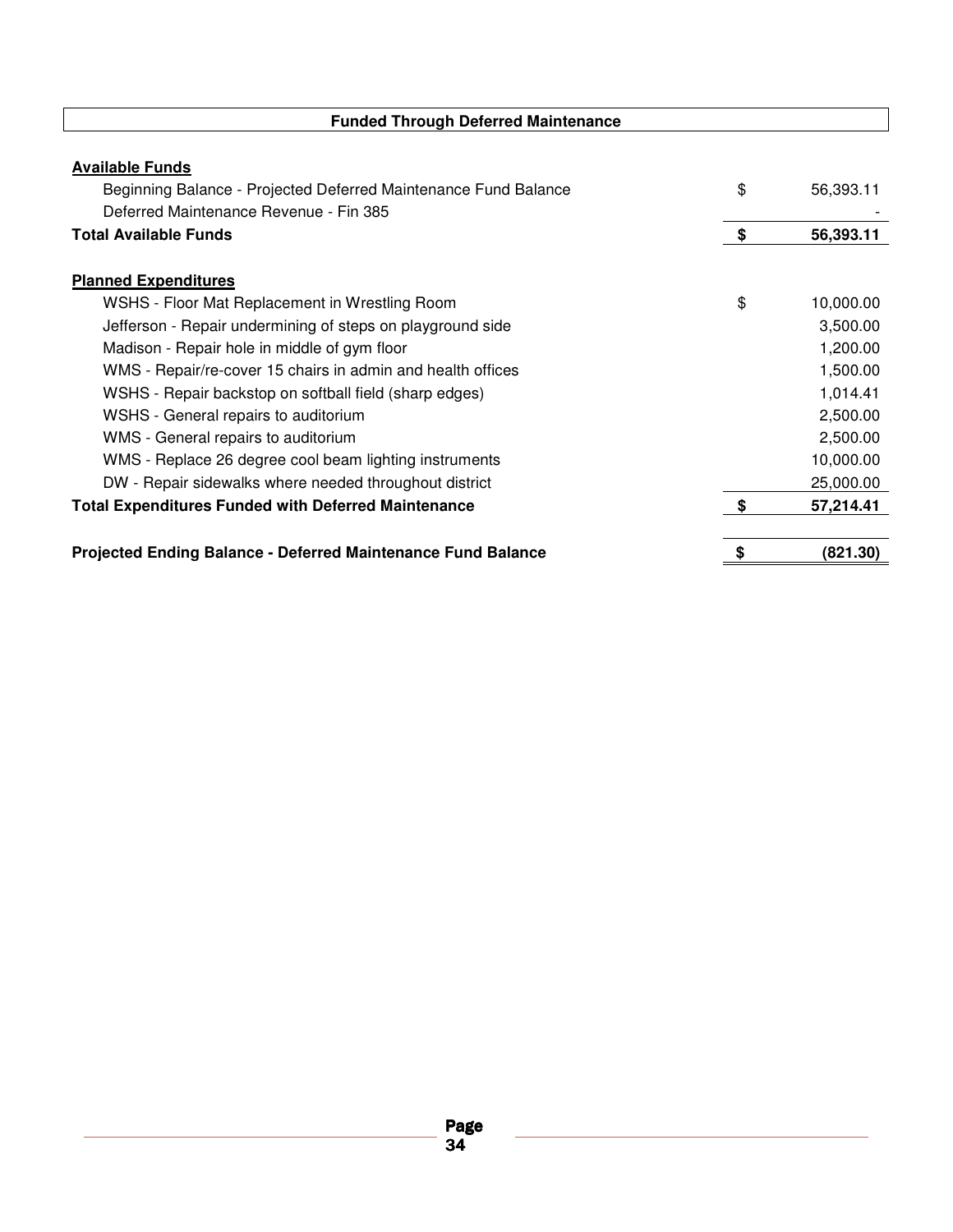### **Funded Through Long Term Facilities Maintenance (LTFM) Revenue**

| <b>Available Funds</b>                             |                    |
|----------------------------------------------------|--------------------|
| Beginning Balance - Projected LTFM Fund Balance    | \$                 |
| <b>LTFM Revenue</b>                                | 639,450.13         |
| <b>LTFM Special Project Revenue</b>                | 450,000.00         |
| <b>Total Available Funds</b>                       | \$<br>1,089,450.13 |
| <b>Planned Expenditures</b>                        |                    |
| <b>Physical Hazards (Health &amp; Safety)</b>      |                    |
| <b>Playground Resurfacing</b>                      | \$<br>15,000.00    |
| Soft Tile Project                                  | 5,000.00           |
| <b>MDH Pool Inspections</b>                        | 500.00             |
| <b>OSHA Physical/Electrical Hazard Corrections</b> | 3,304.00           |
| <b>Annual Audiograms</b>                           | 1,000.00           |
| LOTO supplies                                      | 500.00             |
| <b>MDH Kitchen Inspections</b>                     | 4,000.00           |
| Elevator and Lift Inspections                      | 15,000.00          |
| Personal Protective Equipment                      | 18,000.00          |
| <b>Total Physical Hazards</b>                      | \$<br>62,304.00    |
| Hazardous Materials (Health & Safety)              |                    |
| Hazardous/Infectious Waste Disposal                | \$<br>5,500.00     |
| <b>Bulb Disposal</b>                               | 2,500.00           |
| Lead in Water Testing/Mitigation                   | 3,000.00           |
| <b>Boiler Backflow Prevention</b>                  | 6,500.00           |
| <b>Total Hazardous Materials</b>                   | \$<br>17,500.00    |
| <b>Health &amp; Safety Management</b>              |                    |
| H&S Management Contract                            | \$<br>50,000.00    |
| Safety Committee and AWAIR                         | 2,200.00           |
| Science Labs Safety Compliance                     | 2,500.00           |
| Employee Right-to-Know                             | 11,200.00          |
| Blood Borne Pathogen Compliance                    | 3,400.00           |
| School Dude                                        | 4,500.00           |
| Online MSDS Management                             | 1,000.00           |
| H&S Management Assistance                          | 2,100.00           |
| Indoor Air Quality Management/Coordination         | 20,000.00          |
| <b>Automated External Defibrillators</b>           | 2,000.00           |
| <b>Total Health &amp; Safety Management</b>        | \$<br>98,900.00    |
| <b>Asbestos (Health &amp; Safety)</b>              |                    |
| Removal of asbestos floor tile                     | \$<br>29,000.00    |
| <b>Total Asbestos</b>                              | \$<br>29,000.00    |
| Page                                               |                    |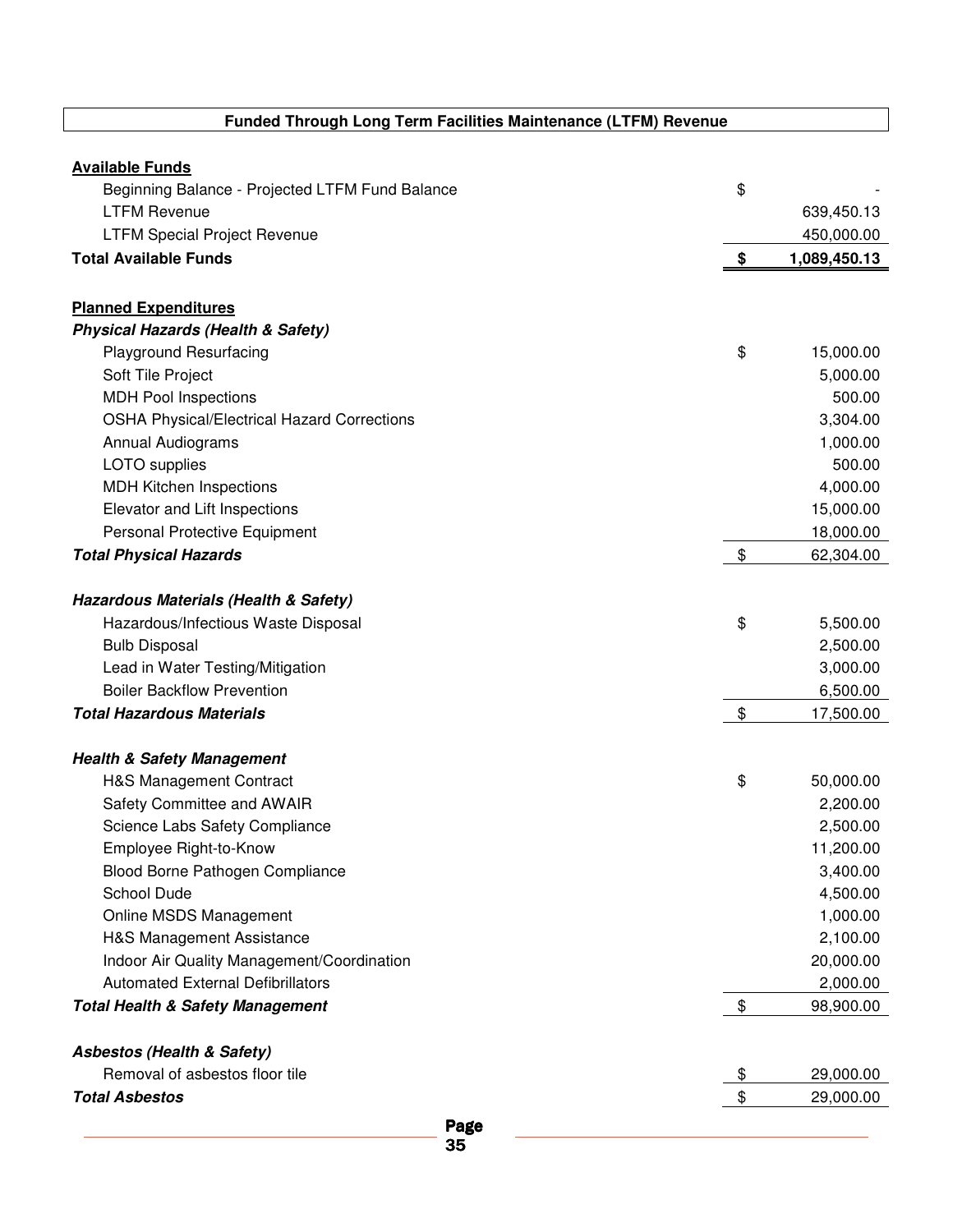| <b>Fire Safety (Health &amp; Safety)</b>                          |                  |
|-------------------------------------------------------------------|------------------|
| Replace area and room signage in whole building                   | \$<br>9,000.00   |
| <b>Evacuation Maps</b>                                            | 2,500.00         |
| Rolling Fire Door Inspections                                     | 1,500.00         |
| Kitchen Hood Cleaning                                             | 2,000.00         |
| Fire Alarm Equipment                                              | 30.00            |
| Fire Extinguisher Inspection & Maintenance                        | 3,000.00         |
| <b>Fire Marshall Order Corrections</b>                            | 56,061.00        |
| Lighting - Emergency or Egress                                    | 4,000.00         |
| <b>Total Fire Safety</b>                                          | \$<br>78,091.00  |
|                                                                   |                  |
| <b>Indoor Air Quality (Health &amp; Safety)</b>                   |                  |
| Replacement of next phase of air handling units at WSHS           | \$<br>450,000.00 |
| <b>Total Indoor Air Quality</b>                                   | \$<br>450,000.00 |
| <b>Building Hardware &amp; Equipment</b>                          |                  |
| Replace WSHS sound system in gymnasium                            | \$<br>30,000.00  |
| Repair auditorium stage equipment - WSHS, WMS, Jefferson          | 13,150.00        |
| Repair bull nose in pool - WMS                                    | 2,000.00         |
| Building security door locking equipment                          | 80,000.00        |
| <b>Total Building Hardware &amp; Equipment</b>                    | \$<br>125,150.00 |
|                                                                   |                  |
| <b>Electrical</b>                                                 |                  |
| Dimmer lighting in sensory room - WSHS                            | \$<br>883.00     |
| <b>Total Electrical</b>                                           | \$<br>883.00     |
| <b>Interior Surfaces</b>                                          |                  |
| Remove remaining carpet in basement, replace with VCT - Jefferson | \$<br>7,975.50   |
| Repair chipping pool deck - WMS                                   | 4,500.00         |
| Repair pool tiles - WSHS                                          | 2,300.00         |
| 2 units<br>Continue with classroom renovations - WSHS             | 30,000.00        |
| <b>Total Interior Surfaces</b>                                    | \$<br>44,775.50  |
|                                                                   |                  |
| <b>Plumbing</b>                                                   |                  |
| Replace 150' of water line - Madison                              | \$<br>2,400.00   |
| Replace 150' of water line - W-K                                  | 2,400.00         |
| Replace shower heads in locker rooms - WMS                        | 2,500.00         |
| Remodel restroom - WSHS                                           | 8,312.10         |
| <b>Total Plumbing</b>                                             | \$<br>15,612.10  |
|                                                                   |                  |
| <b>Roofing Systems</b>                                            |                  |
| Repair roof - Rollingstone                                        | \$<br>13,000.00  |
| <b>Total Roofing Systems</b>                                      | \$<br>13,000.00  |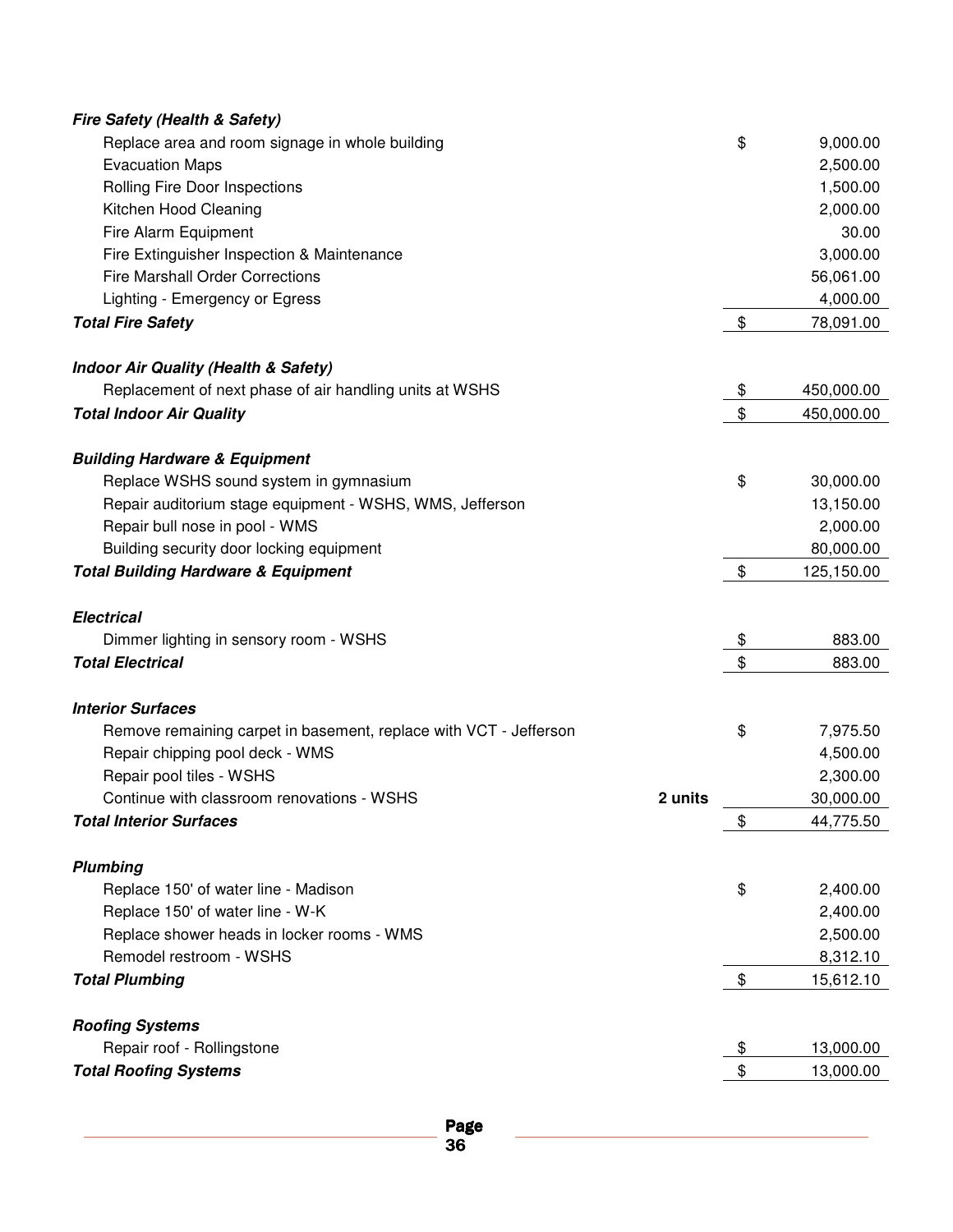| <b>Site Projects</b>                                |                |
|-----------------------------------------------------|----------------|
| Repair Winona Stone steps - DW                      | \$<br>2,500.00 |
| Repair undermining of front steps - Madison         | 3,000.00       |
| <b>Total Site Projects</b>                          | 5,500.00       |
|                                                     |                |
| <b>Total Expenditures Funded with LTFM</b>          | 940,715.60     |
|                                                     |                |
| <b>Projected Ending Balance - LTFM Fund Balance</b> | 148,734.53     |
|                                                     |                |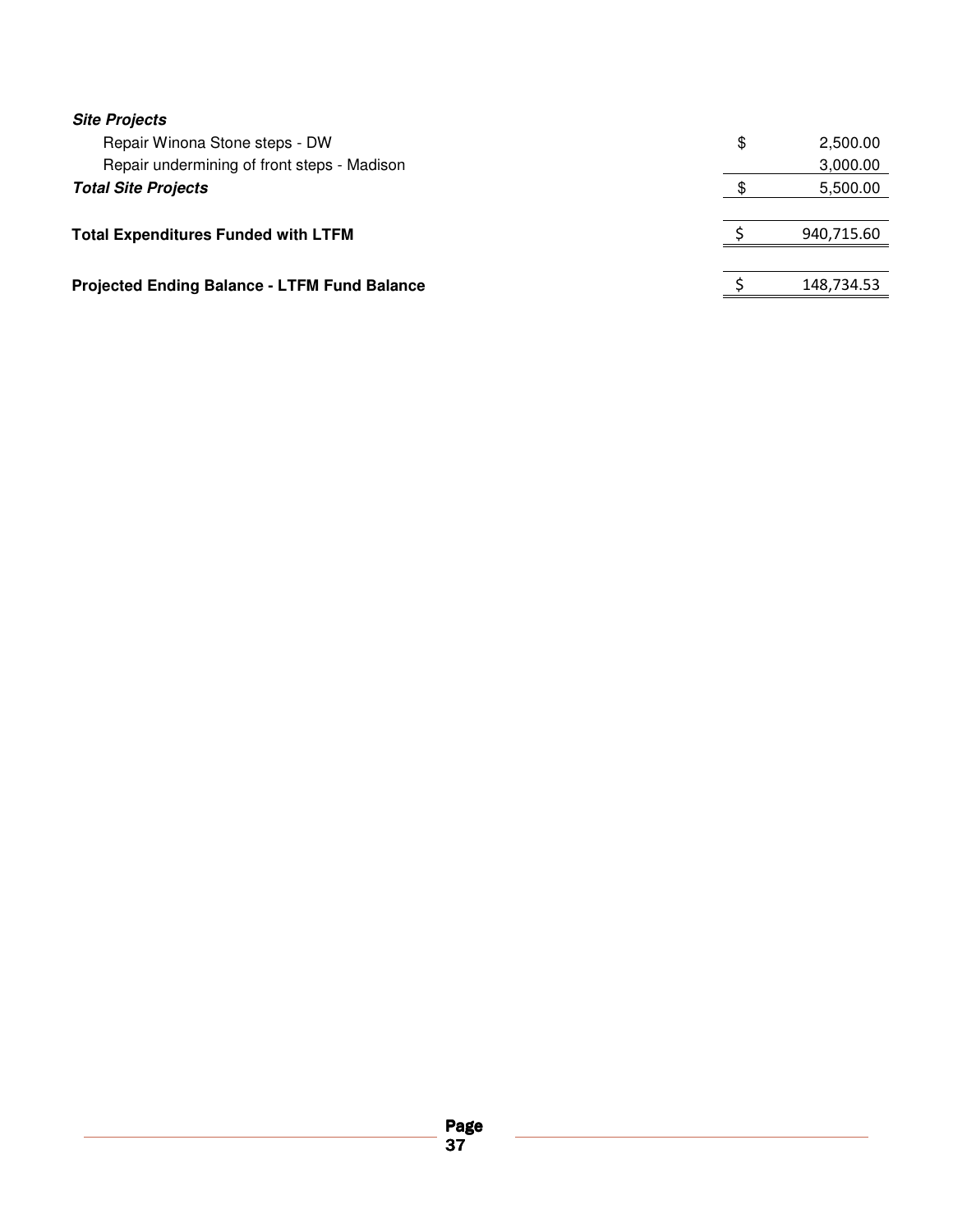| <b>Funded Through Kolter Donation</b>                                               |                  |
|-------------------------------------------------------------------------------------|------------------|
| <b>Available Funds</b><br>Beginning Balance - Kolter Fund Balance<br>Kolter Revenue | \$<br>127,573.01 |
| <b>Total Available Funds</b>                                                        | 127,573.01       |
| <b>Planned Expenditures</b>                                                         | \$               |
| <b>Total Expenditures Funded with Kolter Donation</b>                               |                  |
| <b>Projected Ending Balance - Kolter Fund Balance</b>                               | 127,573.01       |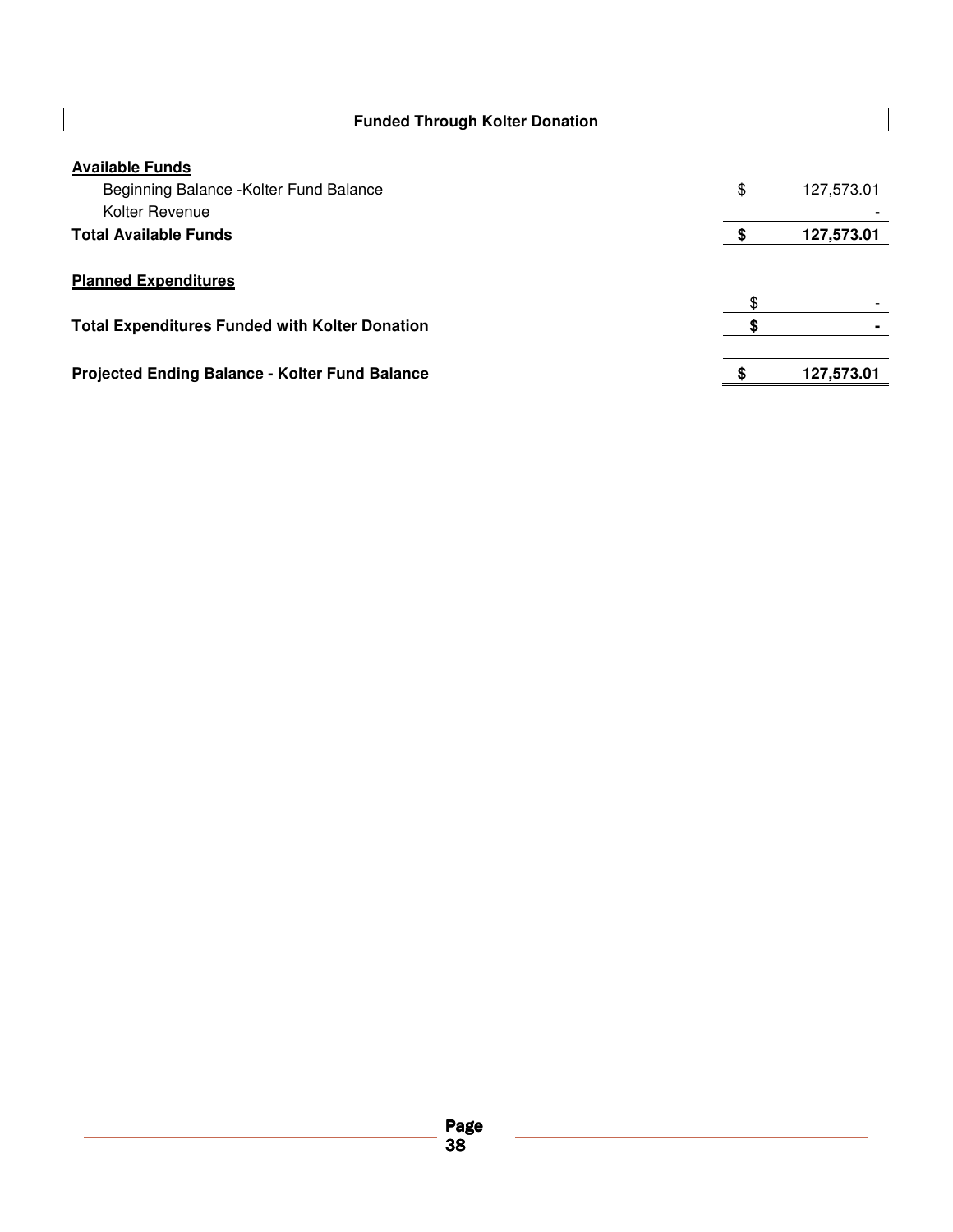|                                  |                        |               | For the Period July 1, 2015 to June 30, 2016 |                |                |                        |              |
|----------------------------------|------------------------|---------------|----------------------------------------------|----------------|----------------|------------------------|--------------|
|                                  | 2015                   |               |                                              |                |                | 2016                   |              |
|                                  | <b>Audited Balance</b> |               | Revised Budget                               |                |                | <b>Audited Balance</b> | Percent of   |
| Fund                             | Lŋ<br>June 30, 20      | Revenues      | Expenditures                                 | Transfers      | Reserve Impact | June 30, 2016          | Expenditures |
| General                          |                        |               |                                              |                |                |                        |              |
| Unreserved                       |                        |               |                                              |                |                |                        |              |
| Unassigned**                     | 6.37<br>5,911,096      | 36,962,160.32 | 37,458,651.12                                | (228, 918.69)  | (725,409.49)   | 5,185,686.88           | 13.84%       |
| Basic Skills                     | $\mathbf{r}$           | 1,438,932.47  | 1,438,932.47                                 |                |                |                        |              |
| Learning & Development           | $\mathbf{r}$           | 673,285.18    | 673,285.18                                   |                | $\blacksquare$ | $\mathbf{I}$           |              |
| Career & Technical               | $\mathbf{r}$           | 78,439.97     | 78,439.97                                    |                |                | ٠                      |              |
| Area Learning Center             | $\mathbf{r}$           | 530,178.39    | 530,178.39                                   |                | ٠              | ٠                      |              |
| <b>Gifted &amp; Talented</b>     | $\mathbf{r}$           | 43,765.93     | 43,765.93                                    |                |                |                        |              |
| Total Unreserved                 | 5,911,096.37           | 39,726,762.26 | 40,223,253.06                                | (228, 918, 69) | (725,409.49)   | 5,185,686.88           | 12.89%       |
| Restricted/Reserved              |                        |               |                                              |                |                |                        |              |
| Health & Safety                  | (1,357,183.95)         | 671,247.60    | 1,568,372.40                                 |                | 897,124.80)    | (2,254,308.75)         |              |
| <b>Operating Capital</b>         | 329,342.33             | 566,358.12    | 537,849.71                                   |                | 28,508.41      | 357,850.74             |              |
| Nonspendable                     | 57,049.08              |               |                                              | 162,980.06     | 162,980.06     | 220,029.14             |              |
| Deferred Maintenance             | 179,829.35             | 217,869.00    | 341,305.24                                   |                | (123, 436.24)  | 56,393.11              |              |
| Staff Development<br>Page        | 202,736.96             | 400,491.93    | 415,760.09                                   |                | (15,268.16)    | 187,468.80             |              |
| Teacher Evaluation               | 83,641.00              | (0.47)        | 83,640.53                                    |                | (83, 641.00)   |                        |              |
| Safe Schools                     | 29,875.10              | 122,648.10    | 152,523.20                                   |                | (29, 875.10)   |                        |              |
| Kolter Estate                    | 177,520.16             | 105.95        | 36,300.25                                    |                | (36, 194.30)   | 141,325.86             |              |
| Student Activities               | 183,513.56             | 363,721.97    | 373,700.75                                   |                | (9,978.78)     | 173,534.78             |              |
| Reserved for QZAB                | 876,964.37             |               | 942,903.00                                   | 65,938.63      | (876,964.37)   |                        |              |
| <b>Total Reserved</b>            | 763,287.96             | 2,342,442.20  | 4,452,355.17                                 | 228,918.69     | (1,880,994.28) | (1, 117, 706.32)       |              |
| <b>Total General</b>             | 6,674,384.33           | 42,069,204.46 | 44,675,608.23                                |                | (2,606,403.77) | 4,067,980.56           |              |
| <b>Total School Nutrition</b>    | 1.66<br>205,62         | 1,841,789.46  | 1,785,952.86                                 |                | 55,836.60      | 261,458.26             | 14.64%       |
| <b>Community Education</b>       |                        |               |                                              |                |                |                        |              |
| Restricted                       | 7.19<br>1,107          | 188,830.15    | 189,937.34                                   |                | (1, 107.19)    | (0.00)                 |              |
| Reserved                         |                        |               |                                              |                |                |                        |              |
| General Community Ed             | 296,412.74             | 1,467,500.26  | 1,494,807.42                                 |                | (27, 307.16)   | 269,105.58             |              |
| School Readiness                 | 13,775.90              | 183,297.64    | 171,609.50                                   |                | 11,688.14      | 25,464.04              |              |
| ECFE                             | 2,385.28               | 292,824.14    | 299,403.37                                   |                | (6, 579.23)    | (4, 193.95)            |              |
| Adult Basic Ed                   | 55,197.52              | 203,924.92    | 177,499.93                                   |                | 26,424.99      | 81, 622.51             |              |
| <b>Total Community Education</b> | 368,878.63             | 2,336,377.11  | 2,333,257.56                                 |                | 3,119.55       | 371,998.18             | 15.94%       |

### XII. 2016 Audited District Fund Balance Summary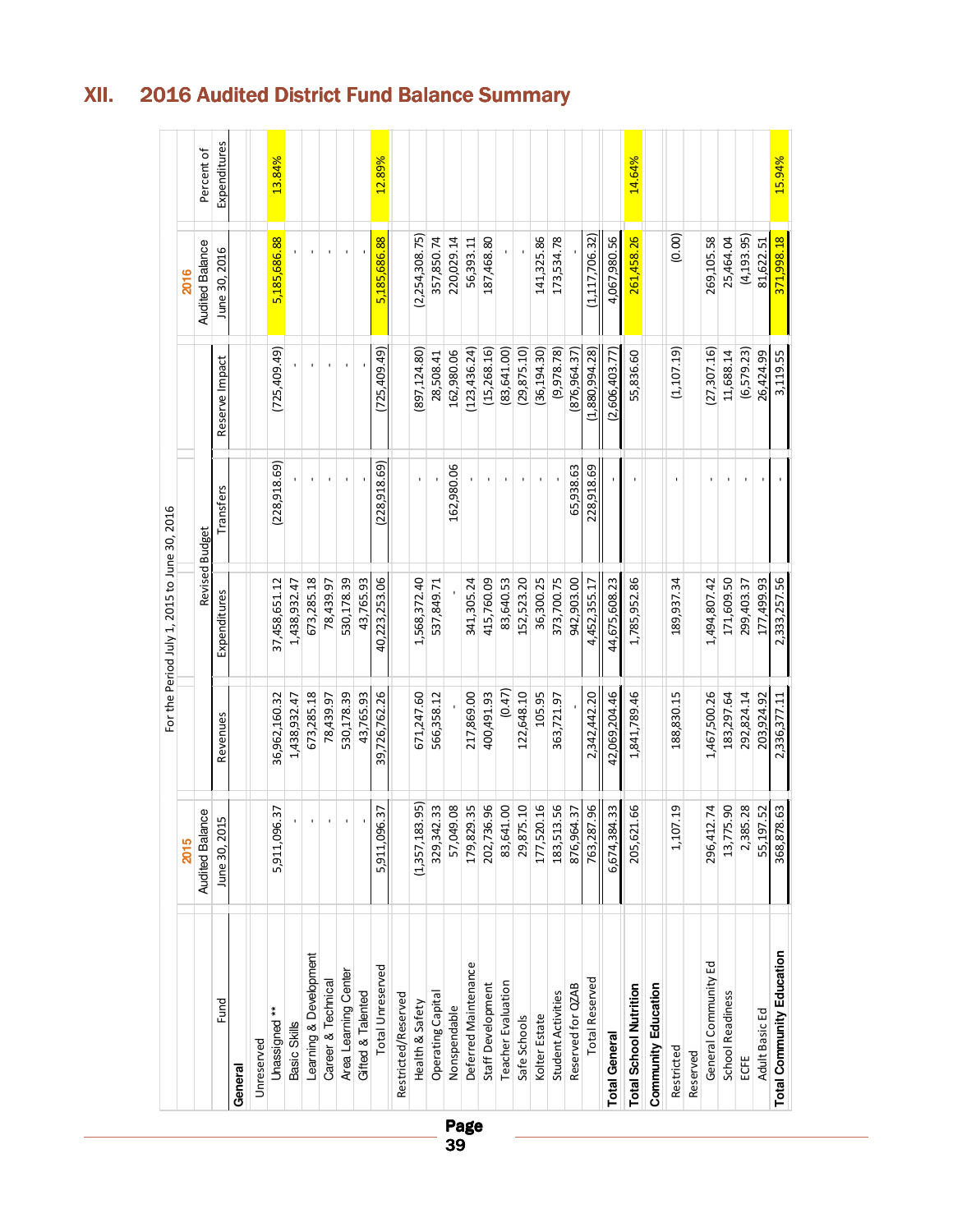|             |                        |                |                              |                     |                                  |               | Page<br>40             |               |                                    |              |                   |                             |                             |                 |
|-------------|------------------------|----------------|------------------------------|---------------------|----------------------------------|---------------|------------------------|---------------|------------------------------------|--------------|-------------------|-----------------------------|-----------------------------|-----------------|
|             |                        | Fund           | <b>Building Construction</b> | Restricted/Reserved | Alt Facilities (Health & Safety) | One Day Bonds | Capital Facility Bonds | Track Project | <b>Total Building Construction</b> | Debt Service | <b>OPEB Trust</b> | <b>OPEB Debt Redemption</b> | Agency Fund - Collaborative | Total All Funds |
| <b>2015</b> | <b>Audited Balance</b> | June 30, 2015  |                              |                     | (729, 655.15)                    | 10,955.56     | 144,154.38             | (8,824.75)    | (583, 369.96)                      | 335,474.73   | 5,925,233.79      | 156,588.49                  |                             | 13,082,811.67   |
|             |                        | Revenues       |                              |                     | 400,000.00                       |               | $\mathbf{I}$           | 4,635.00      | 404,635.00                         | 2,329,271.87 | 159,494.60        | 7,484,202.50                | 148,395.63                  | 56,773,370.63   |
|             | Revised Budget         | Expenditures   |                              |                     |                                  | 10,955.56     | 20,092.30              | (4, 189.75)   | 26,858.11                          | 2,088,360.00 | 1,250,447.49      | 7,478,518.00                | 148,395.63                  | 59,787,397.88   |
|             |                        | Transfers      |                              |                     | ٠                                | ı             | ı                      |               |                                    | ı            | f,                | ı                           |                             |                 |
|             |                        | Reserve Impact |                              |                     | 400,000.00                       | (10,955.56)   | (20,092.30)            | 8,824.75      | 377,776.89                         | 240,911.87   | (1,090,952.89)    | 5,684.50                    |                             | (3,014,027.25)  |
| 2016        | <b>Audited Balance</b> | June 30, 2016  |                              |                     | (329, 655.15)                    |               | 124,062.08             |               | (205, 593.07)                      | 576,386.60   | 4,834,280.90      | 162,272.99                  |                             | 10,068,784.42   |
|             | Percent of             | Expenditures   |                              |                     |                                  |               |                        |               |                                    |              |                   |                             |                             |                 |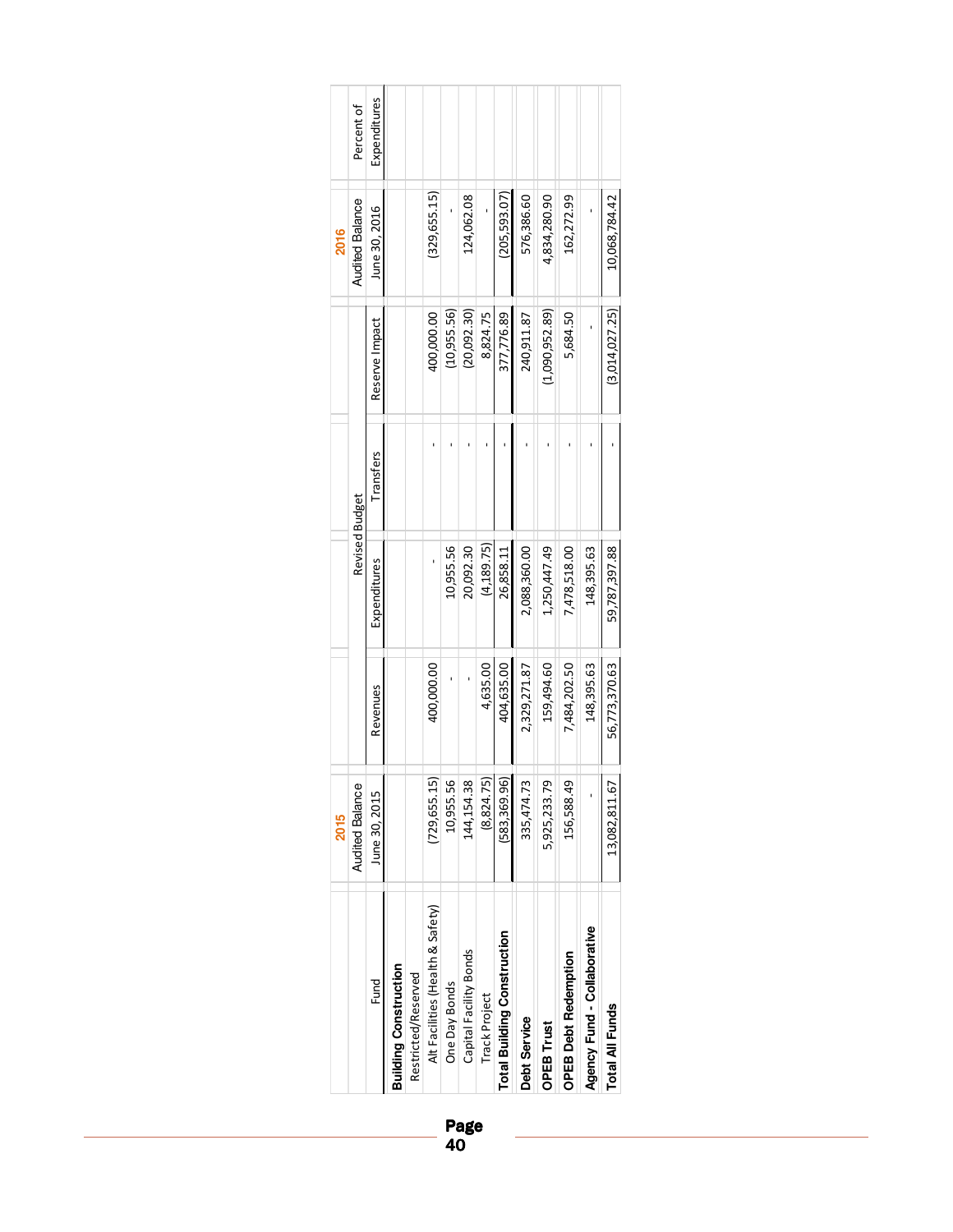|                               |                        |               | For the Period July 1, 2016 to June 30, 2017 |                |                |                   |              |
|-------------------------------|------------------------|---------------|----------------------------------------------|----------------|----------------|-------------------|--------------|
|                               | 2016                   |               |                                              |                |                | 17REV1            |              |
|                               | <b>Audited Balance</b> |               | Revised Budget                               |                |                | Projected Balance | Percent of   |
| Fund                          | June 30, 2016          | Revenues      | Expenditures                                 | Transfers      | Reserve Impact | June 30, 2017     | Expenditures |
| General                       |                        |               |                                              |                |                |                   |              |
| Unreserved                    |                        |               |                                              |                |                |                   |              |
| $\ddot{*}$<br>Unassigned      | 5,185,686.88           | 36,303,716.85 | 38, 254, 254.96                              | (496,061.28)   | (2,446,599.39) | 2,739,087.49      | 7.16%        |
| Basic Skills                  |                        | 1,644,669.90  | 1,644,669.90                                 |                |                |                   |              |
| Learning & Development        |                        | 640,270.00    | 640,270.00                                   |                |                |                   |              |
| Career & Technical            | $\mathbf{r}$           | 78,439.97     | 78,439.97                                    |                |                |                   |              |
| Area Learning Center          |                        | 490,000.00    | 490,000.00                                   |                |                |                   |              |
| Gifted & Talented             |                        | 43,193.80     | 43,193.80                                    |                |                |                   |              |
| <b>Total Unreserved</b>       | 586.88<br>5,185,       | 39,200,290.52 | 41,150,828.63                                | (496,061.28)   | (2,446,599.39) | 2,739,087.49      | 6.66%        |
| Restricted/Reserved           |                        |               |                                              |                |                |                   |              |
| Health & Safety               | (2,254,308.75)         | 766,124.92    |                                              | 496,061.28     | 1,262,186.20   | (992, 122.55)     |              |
| Operating Capital             | 357,850.74             | 689,190.59    | 891,214.61                                   |                | (202, 024.02)  | 155,826.72        |              |
| Deferred Maintenance          | 56,393.11              |               | 57,214.41                                    |                | (57, 214.41)   | (821.30)          |              |
| LTFM<br>Page                  |                        | 1,089,450.13  | 940,715.60                                   | $\blacksquare$ | 148,734.53     | 148,734.53        |              |
| Nonspendable                  | 220,029.14             |               |                                              | $\blacksquare$ |                | 220,029.14        |              |
| Staff Development             | 187,468.80             | 403,292.38    | 587,862.89                                   | $\blacksquare$ | (184, 570.51)  | 2,898.29          |              |
| <b>Teacher Evaluation</b>     |                        |               |                                              |                |                |                   |              |
| Safe Schools                  |                        | 120,815.40    | 120,815.40                                   |                |                |                   |              |
| Kolter Estate                 | 141,325.86             | 210.42        |                                              |                | 210.42         | 141,536.28        |              |
| Student Activities            | 173,534.78             | 350,000.00    | 350,000.00                                   | $\blacksquare$ |                | 173,534.78        |              |
| Reserved for QZAB             |                        |               |                                              |                |                |                   |              |
| <b>Total Reserved</b>         | 706.32)<br>(1, 117)    | 3,419,083.84  | 2,947,822.91                                 | 496,061.28     | 967,322.21     | (150, 384, 11)    |              |
| <b>Total General</b>          | 980.56<br>4,067,       | 42,619,374.36 | 44,098,651.54                                |                | (1,479,277.18) | 2,588,703.38      |              |
| <b>Total School Nutrition</b> | 261,458.26             | 1,676,083.27  | 1,682,172.11                                 |                | (6,088.84)     | 255,369.42        | 15.18%       |
| Community Education           |                        |               |                                              |                |                |                   |              |
| Restricted                    | (0.00)                 | 200,865.19    | 232,636.46                                   | 31,771.27      | $\mathbf{I}$   | (0.00)            |              |
| Reserved                      |                        |               |                                              |                |                |                   |              |
| General Community Ed          | 105.58<br>269,1        | 1,066,005.72  | 1,076,009.25                                 | (31, 771.27)   | (41, 774.80)   | 227,330.78        |              |
| School Readiness              | 25,464.04              | 229,067.63    | 154,913.31                                   |                | 74,154.32      | 99,618.36         |              |
| ECFE                          | (4, 193.95)            | 284,148.49    | 282,497.60                                   | $\blacksquare$ | 1,650.89       | (2,543.06)        |              |
| Adult Basic Ed                | 81,622.51              | 166,446.13    | 183,810.87                                   |                | (17,364.74)    | 64,257.77         |              |
| Total Community Education     | 371,998.18             | 1,946,533.16  | 1,929,867.49                                 |                | 16,665.67      | 388,663.85        | 20.14%       |

# XIII. 2017 District Budget and Fund Balance Projection Summary